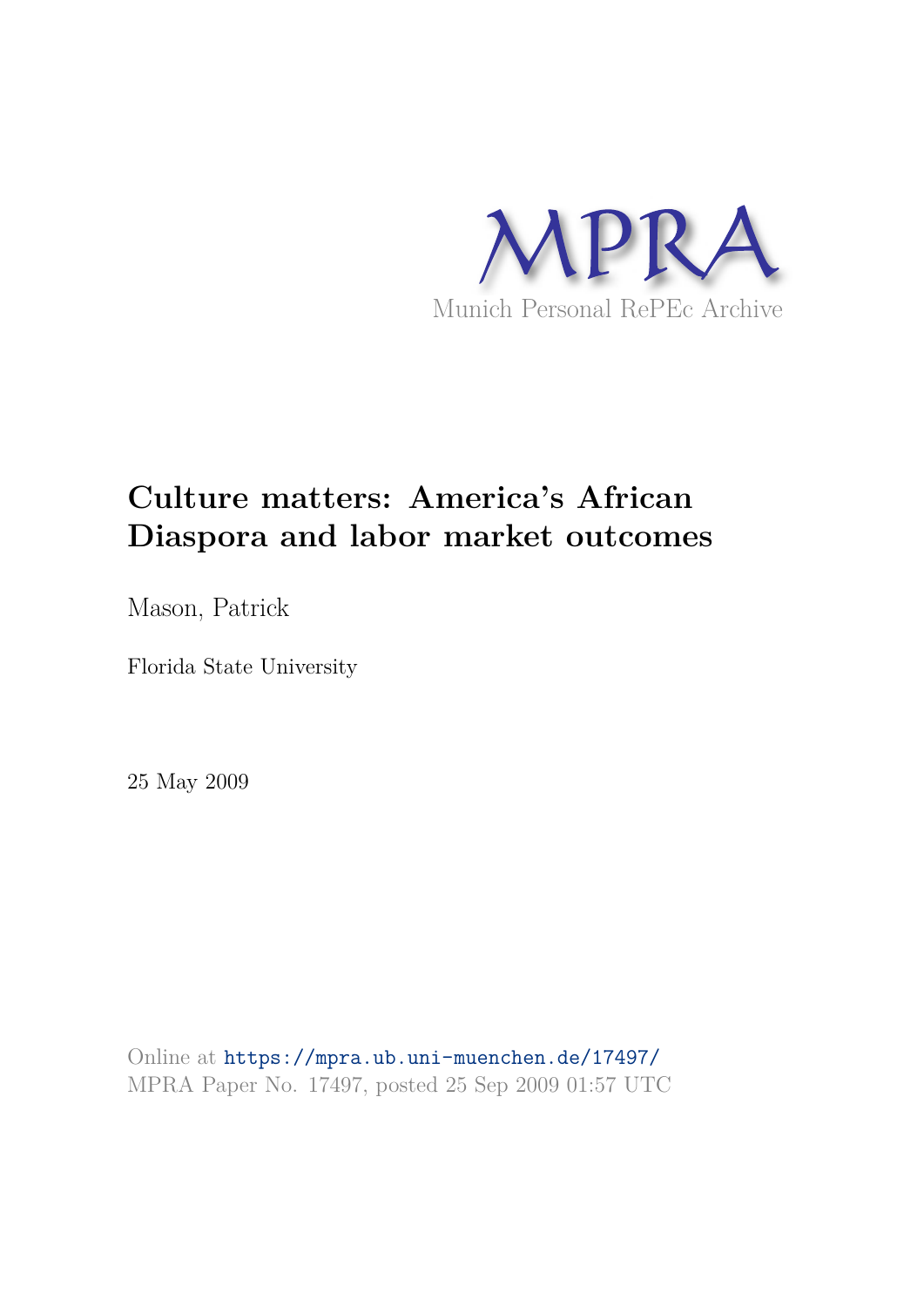### **Culture matters: America's African Diaspora and labor market outcomes**

Patrick L. Mason Professor of Economics & Director, African American Studies Program 266 Bellamy Building Florida State University Tallahassee, Florida 32306-2180 (850) 644-9146  $(850)$  644 – 4535 (fax) pmason@fsu.edu

May 25, 2009

# **Abstract**

 This paper contrasts the explanatory power of the mono-cultural and diversity models of racial disparity. The mono-cultural model ignores nativity and ethnic differences among African Americans. The diversity model assumes that culture affects both intra- and interracial labor market disparity. The diversity model seeks to enhance our ability to understand the relative merits of culture versus market discrimination as determinants of racial inequality in labor market outcomes. Our results are consistent with the diversity model of racial inequality. Specifically, racial disparity consists of the following outcomes: 1) persistent racial wage and employment effects between both native and immigrant African Americans and whites, 2) limited ethnicity effects among African Americans, 3) diverse employment and wage effects among native and immigrant African Americans, 4) intra-racial wage penalties (premiums) for immigrant (native) African Americans, and 5) evidence of relatively higher unobserved productivity-linked attributes among Caribbean-English immigrants. There are regional and intertemporal variations in these inequalities.

JEL codes: J15, J16, J21, J31, J61, J7, Z13

Key words: racial discrimination, racial inequality, immigration, identity, African American, Caribbean, African Diaspora, wage discrimination, employment discrimination, Hispanic, acting white, multi-racial, skin shade

© Copyright by 2009 Patrick L. Mason. All rights reserved. Short sections of text, not to exceed two paragraphs, may be quoted without explicit permission provided that full credit, including © notice, is given to the source.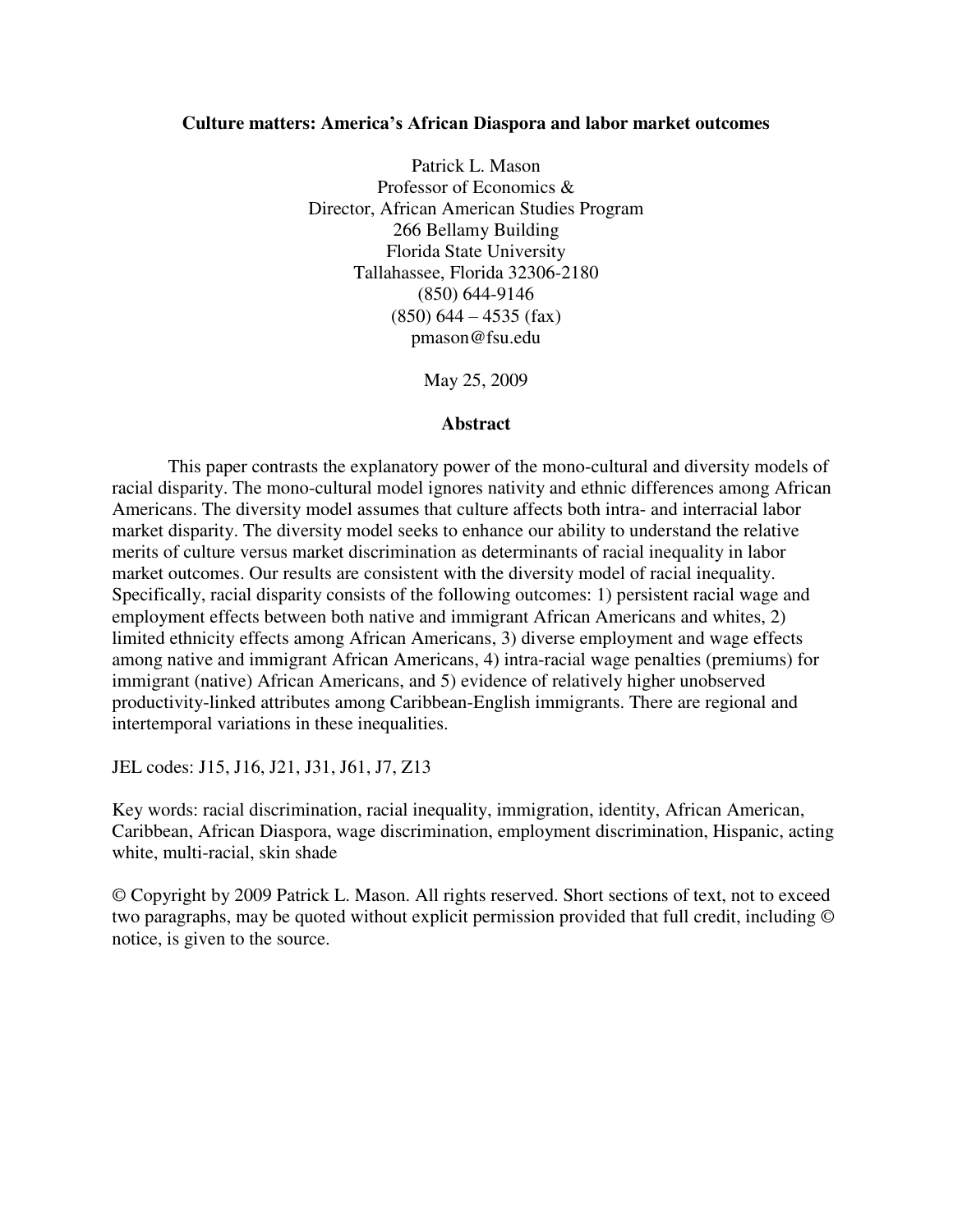At the height of the US civil rights movement in the mid-1960s foreign-born persons were less than 1 percent of the African American population (Kent, 2007). The foreign-born share of the African American population increased by a factor of 7 between 1960 and 1980 and this sub-group tripled between 1980 and 2005 (Kent, 2007:4). Today, 12 percent of America's African Diaspora workforce consists of immigrants and 3 percent are Hispanic. African Diasporic diversity varies across national regions: within the Northeast, 31 percent are immigrants and 10 percent are Hispanic; within the West, 13 percent are immigrants and 7 percent are Hispanic; and, within the South and Northcentral regions, 9 percent and 6 percent, respectively, are immigrants and only 2 percent are Hispanic.

 This paper examines heterogeneity and labor market inequality among America's African Diaspora and between African Americans and whites. The increase in cultural differences among African Americans provides rich data for appraising the relative importance of acculturation and discrimination for inter- and intra-racial wage and employment disparity. Using 1994-2007 March Current Population Survey data, this paper examines cultural differences and labor market disparity among African Americans and between African Americans and whites. Section I reviews the existing literature on cultural heterogeneity among African Americans and labor market outcomes. Section II presents the empirical model and hypotheses, while section III discusses the data and section IV presents the results. We conclude with a discussion and summary of the results.

# **I. Literature Review**

 There are straightforward explanations for why immigrants might be expected to have relatively lower wages and employment rates: difficulties reading, writing, understanding, or speaking English; inferior information regarding labor market opportunities; or, an education that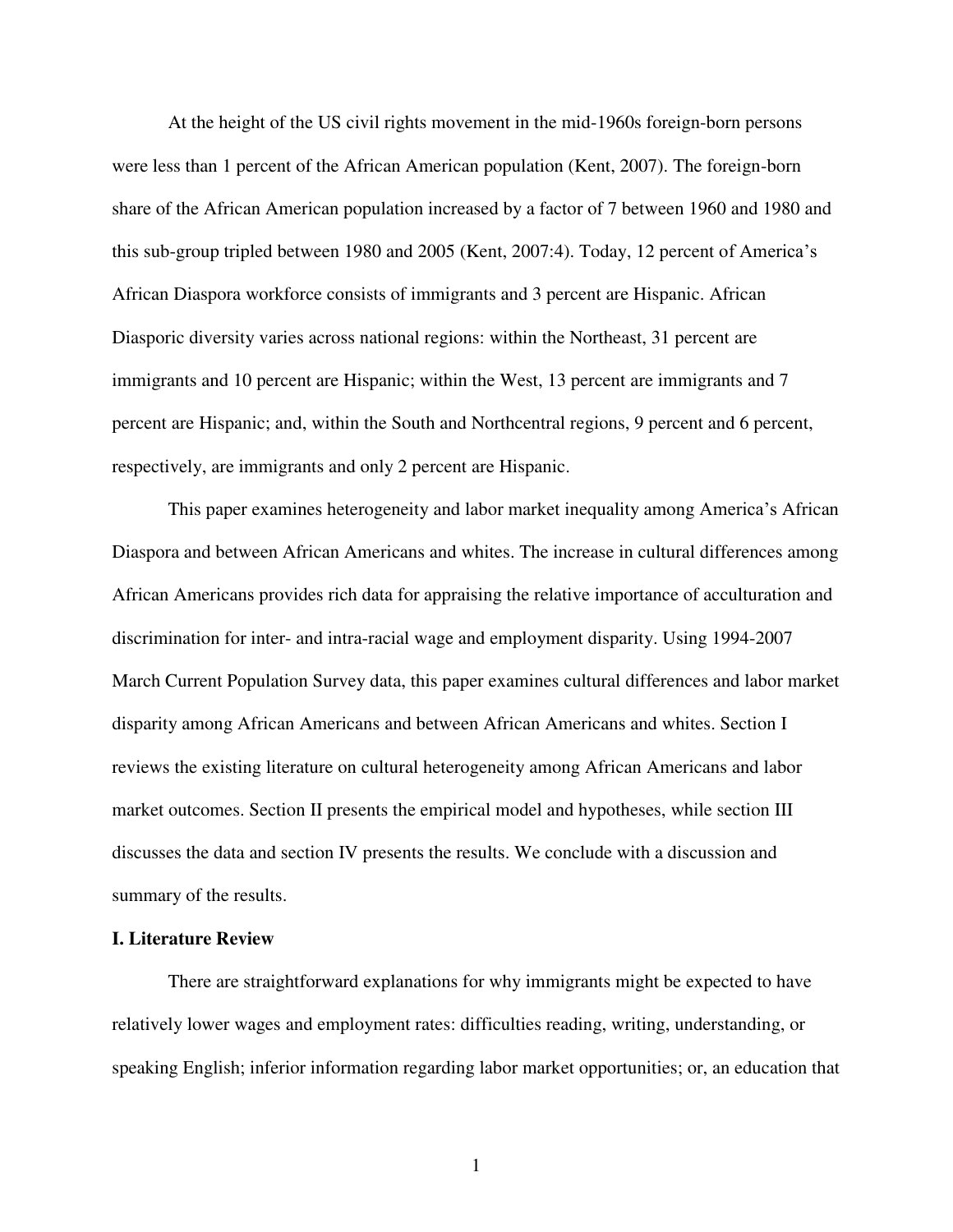is inconsistent with American labor market requirements. Sometimes, however, African American immigrants have relatively higher labor market outcomes. The extant literature has argued that this superior market performance may be related to selectivity bias, culture, employer preference for immigrants relative to otherwise identical native workers, or the lateral mobility of immigrants.

Selection bias will raise the labor market attainment of immigrants relative to native African Americans if the immigration process selects in favor of persons who are highly skilled, hardworking, risk-taking, willing to sacrifice to achieve, adaptive, achievement and future oriented, have a great distance to travel to the US, or not likely to quit or give-up when faced with challenges (Butcher, 1994; Dodoo and Takyi, 2002; Model, 2008, 1991; Kalmijm, 1996; Woodbury, 1993; and, Pierre, 2004). Also, the literature sometimes argues that African American immigrants originate from countries where behaviors, values, and actions tend to cultivate higher levels of human capital and so-called soft skills relative to otherwise identical native African Americans (Dodoo and Takyi, 2002; Model, 2008, 1991; Kalmijm, 1996; Woodbury, 1993; and, Pierre, 2004). Thirdly, employers may prefer immigrant blacks to otherwise identical native African American workers because black immigrants are perceived as different from native African Americans (Dodoo and Takyi, 2002; Model, 2008, 1991; Kalmijm, 1996; Woodbury, 1993; and, Pierre, 2004). Finally, it has been argued that immigrants achieve American socioeconomic status that is similar to the level of socioeconomic status they held or would have held in their country of origin (Darity, 1989; Foner, 1979; Pierre, 2004); black immigrants of middle or higher socioeconomic status in their country of origin achieve the same relative status in the US and, thus, some immigrants are more likely to obtain higher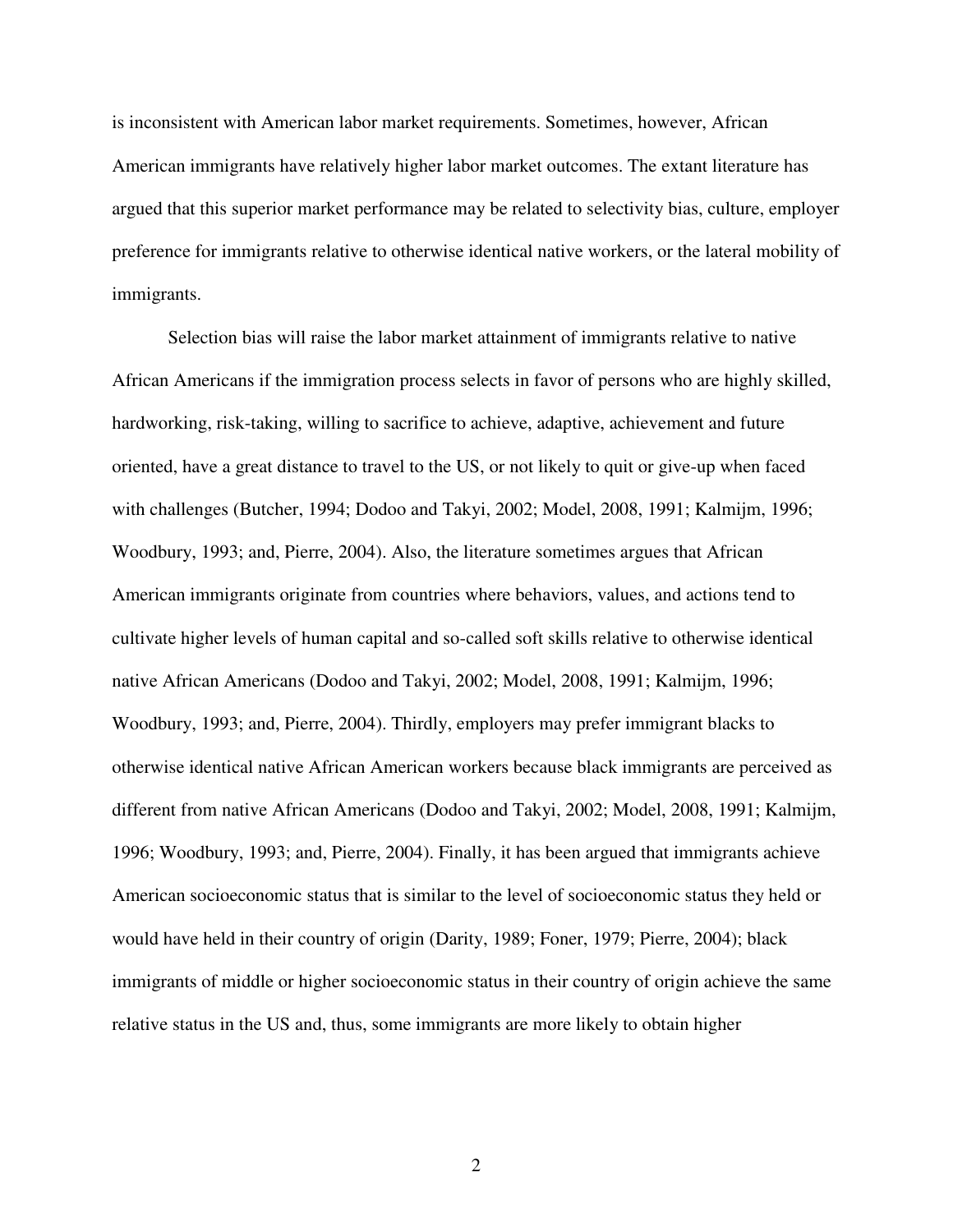socioeconomic status than native African Americans, who are disproportionately poor and of lower socioeconomic status.

 Utilizing the 1980 census and thus referring to 1979 annual income, Woodbury (1993) examines wage differentials by cultural sub-groups among native African American males and native white males 24 – 64 years of age. "West Indians" included "native blacks who identify themselves as having West Indian ancestry." African, European, Asian or Pacific Islander, American Indian, Hispanic, and Non-West Indian Caribbean black sub-groups are analogously defined. Blacks who responded that their ancestry was Canadian or North American were classified as native African Americans. Woodbury includes Virgin Islander ancestry persons as West Indian. Native persons of West Indian ancestry made up only about 0.4 percent of total black male employment in 1980. The other black ancestry subgroups, European, African, and American Indian were 0.90, 0.80, and 0.90 percent of the sample. Blacks with Hispanic ancestry, Caribbean ancestry other than West Indian, Asian and Pacific Islander, as well as individuals who did not respond to the ancestry question are included in the full sample, though they do not have separate wage equations.

In a regression consisting solely of native blacks, Woodbury finds that West Indian blacks earn 8.5 percent more than Afro-Americans (native blacks who do not assert Non-US ancestry), while native African Americans of European ancestry earn 5.7 percent more and native blacks of African ancestry earn 3.3 percent less. Those who failed to respond to the ancestry question earned 4 percent less than Afro-Americans. There are no significant earnings differentials for other African American sub-groups: American Indian, Hispanic, Asian or Pacific Islanders, and Caribbean or other West Indian.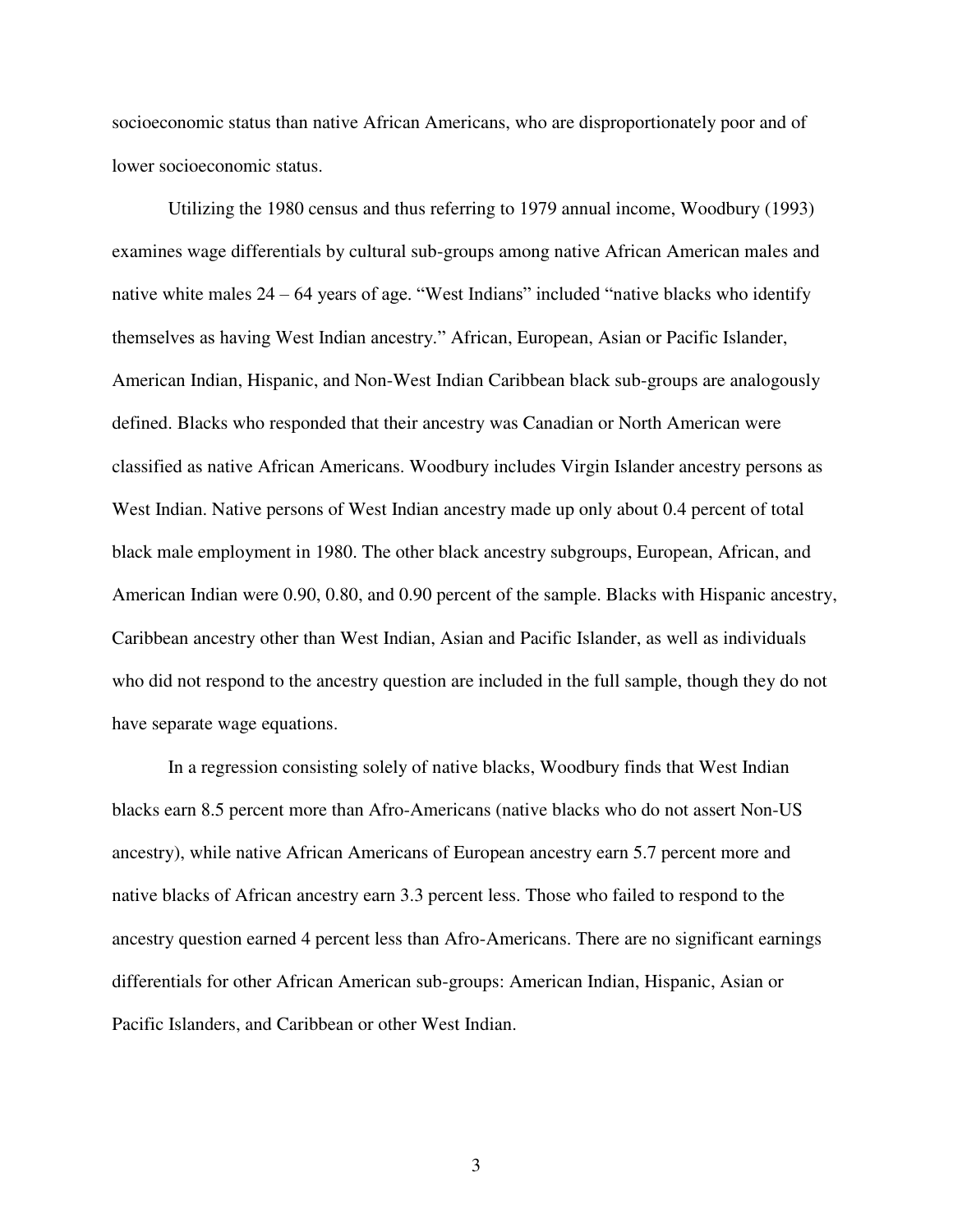Woodbury also provides Blinder-Oaxaca decompositions for alternative African American cultural groups.<sup>1</sup> Using the white coefficients as weights, Woodbury finds earnings penalties of 20 percent, 15 percent, 13 percent, 21 percent, and 18 percent for Afro-Americans, West Indians, Europeans, Africans, and American Indians, respectively. Woodbury concludes that there is evidence that West Indian culture or other unobserved variable(s) does provide a premium for native African Americans of West Indian origin (about 8.5 percent), but if Afro-Americans were to adopt West Indian culture it would improve their wages by no more than 2.5 percent. Further, since West Indian males earn 19 percent less than white males and most of this gap (15 percent) cannot be explained by the observable wage covariates, West Indian males are also subject to wage discrimination in the labor market.

Omitted variable bias may be a factor in Woodbury's regression. His equations do not control for union status, size of firm, socioeconomic status, the tightness of regional labor markets, or technological progress effects on the labor market. Each of these factors influences individual wages and each may have a differential effect on workers living in the South, where 53 percent of Afro-American workers reside but where only 20 percent of West Indian workers reside. Similarly, 38 percent, 37 percent, and 34 percent of African Americans of European, African, and American Indian ancestry, respectively, reside in the South.

Additionally, Woodbury's definition of ancestry likely produces measurement error identifying West Indian (and other sub-group) ancestry: first, immigrants (the most easily identifiable sub-group) are excluded; and, second, the ability or willingness of native African Americans to assert Caribbean, African, other Non-US ancestry may vary by socioeconomic status, for example, individuals of higher educational or income status may be more likely to assert Non-US ancestry. Measurement error may be a source of attenuation bias for the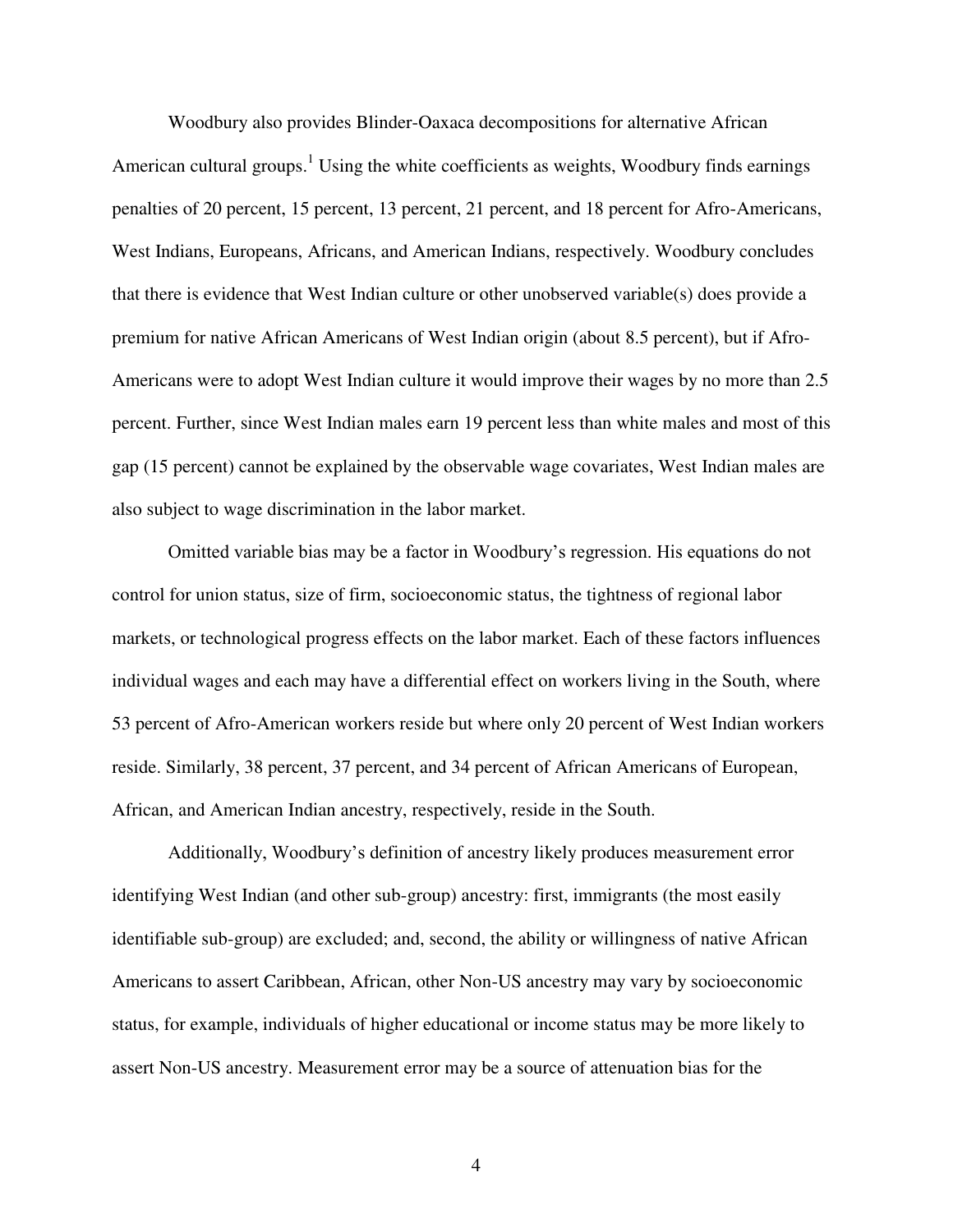coefficients on ancestry variables in the African American male regression utilizing all observations.

Model (1991) uses 1980 PUMS files, but selects observations from only six states that contain about 75 percent of all West Indian immigrants: New York, Florida, New Jersey, California, Massachusetts, and Connecticut. West Indian immigrants includes Caribbean Islands (regardless of language), as well as Bermuda, Belize, Guyana, French Guyana, and Surinam. Individuals are 25 – 64 years of age. West Indian women and men have lower unadjusted annual earnings than native African American, foreign-born Non-Hispanic white, and native Non-Hispanic white women and men. After controlling for a common set of wage covariates (as well as occupation and industry controls), Model shows that West Indian men have wage penalties of 4 percent, 22 percent, and 19 percent relative to native African Americans, foreign-born whites, and native whites, respectively. West Indian women earn 6 percent more than otherwise identical native white women, though there is no statistically significant adjusted wage differential relative to native African Americans or foreign-born whites. In their analysis of the 1980 census, Farley and Allen (1989) also find that native- and foreign-born black men, ages  $25 - 64$ , had very similar earnings. After adjusting for education, experience, region and New York City residence, and occupation, Farley and Allen find that both native- and foreign-born black men earn about 20 percent less than otherwise identical white men.

African immigrants have higher average years of education and earnings than both native whites and African Americans (Dodoo, 1997). Yet, adjusting for wage covariates, African immigrants suffer a substantial wage penalty relative to native whites, native African Americans, and other black immigrants (Dodoo and Takyi, 2002). Using the 1990 5-percent Public Use Microdata Sample of the US Census of Population, Dodoo and Takyi (2002) find that for a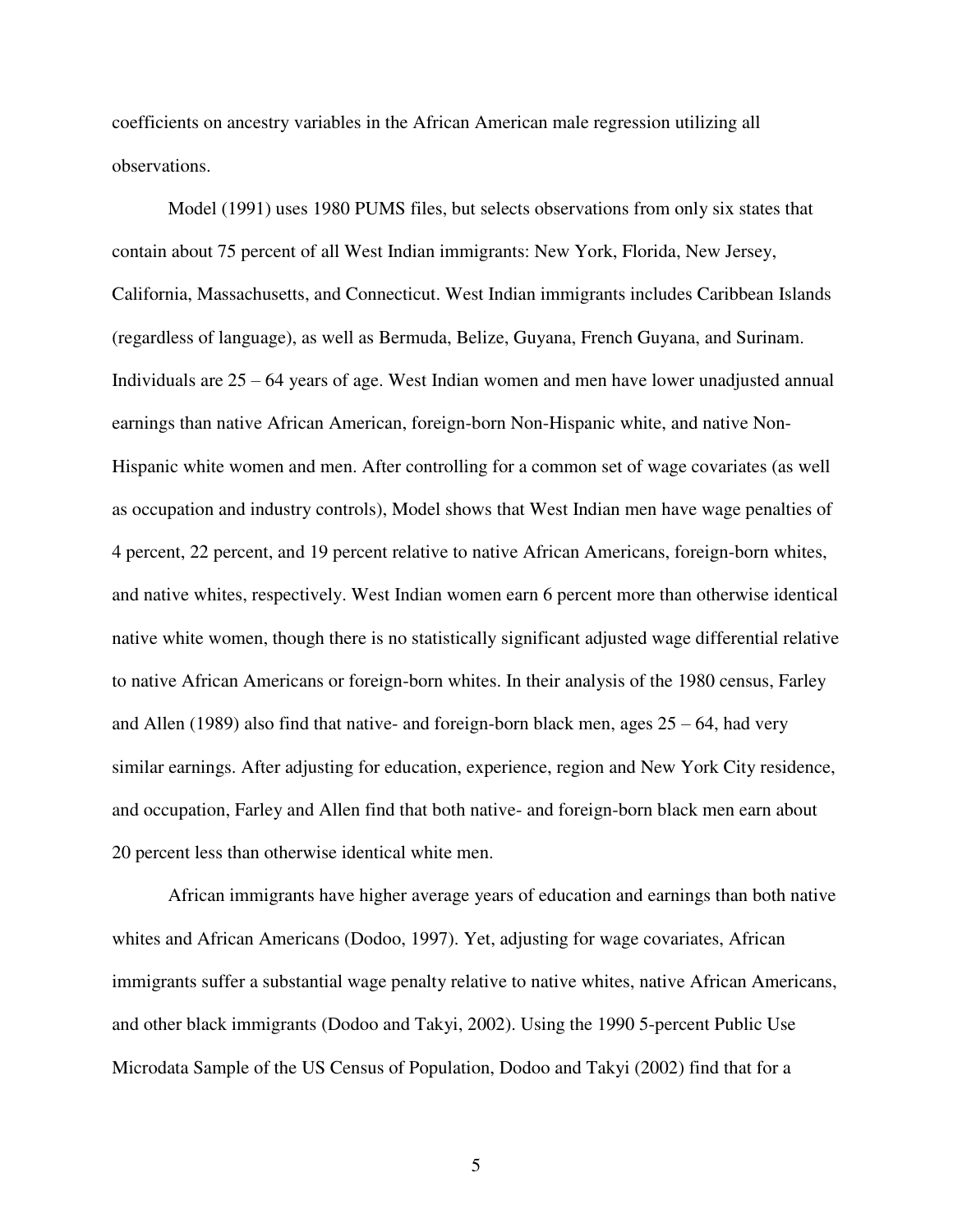sample of  $25 - 64$  year old white and black male immigrants of African origin with very similar observable wage covariates, white African immigrants enjoy a 24 percent wage premium relative to black African immigrants.<sup>2</sup> Further, their Blinder-Oaxaca decomposition shows that only 47 percent of the white-black gross log wage differential can be accounted for differences in observable characteristics including occupation

Using the 1990 1-percent Public Use Microdata Sample of the US Census of Population, Kalmijn (1996) analyzes a sample of  $25 - 64$  male black Caribbean immigrants, native blacks who reported Caribbean ancestry, and native African Americans who did not report foreign ancestral origin. French- and Spanish-speaking Caribbean immigrants report lower earnings and lower levels of productivity-linked characteristics than native African Americans. Englishspeaking Caribbean immigrants have higher hourly earnings (\$13.64 versus \$12.41) but nearly identical years of schooling (12.1 versus 12.0) relative to native African Americans, but 15.5 percent of the English-speaking Caribbean males have college degrees versus 11.2 percent of native African American males. Given equal years of education, the greater fraction of college graduates among English-speaking Caribbean immigrants implies that there are also relatively more English-speaking Caribbean immigrants at lower levels of education. Kalmijn finds that Spanish- and French-speaking male Caribbean immigrants have hourly earnings penalties of 10 percent and 9 percent, respectively, relative to otherwise identical native African American males, while there is no statistically significant wage difference between English-speaking Caribbean immigrant males and native African American males. But, separating the sample according to states with exceptionally large Caribbean populations (New York, Florida, and Massachusetts) versus the remaining so-called "Non-Caribbean" states, Kalmijn reports larger Spanish- and French-speaking Caribbean wage penalties in "Caribbean" states relative to "Non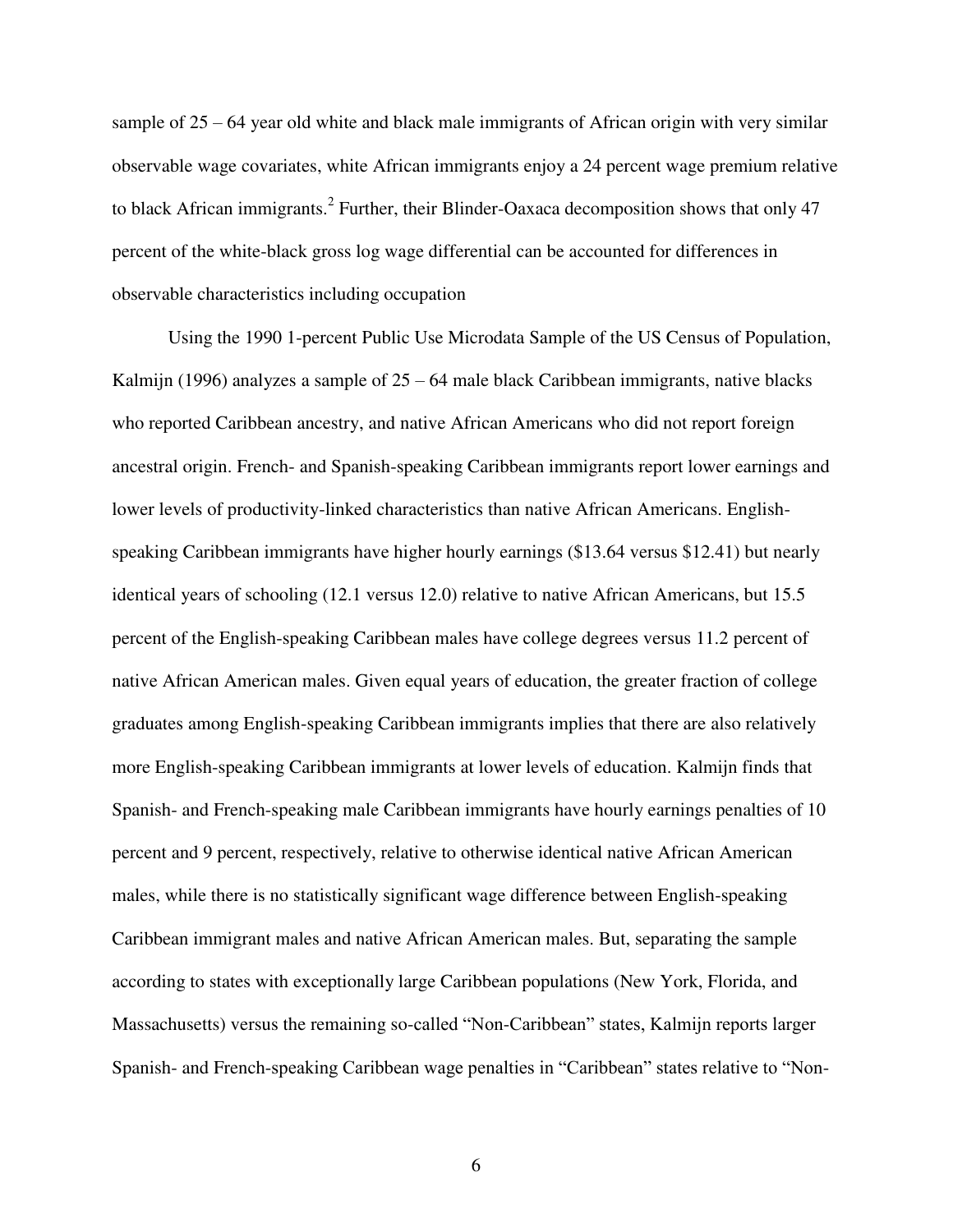Caribbean" states, for example, 11.7 percent versus 7.9 percent for Spanish-speaking immigrants and 9.2 percent and 4.8 percent for French-speaking immigrants. For English-speaking immigrants, there is a penalty 0.9 percent in the Caribbean states and a premium of 4.5 percent in the Non-Caribbean states.

Kalmijn's most nuanced results show that there are no statistically significant adjusted wage differentials for native men of French-, Spanish-, or English-speaking Caribbean ancestry relative to native African Americans who do not identify foreign-born ancestral origins. Immigrant Spanish-, French-, and English-speaking male Caribbean immigrants have wage penalties of 25 percent, 29 percent, and (insignificant) 6 percent, respectively, relative to their native ancestral group; however, the wages of each immigrant group increases with duration in the US labor market. Specifically, for each decade in the labor market, the wages of Spanishspeaking immigrants increases by 8 percent relative to Spanish-speaking native persons of Caribbean ancestry, the wages of French-speaking immigrants increases by 12 percent relative to French-speaking native persons of Caribbean ancestry, and the wages of English-speaking immigrants increases by 5 percent relative to English-speaking native persons of Caribbean ancestry.

So, according to Kalmijn, if there is linear duration effect, it takes 12, 34, and 21 years, respectively, for English-speaking, Spanish-speaking, and French-speaking male Caribbean immigrants to overtake native African American men. However, given the absence of any statistically significant wage differential between native African American males of Caribbean and "domestic" origin, it may not be appropriate to assume that a linear duration effect, that is, there may be a point where black immigrant men catch up to native black men without overtaking them.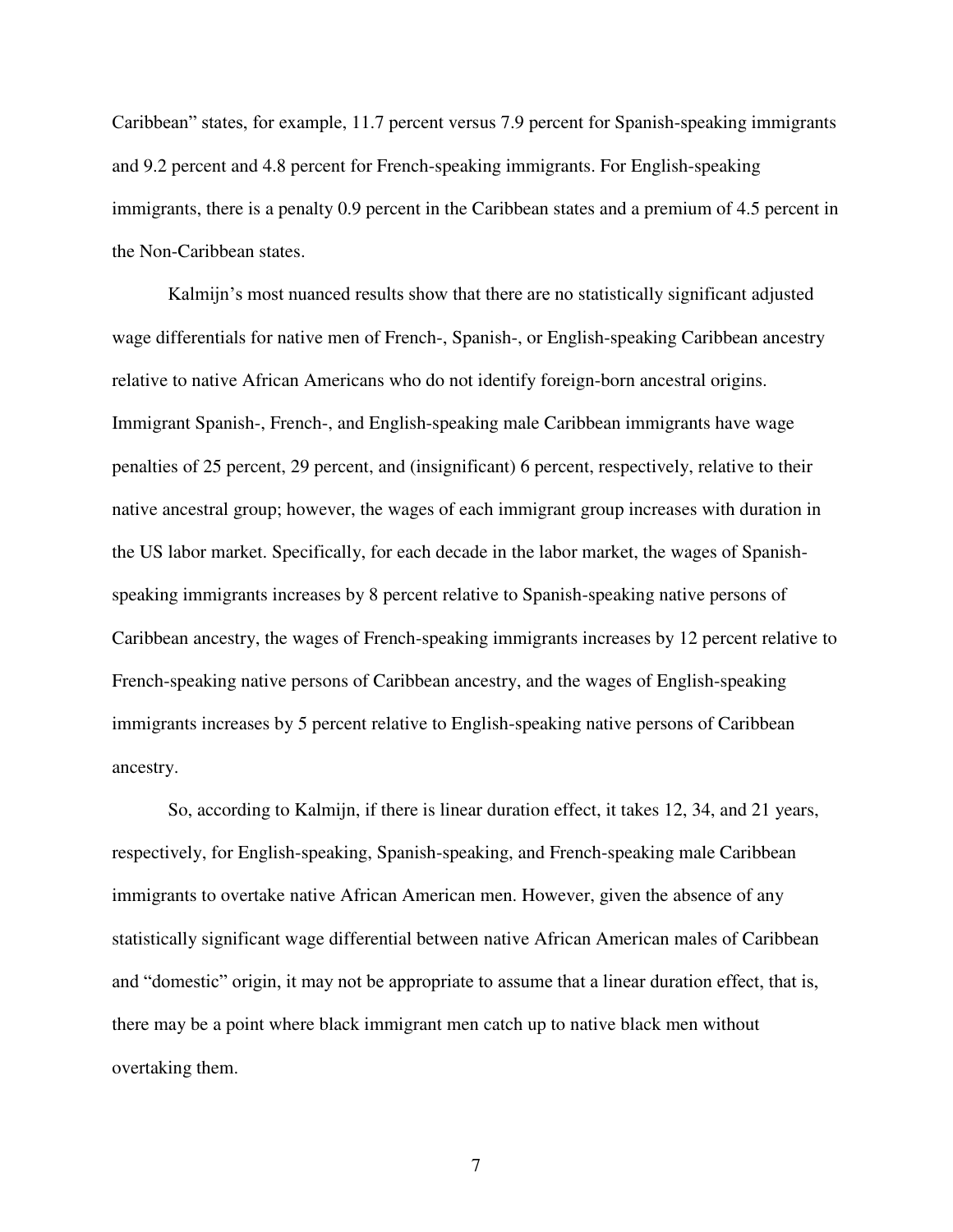#### **II. Estimation Framework**

Consider the standard *mono-culture model* of racial inequality.

(1) 
$$
Y = \sum_{k=1}^{K} X_k \beta_k + \delta R + \theta t + \varepsilon,
$$

where Y is alternatively the natural log of weekly wages, the probability of labor force participation, and probability of employment; X is a vector of wage covariates; t is a linear trend which captures the intertemporal changes in the labor market effects of technological change, governmental policies, etc.;  $R = 1$  if the individual is an African American, but = 0 if the individual is white; and,  $\varepsilon$  is an error term.

The wage covariates (captured by the vector  $X$ ) include potential experience and its square; years of education and its square; interaction terms for years of education and experience and years of education and experience squared; union status of job; regional binary variables (Northeast, Northeast, West), where South is the comparison region; marital status binary variables (married, divorced, widowed, separated), where never-married persons are the comparison group; number of unmarried children at home less than 18 years of age; binary variable for whether or not an individual has served in the armed forces; individual/family unearned income (\$1,000s); state employment-population rate; binary variable if there is a limitation on the amount or type of work; and, binary variables for small localities (cities with 100,000 or fewer persons) and large cities (metropolitan areas with 5,000,000 or more individuals).

African Americans vary by ethnicity (Spanish-speaking, French-speaking, and Englishspeaking) and nativity (native African Americans versus self-identified black immigrants with origins in the Caribbean, Africa, South America, Europe, or elsewhere). Collapsing African American ethnicity and nativity into a single binary variable (R) may reduce statistical insight on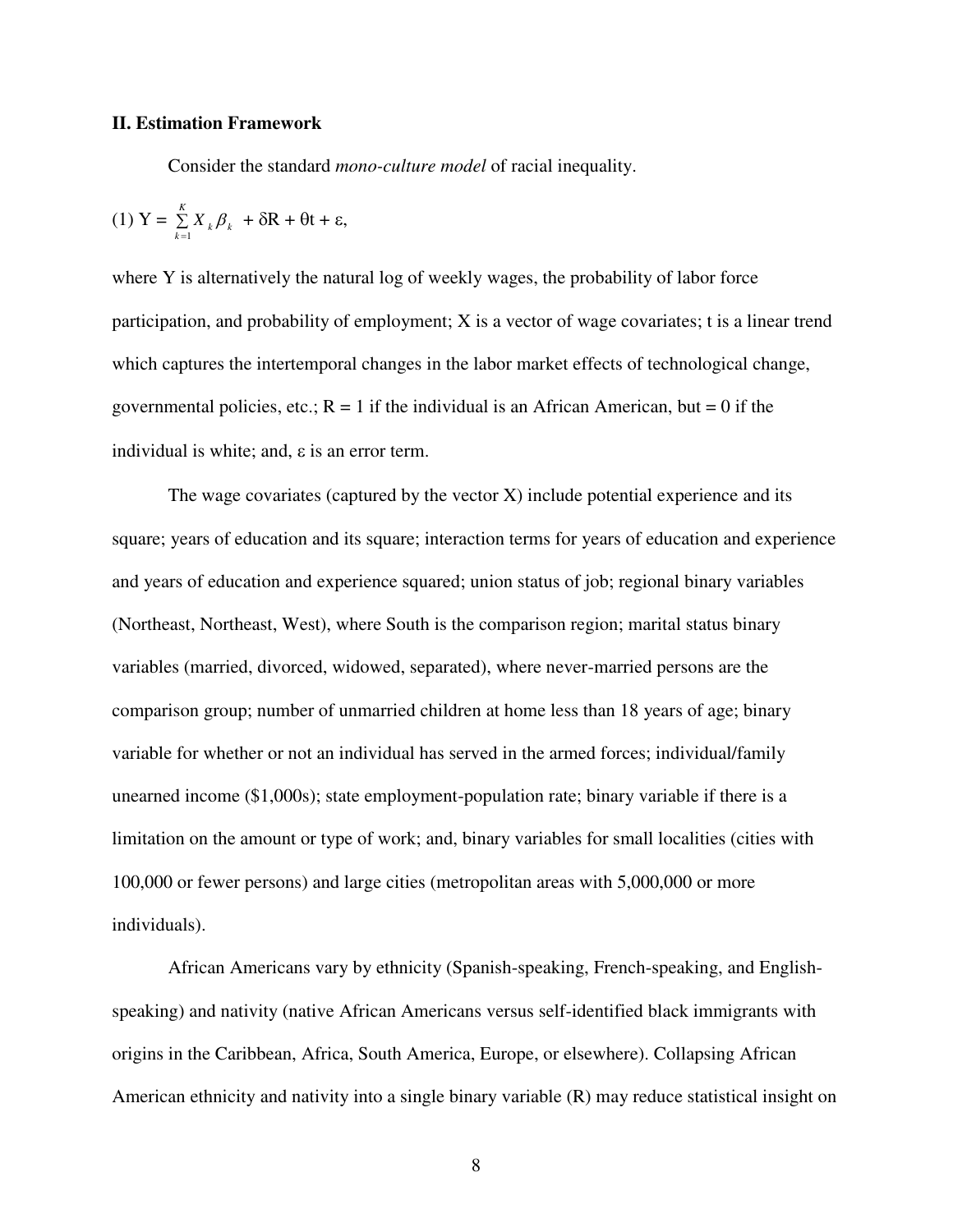the economic relevance of cultural heterogeneity among African Americans and the nature and extent of interracial disparity. Typically, we find that  $\hat{\delta} < 0$ . If  $\hat{\delta}$  is invariant across ethnic and immigrant groups, then  $\hat{\delta} \leq 0$  is not likely explained by unobserved productivity-linked attributes; instead, it is evidence that  $\hat{\delta} < 0$  is a pure measure of market discrimination. Suppose however that  $\hat{\delta}$  is not invariant with respect to ethnicity and nativity. For example, suppose  $\hat{\delta}$  < 0 for some African Americans, but  $\hat{\delta} = 0$  or  $\hat{\delta} > 0$  for other African American cultural groups, then it may be the case that the mono-culture model is picking up spurious correlation. Further, more detailed examination of the characteristics of African American cultural groups with  $\hat{\delta} \ge 0$ may yield specific policy suggestions for reducing interracial disparity between African Americans and whites.

Consider the following *diversity model* of racial inequality.

(2) 
$$
Y = \sum_{k=1}^{K} X_k \beta_k + \alpha_0 A + \gamma D_e + \sum_{n=1}^{N} \alpha_n D_n + \theta t + \varepsilon.
$$

Cultural differences are captured by the vector  $\mathbf{D} = \{A, D_e, D_n\}$ , whose elements are defined as follows:

 $A = binary variable for native African American;$ 

 $D_e \equiv$  binary variable for native Hispanic African American;

 $D_n$   $\equiv$  binary variables for African American immigrants from Canada, Mexico, Caribbean-

English, Caribbean-Spanish, Haiti, South America, Africa, Oceania, Asia, Europe, Elsewhere.

# *i) Irrelevance of ethnicity*

The adjusted wage differential for all native African Americans =  $\alpha_0$ . The adjusted wage differential for Hispanic native African Americans =  $\alpha_0 + \gamma$ . Hence, the hypothesis test for the irrelevance of Hispanic ethnicity is given by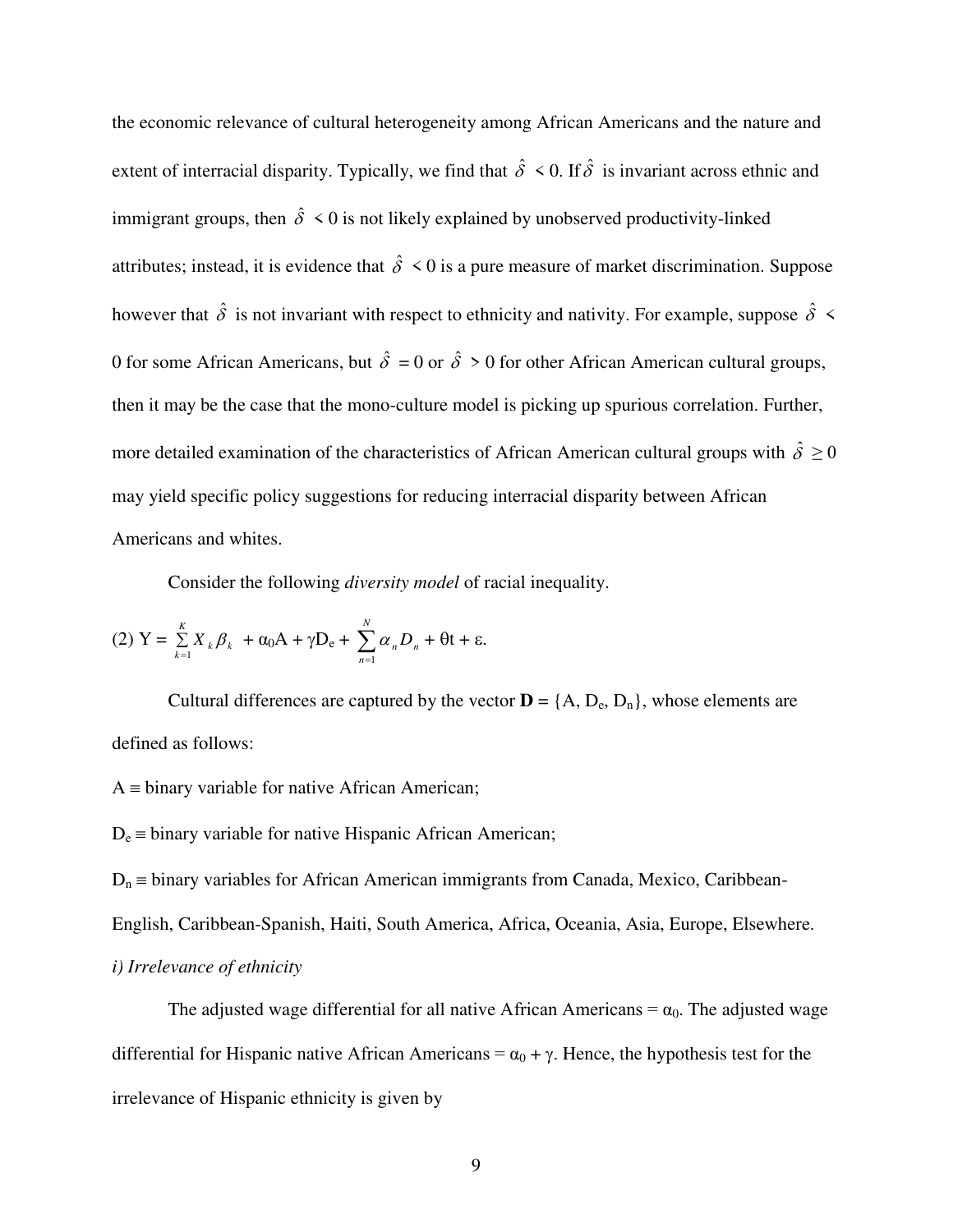H<sub>0</sub>:  $\gamma = 0$  and

 $H_1: \gamma \neq 0.$ 

 The Hispanic cultural group also consists of several immigrant groups, viz., Caribbean-Spanish, South American, and Mexican immigrants. Additionally, Haitian immigrants represent a French/Creole ethnic group.

# *ii) Irrelevance of immigrant status*

 Suppose black immigrants have labor market outcomes that are not dissimilar to the labor market outcomes of Non-Hispanic native whites (the normative group for the US labor market). If so, our null hypothesis is

H<sub>0</sub>:  $\alpha_1 = \alpha_2 = \ldots = \alpha_N = 0$ .

# *iii) Irrelevance of diversity*

 The mono-culture model collapses all elements of African American cultural heterogeneity into a single binary vector. The mono-culture model is an acceptable specification if the following hypothesis true.

H<sub>0</sub>:  $\alpha_0 = \alpha_1 = \alpha_2 = \ldots = \alpha_N$  and  $\gamma = 0$ .

# *iv) Irrelevance of race*

 If our model is well specified and there is not market discrimination, then African American binary variables are jointly insignificant.

H<sub>0</sub>:  $\gamma = \alpha_0 = \alpha_1 = \alpha_2 = \ldots = \alpha_N = 0$ .

 Using ordinary least squares, we first examine weekly wage differentials. Next, using binary logit estimation, we separately examine participation and employment differentials. For both OLS and logit regressions, we estimate separate regressions for men and women, for two periods, and for both national and regional specifications of the equations. The comparative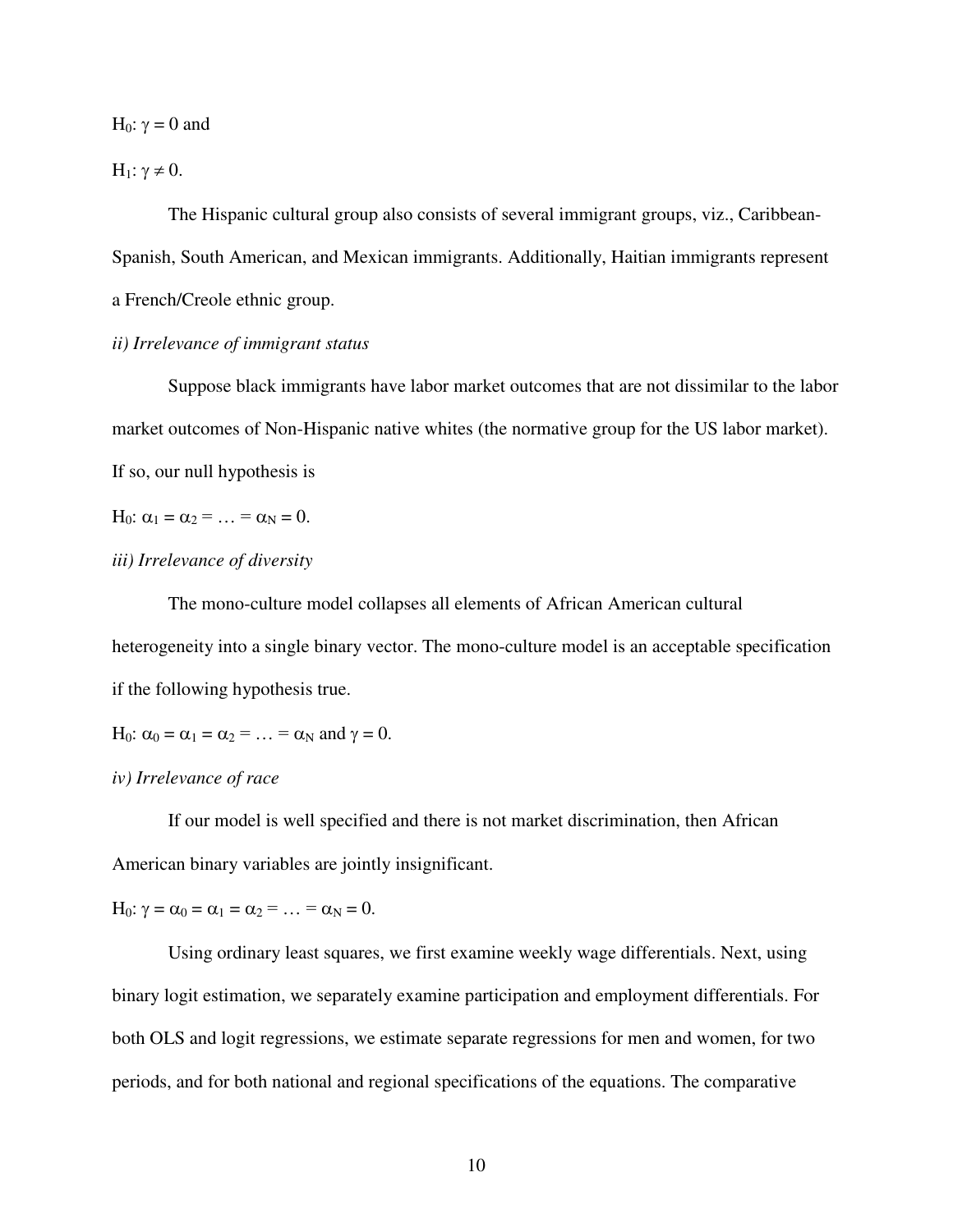group consists of native Non-Hispanic whites. All immigrants and Hispanics in the data are African Americans. For the final stage of our examination, we restrict the sample to African Americans and utilize Oaxca-Ransom decompositions to expose the nature and extent of intraracial inequality.

 Separate regressions are estimated for each time period, that is, 1994-2000 and 2001- 2007. The ending date for the initial period is the peak year of the business cycle while the starting date for the second period is the trough of the business cycle. Regional differences in labor markets and patterns of racial relations might also affect intra-racial differences in labor market outcomes. In particular, there has been remarkable relative and absolute progress among African Americans in the South. If African Americans of differing cultural groups are not identically distributed across national regions, then we are likely to observe unequal progress for African Americans by ethnicity and nativity.

# **III. Data**

The data are taken from the 1994 – 2007 March files of the Current Population Survey. The weekly wages refer to the average weekly wages for the year prior to the survey. All individuals are 16 – 64 years of age during the wage year. Employment status outcomes include employed, unemployed, and not in the labor force. Potential experience  $= max$  {age of individual – years of education – 6, 0}. Self-employment patterns differ across cultural groups. Hence, we do not delete the self-employed, despite the fact that their wages may be difficult to determine precisely even as their employment status is straightforwardly ascertained. All individuals are African Americans and native Non-Hispanic whites. All income data are inflation-adjusted to 2007 dollars using the Consumer Price Index – All Urban Consumers.

Starting in 1994 the CPS continuously includes information on nativity and nativity is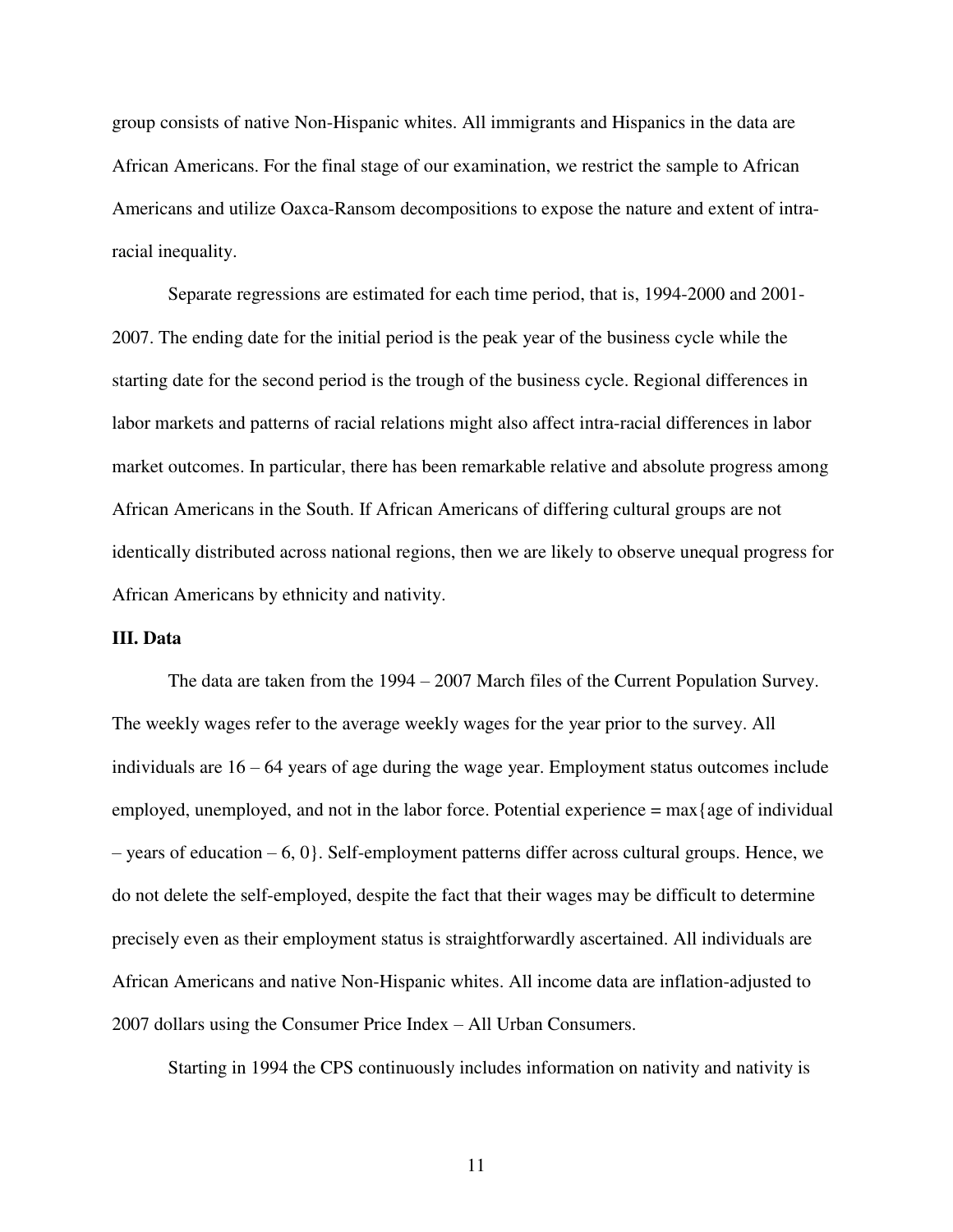coded in a consistent manner. For 2003 – 2007 individuals may select more than one racial category. In order to maintain consistency with previous surveys and with the prevailing social norms of the immediate post-Jim Crow era, African Americans include all persons who selfidentified as "black only" plus any combination of black and other racial or ethnic group.

 Persons from the US Virgin Islands and Puerto Rico are considered native African Americans. *Caribbean-English* immigrants include persons from Bermuda, British West Indies, Belize, British Honduras, Antigua & Barbuda, The Bahamas, Barbados, Dominica, Grenada, Jamaica, St. Kitts & Nevis, Anguilla, St. Lucia, St. Vincent & the Grenadines, Trinidad & Tobago, Guyana, Surinam, Dutch Guyana, British Virgin Islands, West Indies, not specified, and North America (other than Canada and Mexico). *Caribbean-Spanish* immigrants include Costa Rica, El Salvador, Guatemala, Honduras, Nicaragua, Panama, Cuba, Dominican Republic, South America, not specified, Latin America, and Central America. A small number of immigrants are grouped with the Caribbean-Spanish group, though they did not emigrate from a Hispanic country. These include persons from Dutch West Indies, French West Indies, Guadeloupe, Martinique, and St. Maarten. *European-plus* immigrants of African descent include persons from Western and Eastern Europe, as well as persons from Canada and Oceania (Australia, Fiji, New Zealand, Tonga, Samoa, and other Oceania, unspecified). As such, European-plus immigrants of African descent include a large fraction of persons who are English-speaking and who have been socialized into the work norms of an industrialized economy and the social norms of white (or, at least, non-black) dominated countries. *Haitian* immigrants are analyzed separately. Black immigrants also include persons from Mexico, South America, Africa, Asia, and elsewhere (persons whose origins are not specified).

For the nation as a whole, about 12 percent of the 1994-2000 labor force was foreign-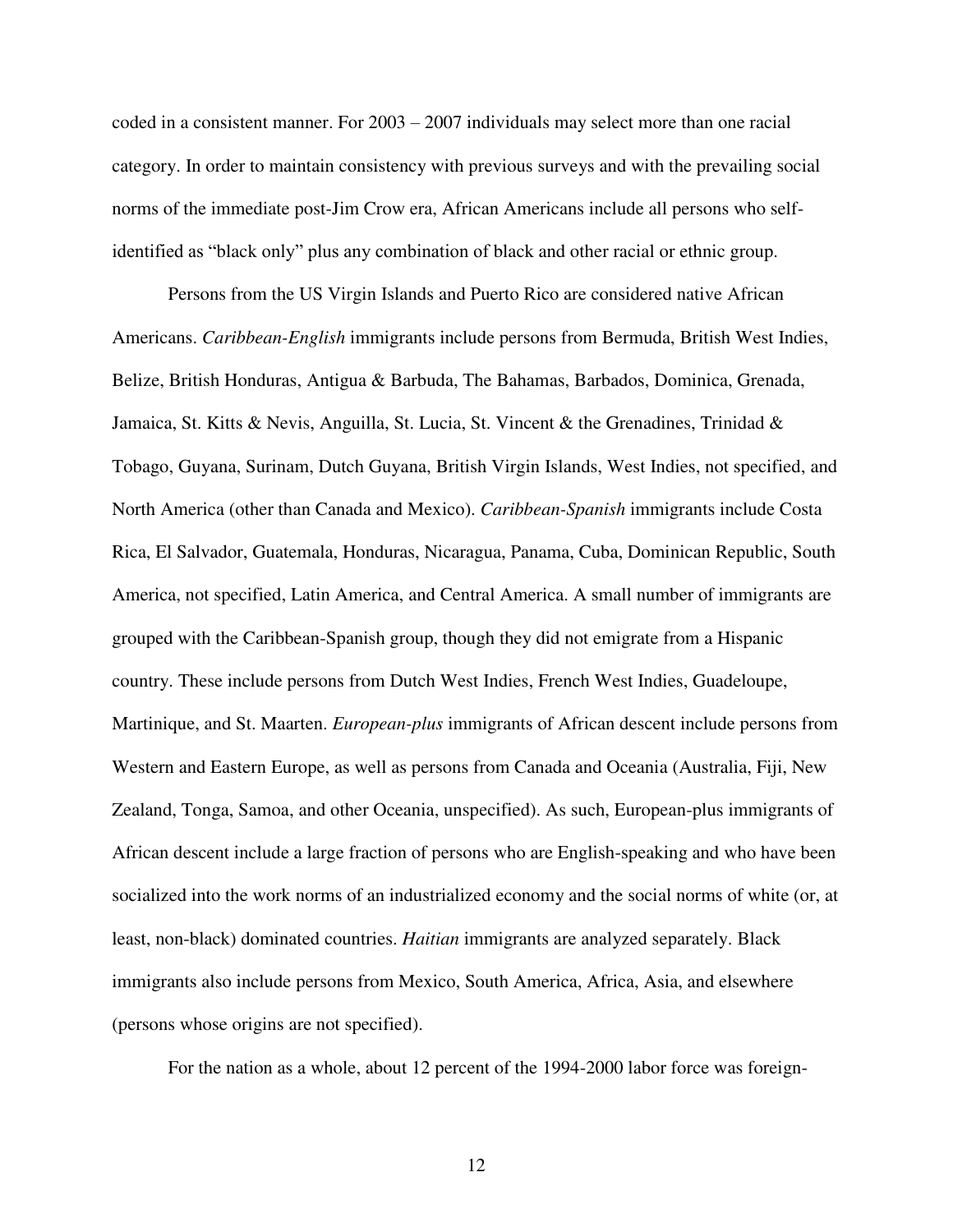born. This number grew to nearly 16 percent during 2001-2007. The Hispanic population accounted for a little over 10 percent of the US labor force during 1994-00 and close to 14 percent during 2001-07. The African American labor force followed a similar trend. Hispanics represent about 3 percent of all African Americans (Table 1). By 2001-07, 88 percent of African Americans were natives; hence, the fraction of immigrants has grown from 9 percent in 1994-00 to 12 percent during 2001-07.

# **[Insert Tables 1, 2, and 3]**

 Caribbean and Central American immigrants have increased from 5 to 7 percent of the African American labor force during 1994-2007. African immigrants are now more than 3 percent of the African American labor force. English-speaking black immigrants are  $4 - 7$ percent of the population, but this number excludes English-speaking black immigrants from Panama and Puerto Rico, Hispanic cultures where there are also a substantial fraction of Englishspeaking individuals.

 African Americans are a disproportionately Southern population. During 2001-2007, 18 percent of African Americans lived in the Northcentral states, 18 percent lived in the Northeast, 55 percent lived in the South, and 9 percent lived in the West. Similarly, during 2001-2007 African Americans were 9.4 percent of the Northcentral population, 12.7 percent of the Northeast, 21.9 percent of the South, and 7 percent of the West.

 African American ethnic diversity varies strongly by region (Table 2). For 2001-07, the Northeast (31 percent immigrant) and West (13 percent immigrant) are the most diverse, while the Northcentral and Southern regions are the least diverse, 5 and 8 percent immigrant, respectively. Caribbean-English and Caribbean-Spanish African Americans represent about 1/5 of the Northeast African American labor force, while Africans are 4 percent of African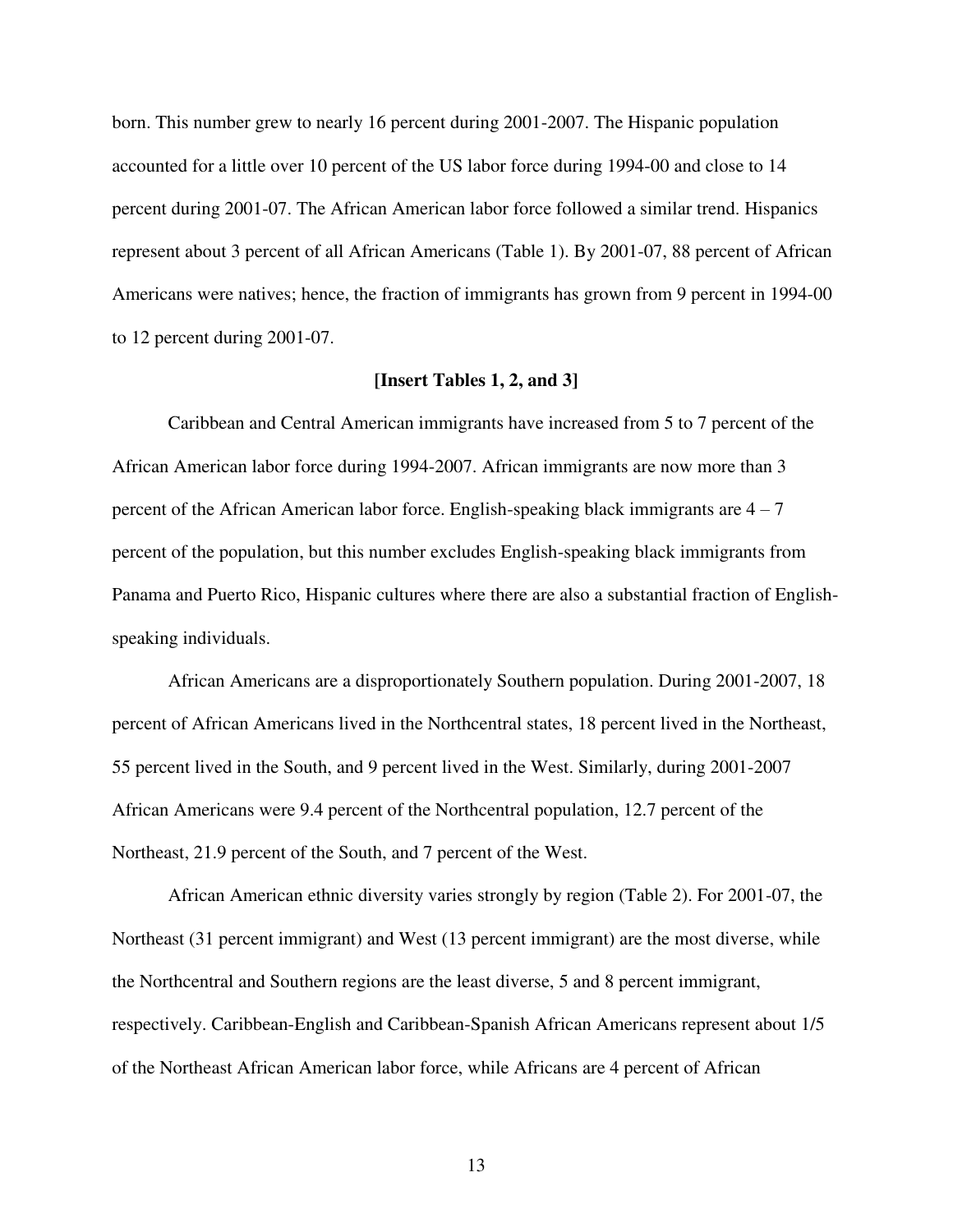Americans in the Northeast and West. Black Hispanics are 10 and 8 percent of Northeastern and Western African Americans.

Table 3 presents descriptive statistics by nativity and ethnicity.

# **IV. Results**

# *A. Weekly wage inequality: men*

 There is no evidence of ethnic wage inequality among African American men. During 1994-00 and 2001-07, native Hispanic African American men received statistically insignificant wage penalties of 4.46 percent and 1.12 percent (Table 4). The wages of native African Americans males were 20 percent (1994-00) and 19 percent (2001-07) lower than the wage of white males.

 Nationally, for 1994-00 and 2001-07, the data reject the immigration, diversity, and race hypotheses. During 1994-2007 there are large wage penalties for immigrant males. The wages of Caribbean-English men were 14 percent (1994-00) and 21 percent (2001-07) lower than the wages of otherwise identical native Non-Hispanic white males. African immigrants received penalties of 31 and 35 percent during 1994-2000 and 2001-2007, respectively. Caribbean-Spanish, South American, and Mexican immigrants of African descent received 30, 32, and 22 percent lower wages, respectively, during 2001-2007; these were higher penalties than those received in 1994-00. Haitian men received wage penalties of 43 and 34 percent during 1994- 2000 and 2001-2007, respectively. European-plus immigrants earned wages 11 percent and 17 percent lower than otherwise identical whites during 1991-00 and 2001-07, respectively.<sup>3</sup> Asian immigrants had wage differentials of –31 and –19 during the two periods, while immigrants with unidentified national origins, that is, so-called "elsewhere" immigrants, received 24 percent and 30 percent wage penalties during 1991-00 and 2001-07, respectively.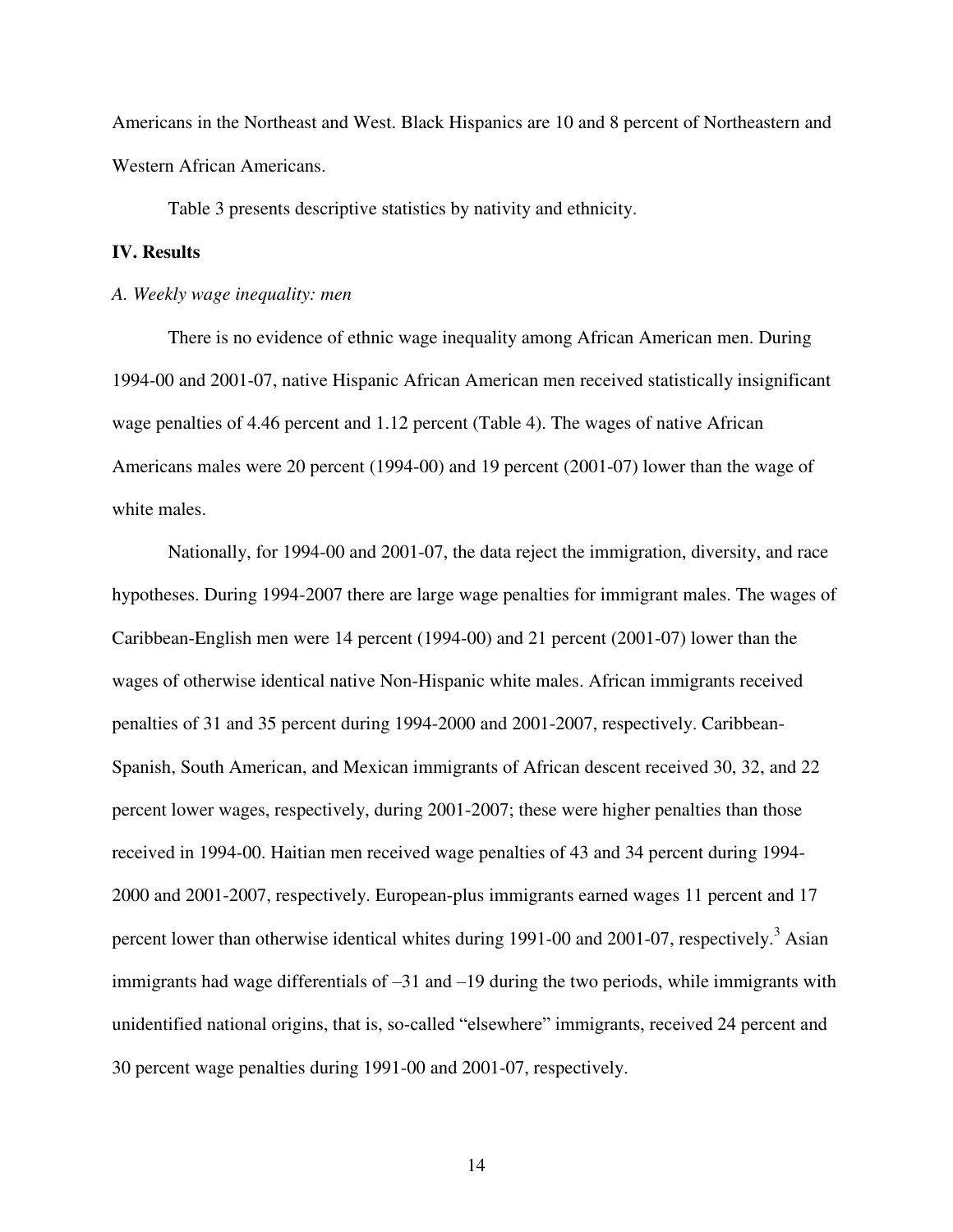# **[Insert Tables 4 & 5]**

 For all regions, for both 1994-00 and 2001-07, the data do not reject the ethnicity hypothesis: Hispanic status does not affect intra-racial disparity among African American men or inter-racial disparity between African American men and native Non-Hispanic white males. (See Table 5 and Appendix Table A5).<sup>4</sup> For all regions, for both 1994-00 and 2001-07, the data reject the immigration status and race hypotheses. Except for the Western region during 1994-00, the data reject the diversity hypothesis. However, during the 1994-00 we cannot reject the null hypothesis of mono-culture disparity. Table 5 shows that for 1994-00 and 2001-07, Northcentral native African Americans received penalties of 18 percent and 21 percent, respectively, with similar penalties in the Northeast (20 percent and 17 percent), South (20 percent and 18 percent), and West (21 percent).

#### *B. Weekly wage inequality: women*

 There is no statistically significant ethnic inequality among African American women during 1994-00. However, during 2001-07, native Hispanic African American women earned about 5 percent more than the average weekly wage for native African American women (Table 6). Native African American women earned 10 percent less than white women during 1994-00 and 2001-07, while native Hispanic women earned 10 percent and 5 percent less, respectively.

 Nationally, for 1994-00 and 2001-07, the data reject the immigration, diversity, and race hypotheses. Caribbean-English and Native African American women received 8 percent and 10 power lower weekly wages (for all of 1994-2007), respectively, than otherwise white women. African immigrants received penalties of 22 percent and 10 percent during 1994-2000 and 2001- 2007, respectively. Haitian women received wage penalties of 19 percent during 1994-2000 and 2001-2007.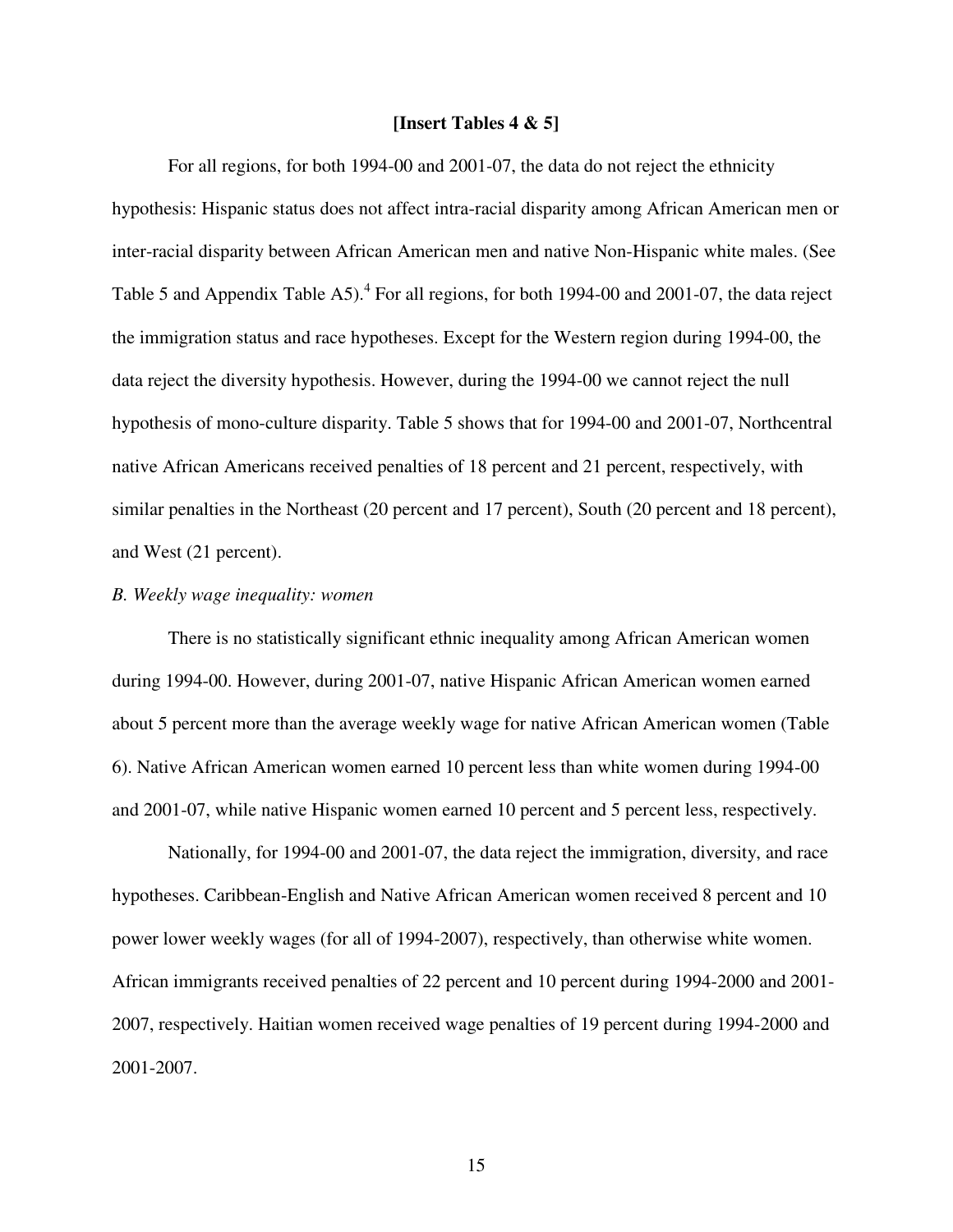# **[Insert Tables 6 & 7]**

The data reject the race hypothesis for all regions during 1994-00 and 2001-07, though the data do not reject the ethnicity hypothesis: race influences wage inequality between African Americans and whites, but Hispanic status has no effect on intra-racial wage inequality among African Americans (Table 7).

The data reject the immigration hypothesis for all regions during the 2000s. But, the data do not reject the immigration hypothesis for the Northcentral and Western regions during the 1990s. Additionally, during the 1990s and for the Northcentral and Western regions the data do not reject the diversity hypothesis. Considered separately, none of the individual immigration variables are significant for these regions during 1990s, though more often than not the immigration coefficients are negative. The individual coefficients for native African American women suggest weekly wage penalties of 10 percent (Northcentral) and 7 percent (West).

The seemingly contradictory results between the immigration and diversity tests reflect the large standard errors associated with the immigration coefficients for the Northcentral and Western regions, which carry the smallest fraction of immigrant African Americans.

During 2001-07 the data do not reject the diversity hypothesis for the Northeast. The mono-cultural empirical model is appropriate for women of this region during the most recent period.

## *C. Employment-status inequality: men*

There is no statistically significant male ethnic participation effect for either period (Table 8). Nor is there a significant ethnic employment effect for the 1990s. However, for 2001- 07 native Hispanic African American males have a 2.3 percent higher employment rate than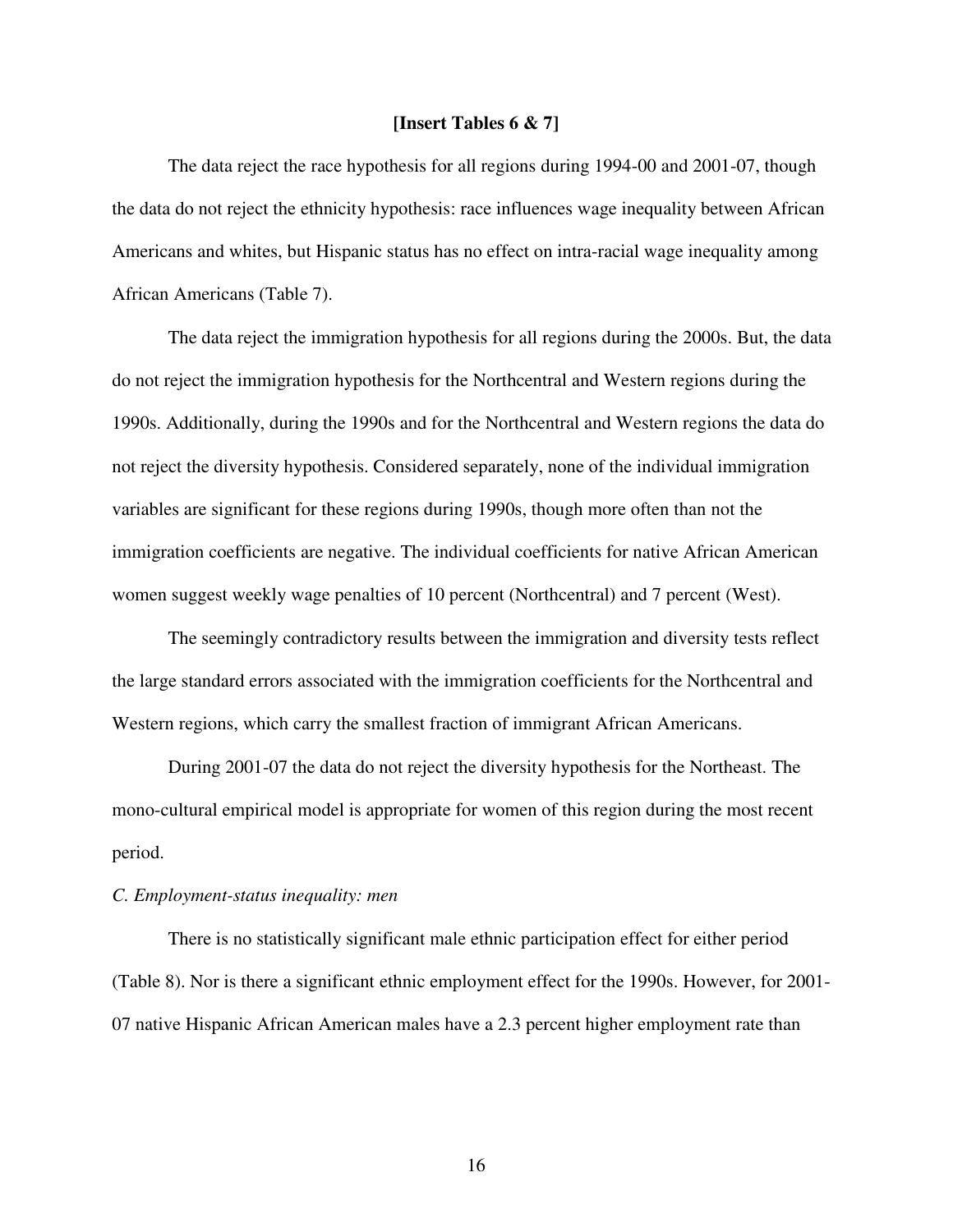otherwise identical African American males, which suggests an employment rate that is 2.6 percent less than the employment rate of native Non-Hispanic whites.

 Considering the male participation rate, the data reject the immigration and race hypotheses for 1994-00, but not the diversity hypothesis. For the 1990s there is no statistically significant difference in the labor force participation of African American males of differing cultural groups: African American males have a labor force participation rate that is about 6 percent lower than the rate of white males.

 There are statistically significant race, diversity, and immigrant employment effects for 1994-2000. Native African American males have an employment rate that is 11 percent lower than white males. Among the larger immigrant groups, the employment differentials are -7 percent (Caribbean-English), -10 percent (Caribbean-Hispanic), -6 percent (Haiti), and -9 percent (Africa).

# **[Insert Table 8]**

The participation and employment gaps closed between 1994-00 and 2001-07 (Table 8). For the latter period, there are statistically significant diversity and race effects, but no significant immigrant effects. Hence, during the 2000s African American male immigrants have labor force participation rates that are indistinguishable from white males. Native African American males have a participation rate that is 1 percent lower than white males.

For 2001-07 the male employment rates vary by race, immigration, and diversity among African Americans. There is a 5 percent employment gap for native African American men, though this gap is just 3 percent for Hispanic males. The coefficients are not statistically significant for Caribbean-English, African, or Caribbean-Hispanic males, though there is a 3 percent employment gap for Haitian males.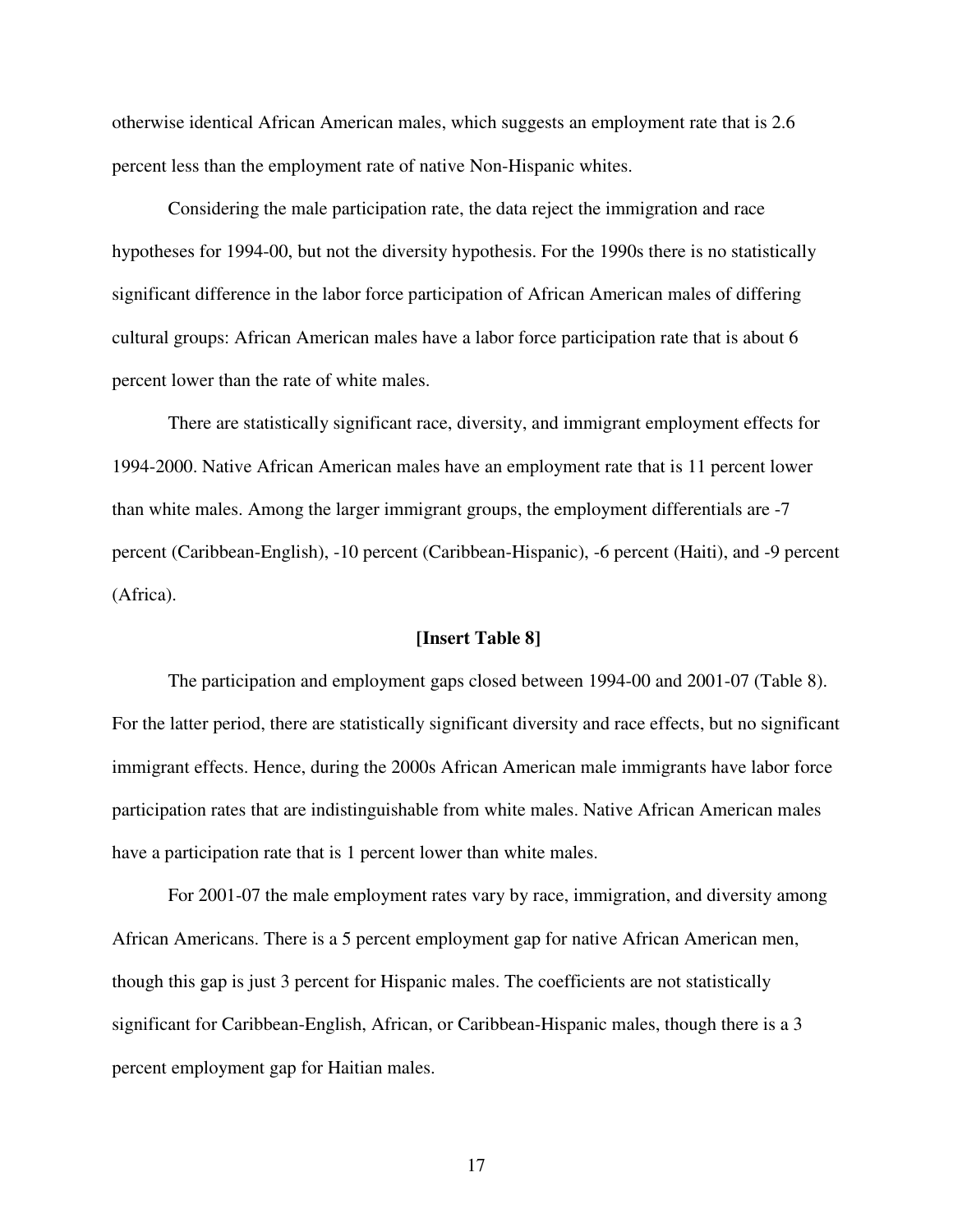The participation and employment effects of ethnicity, diversity, race, and immigration status vary across regions and across periods. (See Tables 9 and 10). For 2001-07 the labor force participation rate of Hispanic males is 3 percent higher than the participation rate of native African Americans males (and 2 percent higher than the white participation rate) of the Western region; otherwise, there is no significant ethnic effect for any region or either period (Table 10). During 1994-00 Hispanic males of the South had an employment 6 percent higher than other African Americans (but 3 percent lower than whites); otherwise, there was no ethnic employment effect during the 1990s (Table 9). By 2001-07 the Southern ethnic effect was insignificant, though Hispanic males obtained employment rates 3 percent and 4 percent higher than African Americans (3 percent and 2 percent lower than whites) of the Northeast and West, respectively.

#### **[Insert Tables 9 & 10]**

 During 1994-00, both native and Caribbean-English African American males living in the South had lower participation rates than white males, 5 percent less and 6 percent less, respectively (Table 9). Both groups of African American men were 9 percent less likely to be employed than otherwise identical white males living in the South. During the same period, native African American males, as well as Caribbean-English, Haitian, and African immigrants males living in the Northeast had participation rates that were 8 percent, 4 percent, 8 percent, and 15 percent lower than white males, respectively (Table 9). These Northeastern African Americans also were less likely to be employed, with penalties of 15 percent (native), 7 percent (Caribbean-English), 15 percent (Haitian), and 12 percent (African). Caribbean-Hispanic immigrants living in the Northeast had a 10 percent lower participation rate and a 12 lower employment rate.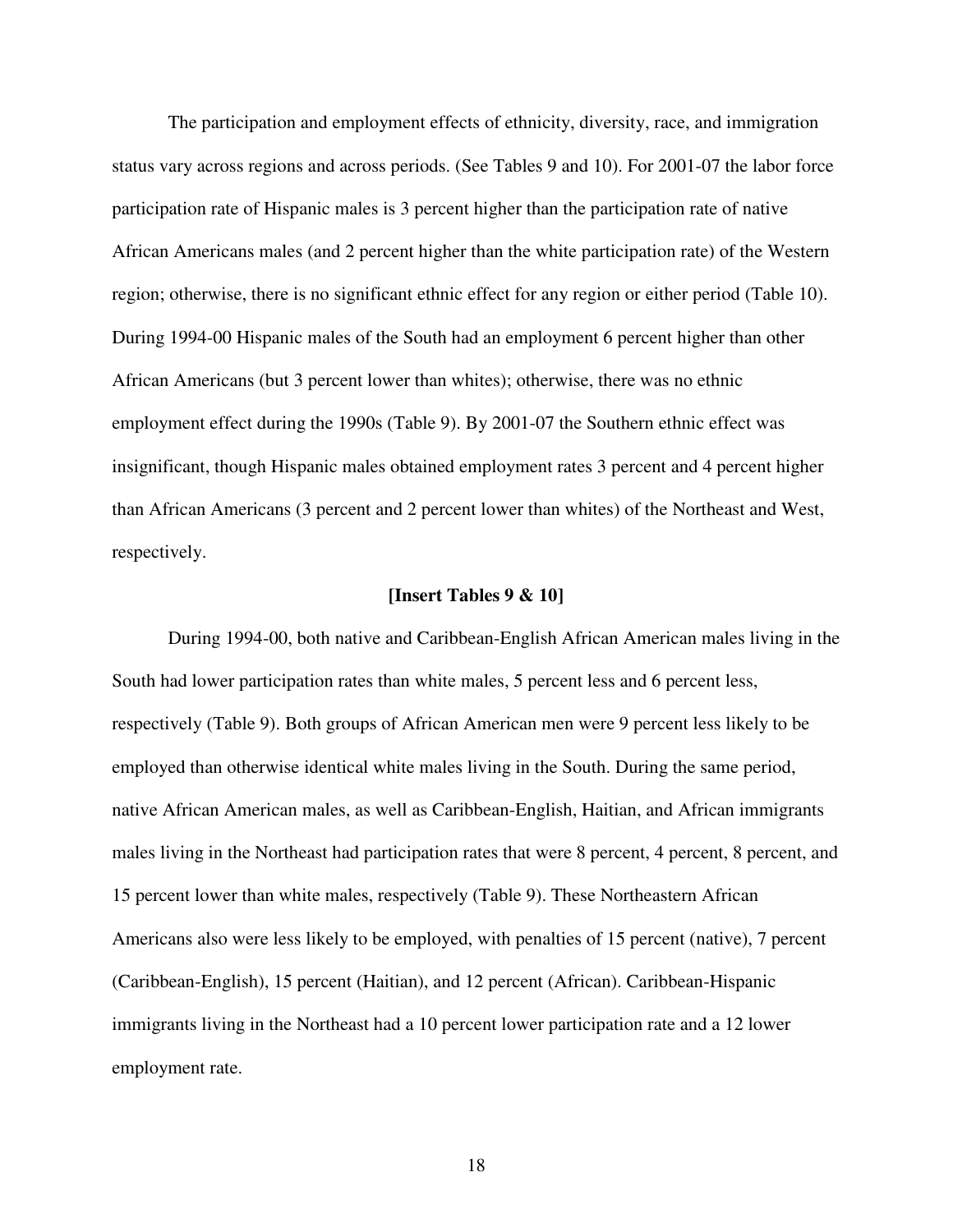For the Northeast, there are significant immigration, race, and diversity effects during 1994-00 but these effects are insignificant during 2001-07. Similarly, there are significant immigration and race effects within the Western region during 1994-00. Combined with the insignificant diversity effect within the West, the analysis suggests that African American males had a participation rate about 8 percent lower than the participation rate of white males. However, by the 2000s there was no significant immigration, diversity, or race effect for the West. Southern native African American males had 5 percent lower and 1 percent lower participation rates than white males during 1994-00 and 2001-07, respectively; otherwise, there are no immigration or diversity effects. Finally, the data reject the immigration and race hypotheses but not the diversity hypothesis for the Northeast during 1994-00, suggesting that African Americans had a 7 percent lower participation rate relative to white males (Table 9). By 2001-07 the diversity, race, and immigration hypotheses were significant. Native African American males residing in the Northeast had a participation rate 1 percent lower than the rate of white males but nearly all of the individual immigrant group coefficients were small (roughly, plus or minus 1 percent) and insignificant.

 Relative employment outcomes improved for African American males during 2001-07. Further, the race hypothesis is rejected for employment for all regions for both periods. There are no immigration employment effects for the South during either period, but the diversity hypothesis is rejected only for 2001-07. Native African American men were 4 percent less likely to be employed than otherwise identical white males living in the South, while Mexican and Caribbean-Spanish origin African American males had 5 percent lower and 4 percent higher employment rates, respectively, than white males (Table 10).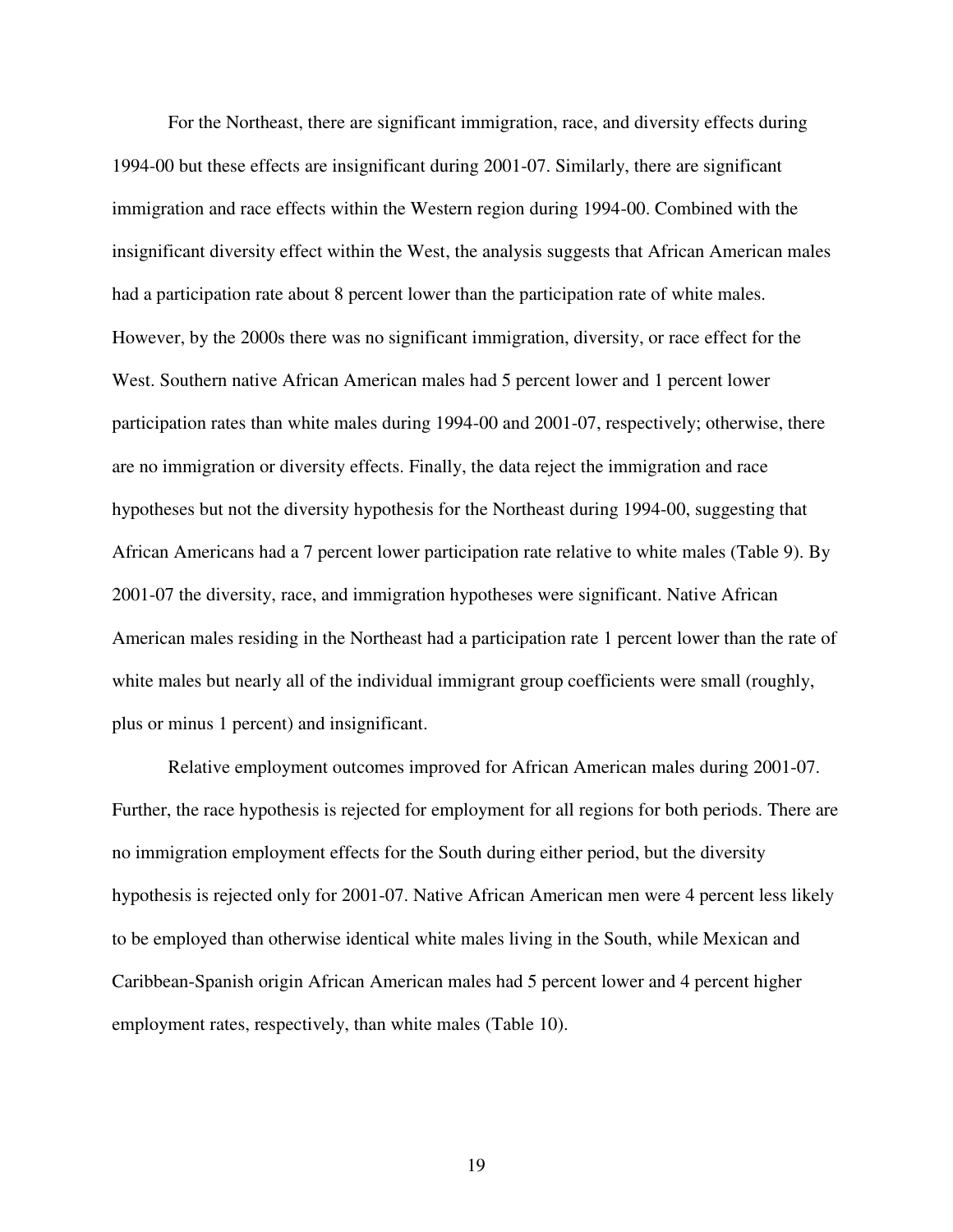For the Northeast both the diversity and immigration hypotheses are rejected for the 1990s, but only the diversity hypothesis is rejected for the 2000s. Native African Americans had an employment penalty of 15 percent in 1994-00 but just 6 percent during 2001-07. For the three largest immigrant groups, Caribbean-English, Haiti, and Africa, the employment effects were statistically insignificant for 2001-07, though there were penalties of 7 percent, 15 percent, 12 percent, respectively, during 1994-00.

The individual Western and Northcentral immigrant employment effects are nearly uniformly insignificant for all of 1994-2007. However, between the two periods the employment penalty for native African American men declined from 14 percent to 6 percent (West) and from 12 percent to 6 percent (Northcentral).

## *D. Employment-status inequality: women*

Racial differences in female participation and employment gaps closed between 1994-00 and 2001-07 (Table 11). There are statistically significant ethnicity, immigrant, diversity, and race participation effects for 1994-00 but not for 2001-07. There are statistically significant immigrant, diversity, and race participation effects for 1994-00 but not for 2001-07. For example, during the 1990s the participation and employment rates of native African American women are 1.4 percent less and 4.6 percent less, respectively, than the participation and employment rates for white women. On the other hand, during the 2000s, the participation and employment gaps for native African American women were statistically insignificant and 3 percent. For 1994-00, native Hispanic African American women had participation and employment rates that were 8 percent lower than the rates for native Non-Hispanic African American women, but there is no statistically significant difference for 2001-07.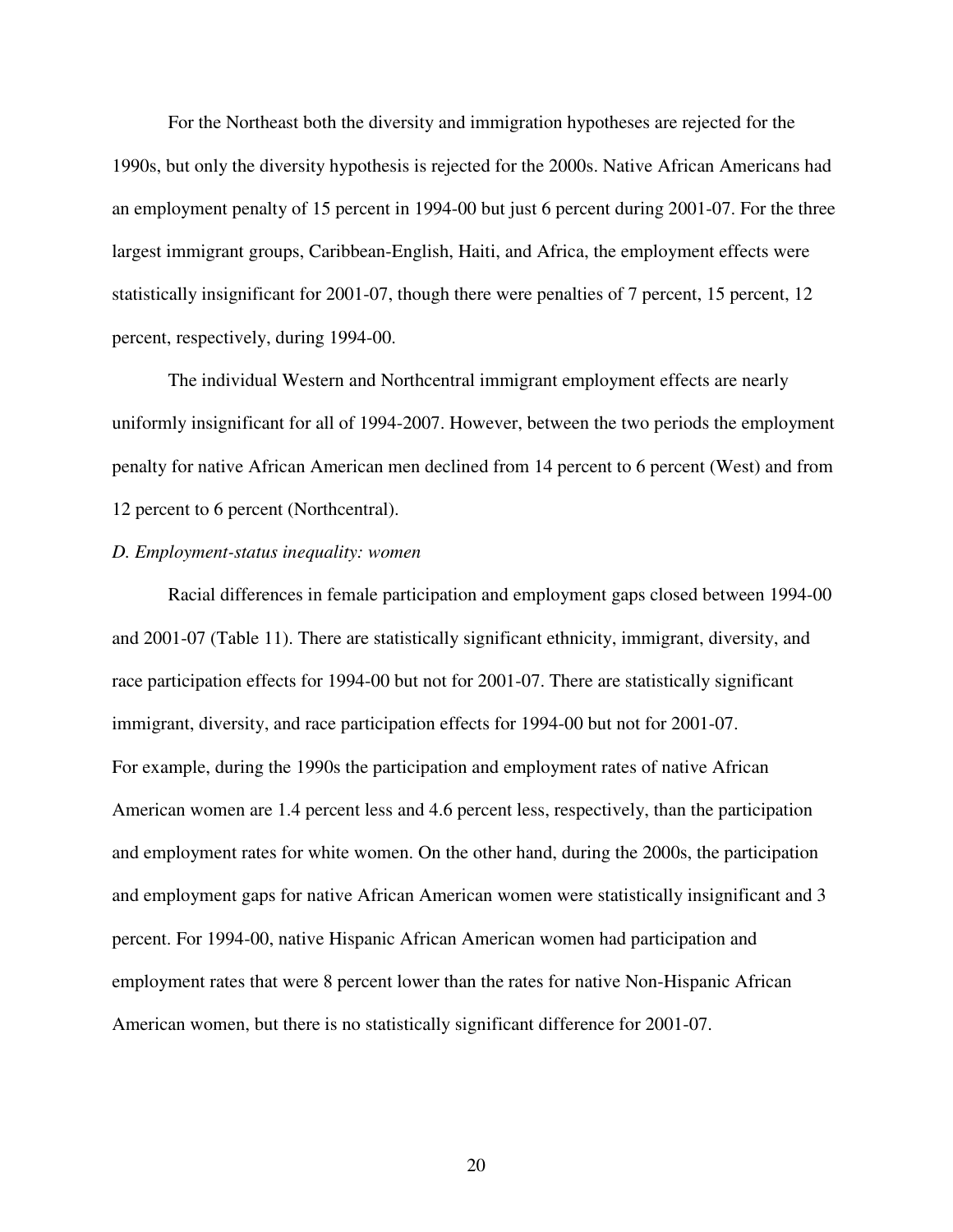Among immigrant groups, during 1994-00, Caribbean-English and Haitian women had 5 percent higher and 6 percent higher participation rates, respectively, while Caribbean-Hispanic and African immigrant women had participation rates that were 4 percent lower and 10 percent lower than the participation rate of white women. Nevertheless, during 2001-07 all African American women had labor force participation rates that were statistically indistinguishable from otherwise identical white women. During 1994-00 Caribbean-Hispanic and African women were 7 percent less and 15 percent less likely to be employed than white women, though by 2001-07 these differentials were 6 percent and 3 percent, respectively.

#### **[Insert Table 11]**

 During 1994-00, native, Caribbean-English, and Haitian African American females living in the South had higher participation rates than white females, viz., 2 percent higher, 7 percent higher, and 9 percent higher, respectively (Table 12). African immigrant women however had a labor force participation rate 16 percent lower than the rate for white women. Caribbean-English women were also 5 percent more likely to be employed, while there was no statistically significant employment effect for Haitian women. Native and African women living in the South were 1.4 percent less likely and 21 percent less likely to be employed. During the same period, native African American and Caribbean-Hispanic females living in the Northeast had participation rates that were 5 percent lower and 8 percent lower than white females, respectively (Table 12). But, Caribbean-English immigrant African American women living in the Northeast had a participation rate 4 percent higher than the rate for otherwise identical white women. Also, Northeast African American women are less likely to be employed, with penalties of 8 percent (native), 10 percent (native Hispanic), 13 percent (Caribbean-Spanish), 6 percent (Haitian), and 13 percent (African).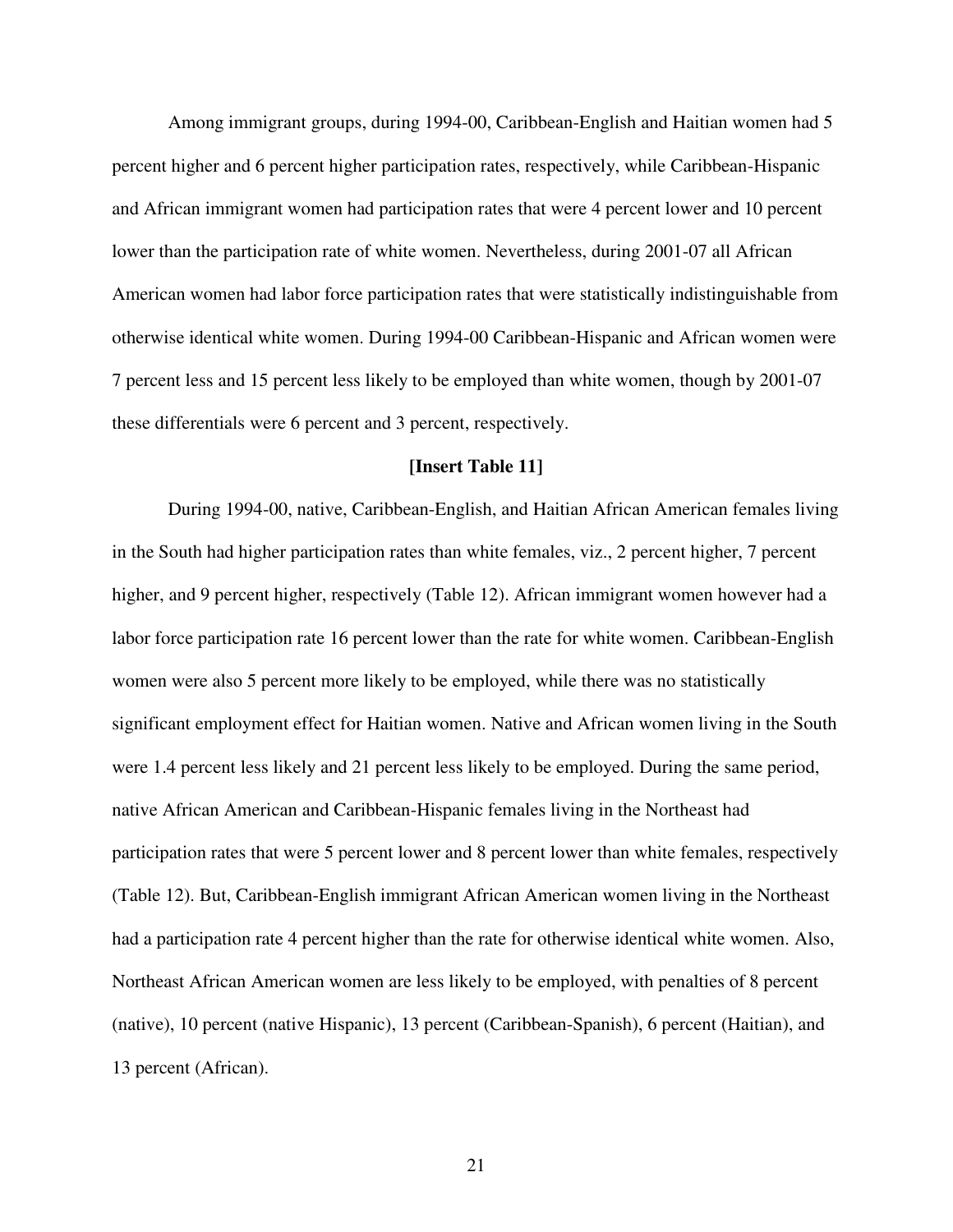# **[Insert Tables 12 and 13]**

 Except for the Northcentral region, during 2001-07 there is no statistically significant difference in the labor force participation rates of African American and white women (Table 13). We are unable to reject the ethnicity, immigration, diversity, and race hypotheses for the Northeast, South, and West. We cannot reject the ethnicity, immigration, and diversity hypotheses for the labor force participation of Northcentral women. There are modest participation race effects for the Northcentral region: native African American and Haitian immigrant women have labor force participation rates that are 1 percent lower and 3 percent higher than the participation rates of white women.

 Relative employment outcomes improved for African American women during 2001-07. Native African American women were 4 percent less likely (Northeast), 5 percent less likely (Northcentral), 2 percent less likely (South), and 3 percent less likely (West) to be employed than otherwise identical white women. Within the South, African immigrant women had a 7 percent lower employment rate than white females. Caribbean-Spanish and Haitian women living in the Northeast had employment rates that were 6 percent lower and 4 percent higher than otherwise identical native Non-Hispanic white women (Table 13).

#### *E. Wage decompositions among African Diaspora*

 Following Oaxaca and Ransom (1994) we use three equations to decompose intraracial wage differences: a pooled sample of all African Americans, a sub-sample of native African Americans, and a sub-sample of immigrant African Americans.

 $ln W = X\beta + \epsilon$  (pooled sample of all African Americans)

 $\ln W^B = X^B \beta^B + \varepsilon^B$ (native)

 $\ln W^I = X^I \beta^I + \varepsilon^I$  (immigrant)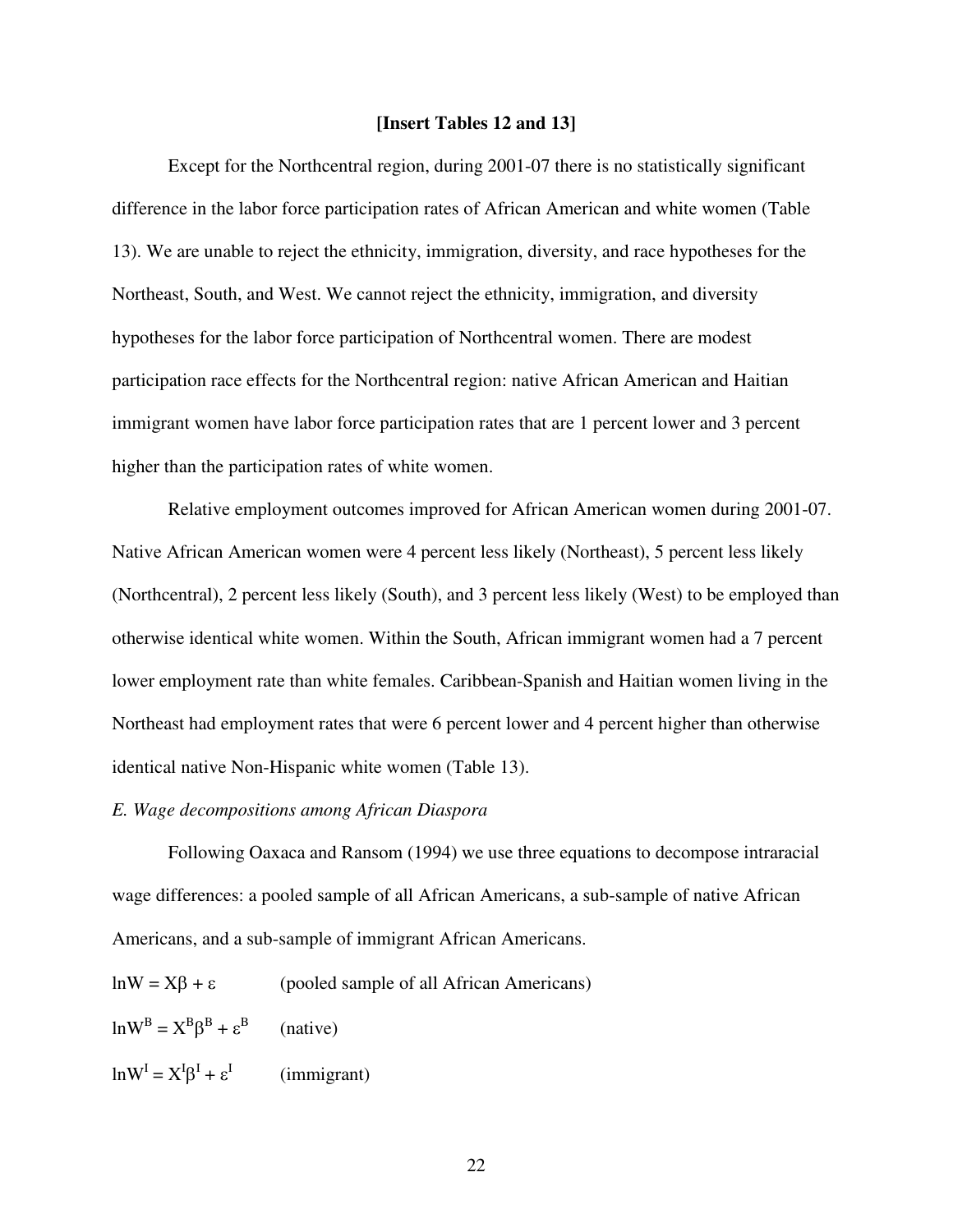The unadjusted wage differential is decomposed as follows:

 $\ln W^N - \ln W^I = \overline{X}^I(\hat{\beta} - \hat{\beta}^I)$  (immigrant disadvantage),  $+\overline{X}^N(\hat{\beta}^N-\hat{\beta})$  (native advantage), and  $+ (\overline{X}^N - \overline{X}^I) \hat{\beta}$  (characteristics differential).

 We focus on two issues regarding wage disparity between native and immigrant African Americans: intra-racial differences in unobserved productivity-linked attributes and intra-racial differences in employer treatment. Differences in unobserved productivity-linked attributes may occur for a variety of reasons, viz., the specific reasons identified in the literature include selection bias in the immigration process, superior wage earning culture among immigrants, and the lateral mobility of immigrants. On the other hand, employers may not regard native and immigrant African Americans as perfect substitutes in the discrimination process and thereby may treat them differently with respect to the wage earning opportunities that are made available to workers.

 As an identifying assumption, we assume a positive correlation between observed and unobserved productivity-linked attributes. Suppose residual wage differences are consistent with higher unobserved productivity-linked attributes among immigrant African Americans relative to native African Americans. If so, each element of the identity decomposition, that is, the characteristics, native advantage, and immigrant disadvantage effects should have a negative effect on disparity between native and immigrant persons. For example, if  $lnW^N - lnW^I < 0$  and this unadjusted differential can be solely explained by differences in observable and unobservable productivity-linked productive attributes, then it must also be the case that the observed characteristics differential ( $\bar{X}^N - \bar{X}^T$ )  $\hat{\beta}$  < 0 and the unobserved differential immigrant disadvantage  $\overline{X}^I(\hat{\beta}-\hat{\beta}^I)$  < 0 and unobserved native advantage differential  $\overline{X}^N(\hat{\beta}^N-\hat{\beta})$  < 0.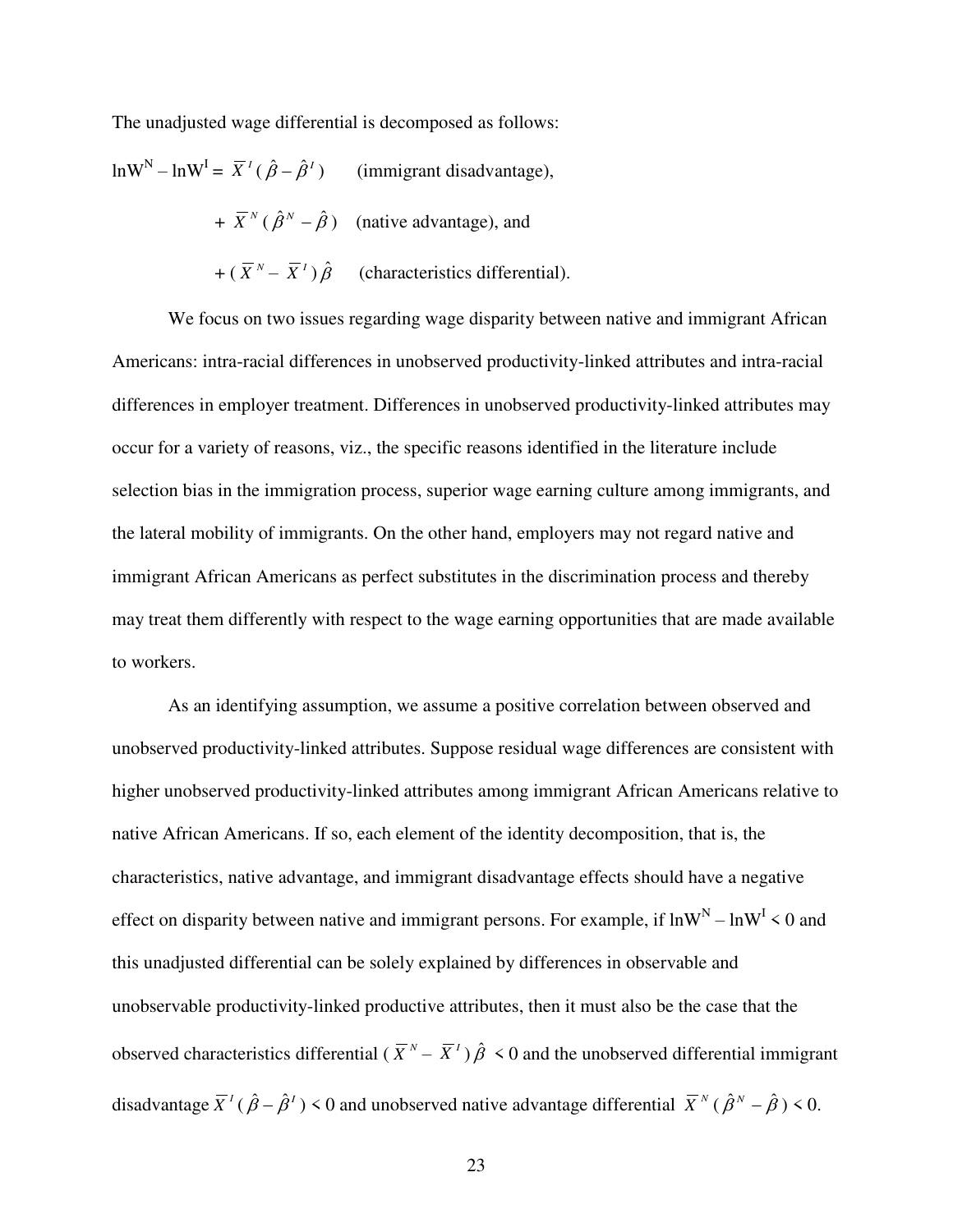Suppose, however, the patterns of residual inequality are the result of differential market discrimination against native and immigrant African Americans. If so, the characteristics effect and immigrant disadvantage effect will have opposite effects on intra-racial disparity. For example, if  $lnW^N - lnW^I > 0$  the characteristics differential should have a positive effect on disparity between native individuals and immigrant persons; simultaneously, we should observe that the immigrant disadvantage has a negative effect on intra-racial disparity. Relatively greater discrimination against immigrant African Americans will be the case if we observe that characteristic differences have a negative effect on intra-racial inequality while the immigrant disadvantage has a positive effect on intra-racial inequality.

 Collectively considered, there is a market premium for native African American males relative to immigrant African American males, but current wage inequality among women is completely explained by differences in covariates (Table 14a). For the 1990s and 2000s immigrant males have 4 percent higher wages than native males; however, the immigrant characteristics advantage rose from 7 percent during 1994-00 to 11 percent during 2001-07, while the market disadvantage for immigrants rose from 3 percent to 6 percent. For the most recent period, higher earnings among immigrant women are completely explained by their higher wage covariates. Immigrant women had 3 percent higher wages during 1994-00 and 4 percent higher wages during 2001-07; however, the characteristics differential declined from 9 percent during 1994-00 to 4 percent during 2001-07 and their market disadvantage, at 4 percent during 1994-00, was eliminated during 2001-07. There were no market advantages for native men and women during the 1990s or 2000s.

 By and large, the regional decompositions follow the national the pattern, though there are exceptions. During the 2001-07, there is virtually no unadjusted wage differential between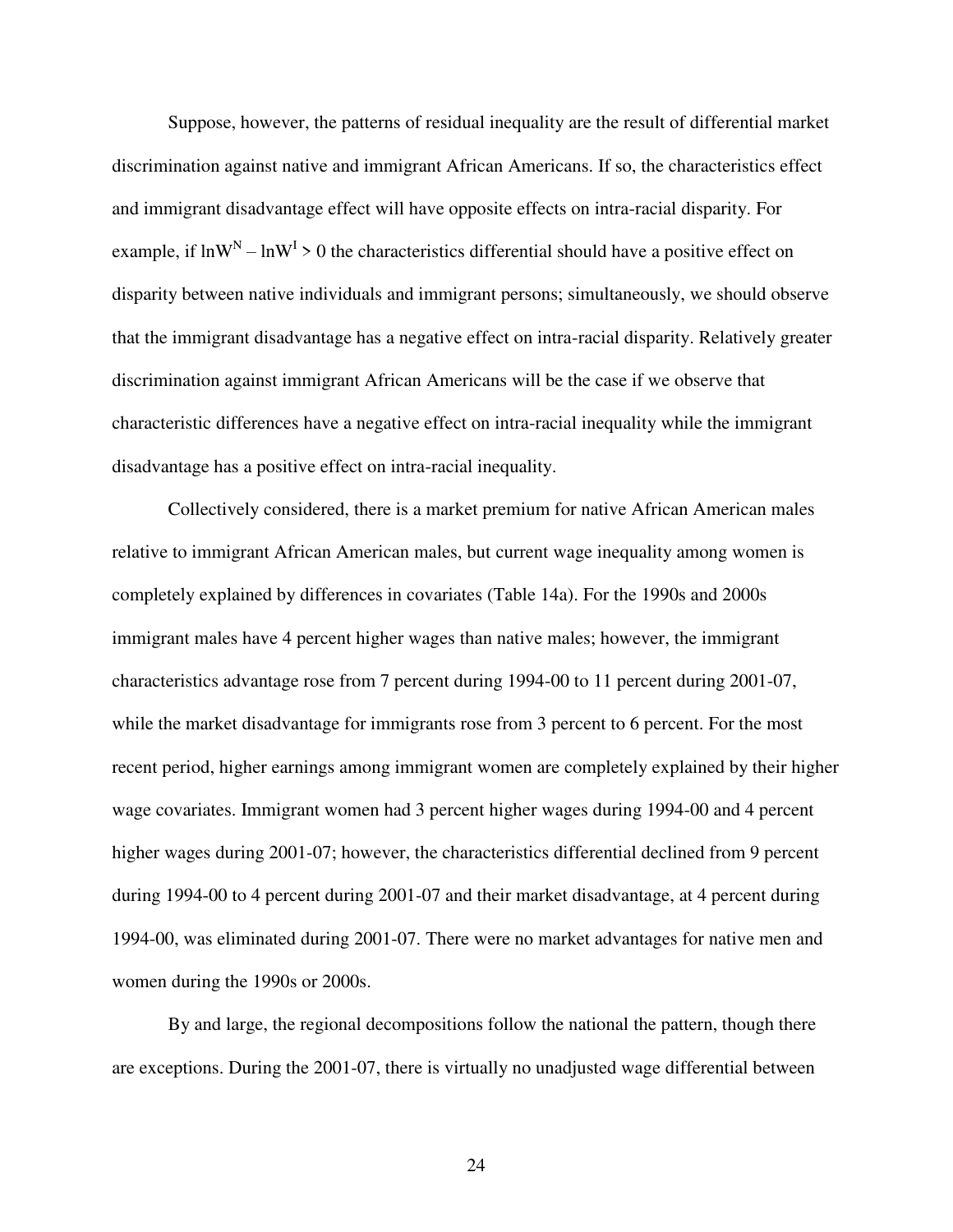Northeastern native and immigrant men. However, the characteristics differential is responsible for an 8 percentage point benefit for immigrant males. This differential is counterbalanced by a 3 percent market advantage for native men and a 5 percent market disadvantage for immigrant men. For Northcentral women during 2001-07, native women have weekly wages that are 11 percent higher than immigrant women and this wage differential is close to the 12 percent characteristics differential in favor of native women. Among men and women of the West and for both periods, native African Americans have higher wages than immigrant African Americans and the characteristics differential shows that native workers have higher wage covariates. For the Southern during the 2000s, immigrant women earn 5 percent more than native women but immigrant women also have a 5 percent covariate advantage; immigrant men earn 5 percent more than native men, though they have 13 percent covariate advantage and 7 percent wage disadvantage.

# **[Insert Tables 14a-14d]**

 The results for all immigrants collectively considered cloud the analysis of nativeimmigrant disparity for particular groups of African American immigrants. For example, among Caribbean-English immigrants there is evidence of higher (unobserved) productivity-linked attributes during the 1990s (men and women) and 2000s (women). During 1994-00 and 2001-07, Caribbean-English immigrant males earned 19 percent more than native African American males, while immigrant females earned 16 and 18 percent more, respectively, than native females (Table 14b). For the most part, the higher earnings of Caribbean-English immigrants are due to higher wage-covariates. The wage-covariates of Caribbean-English males raised their earnings by 11 percent during the 1990s and by 18 percent during the 2000s. The wagecovariates of Caribbean-English females raised their earnings by 14 percent during the 1990s and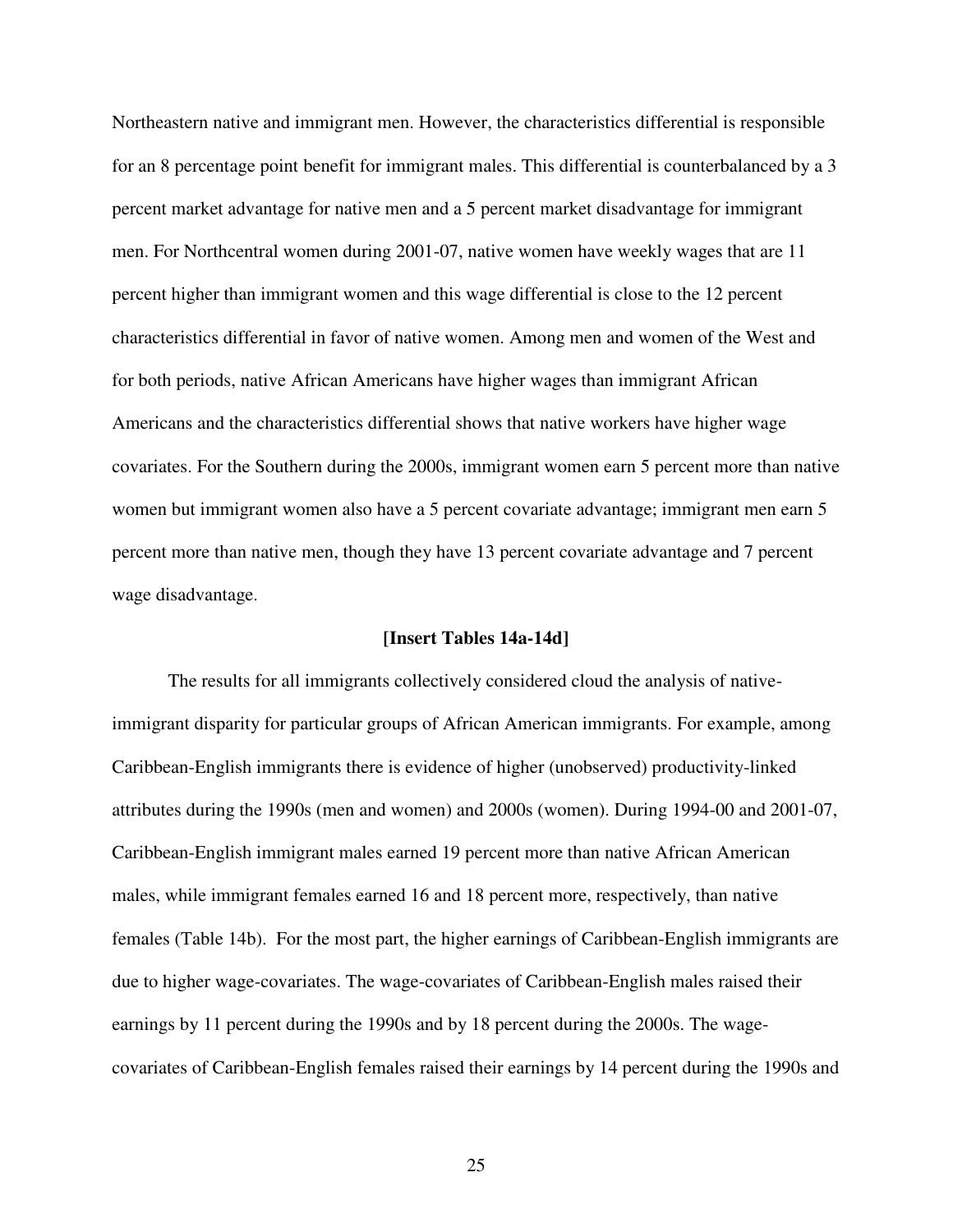by 15 percent during the 2000s. There was evidence of a market premium for Caribbean-English males during the 1990s but this is no longer the case during the most recent decade. For Caribbean-English women, a modest market premium of 2 percent during the 1990s has grown to 3 percent during the current period.

 Caribbean-English immigrants are concentrated in the Northeast and the South. Both male and female immigrants in the Northeast earn 10 percent more than native persons, up from 9 percent and 3 percent higher earnings, for immigrant men and women, respectively, during 1994-00. However, between the first and second periods the male Caribbean-English immigrant market disadvantage went from a 5 percent premium to a 4 percent penalty. During 2001-07, the relatively more favorable characteristics of male immigrants living in the Northeast should have raised their wages by 15 percent relative to native workers. Nearly all of the Northeastern female wage differential is explained by differences in wage-earning covariates.

 The unadjusted wage differential for Caribbean-English immigrants living in the South are large: 33 percent (males, 1990s), 22 percent (males, 2000s), 24 percent (females, 1990s), and 23 percent (females, 2000s). Relatively higher wage-earning covariates account for a substantial portion of the unadjusted differential: 22 percent (males, 1990s), 16 percent (males, 2000s), 17 percent (females, 1990s), and 16 percent (females, 2000s). But, Caribbean-English immigrants living in the South also receive sizable wage premia relative to native Southern African American men and women: 11 percent (males, 1990s), 6 percent (males, 2000s), and 7 percent (females, 1990s and 2000s).

Like Caribbean-English immigrants, male African immigrants have large unadjusted wage differentials relative to native African Americans (Table 14c). Nevertheless, the decompositions also suggest that African male immigrants have both large characteristics effects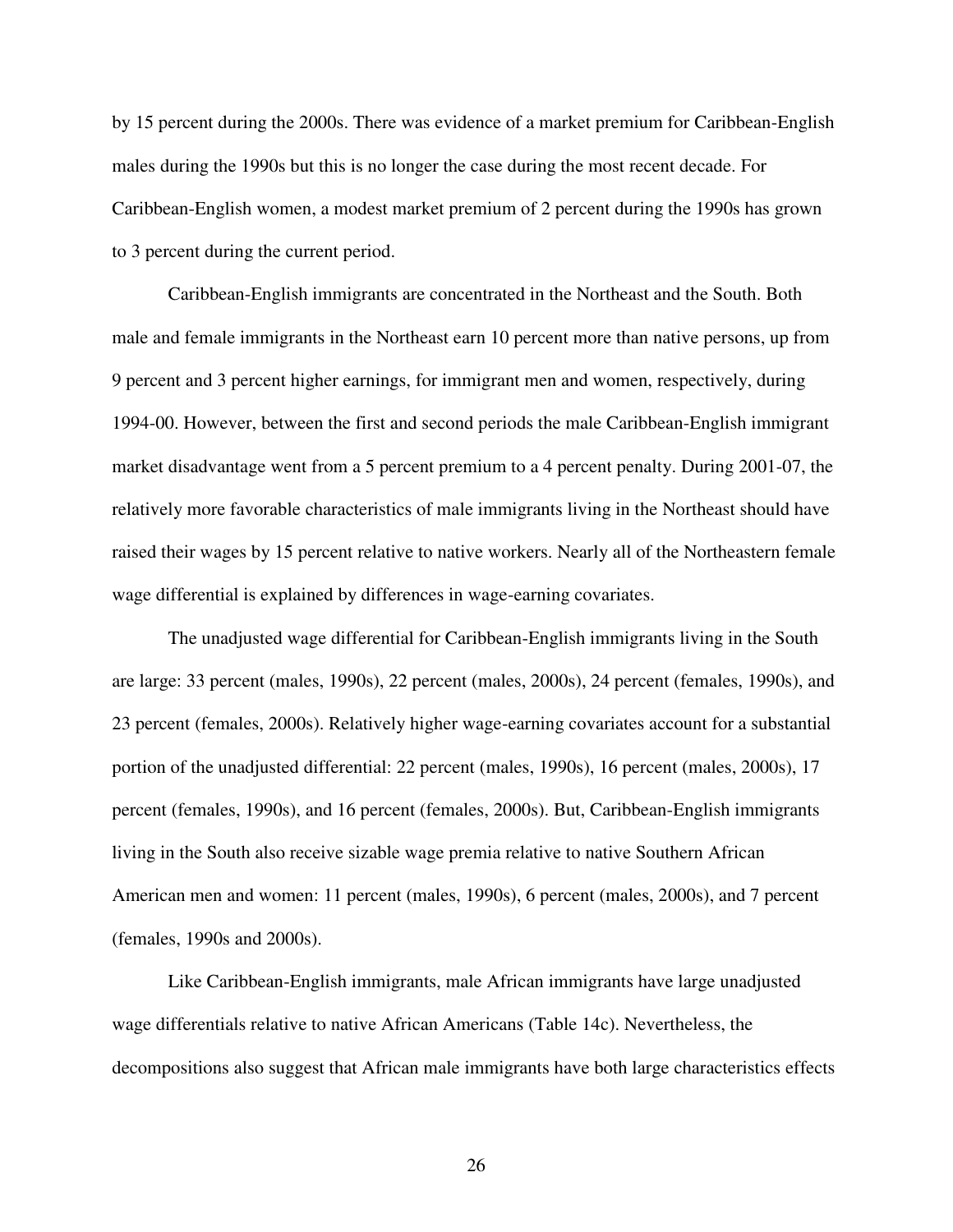and large market penalties. The female unadjusted wage differential also favors African immigrants, but it is not as large and is nearly entirely explained by differences in wage covariates. During 1994-00 and 2001-07, male African immigrants earned 13 percent and 14 percent more than native males, while immigrant females earned roughly the same as native females (Table 14c). The wage-covariates of male African immigrants raised their earnings by 23 percent during the 1990s and by 27 percent during the 2000s. The wage-covariates of female African immigrants raised their earnings by 14 percent during the 1990s and by 2 percent during the 2000s. But, the market treatment disadvantage of male African immigrants reduced their wages by 10 percent and 12 percent, respectively, during the two periods. The market treatment disadvantage for immigrant African American women reduced their earnings by 14 percent during 1994-00 but was eliminated during 2001-07.

African immigrants are concentrated in the Northeast and the South. Male immigrants in the Northeast enjoyed a 10 percent unadjusted wage differential during 2001-07, up from a 5 percent lower wage in 1994-00. Female African immigrants in the Northeast received a 3 percent unadjusted wage differential during 2001-07, up from a 3 percent lower wage in 1994-00. However, between the first and second periods the male African immigrant market disadvantage declined only modestly from 17 percent to 14 percent; simultaneously, their favorable characteristics effect increased from 12 percent to 25 percent. The female Northeastern African immigrant market disadvantage rose from an 8 percent penalty to a 5 percent premium and their characteristics effect declined from a 5 percent benefit to a 2 percent loss.

These are large unadjusted wage differentials for African immigrants living in the South: 25 percent (males, 1990s), 27 percent (males, 2000s), 5 percent (females, 1990s), and 15 percent (females, 2000s). Higher wage-earning covariates more than account for the unadjusted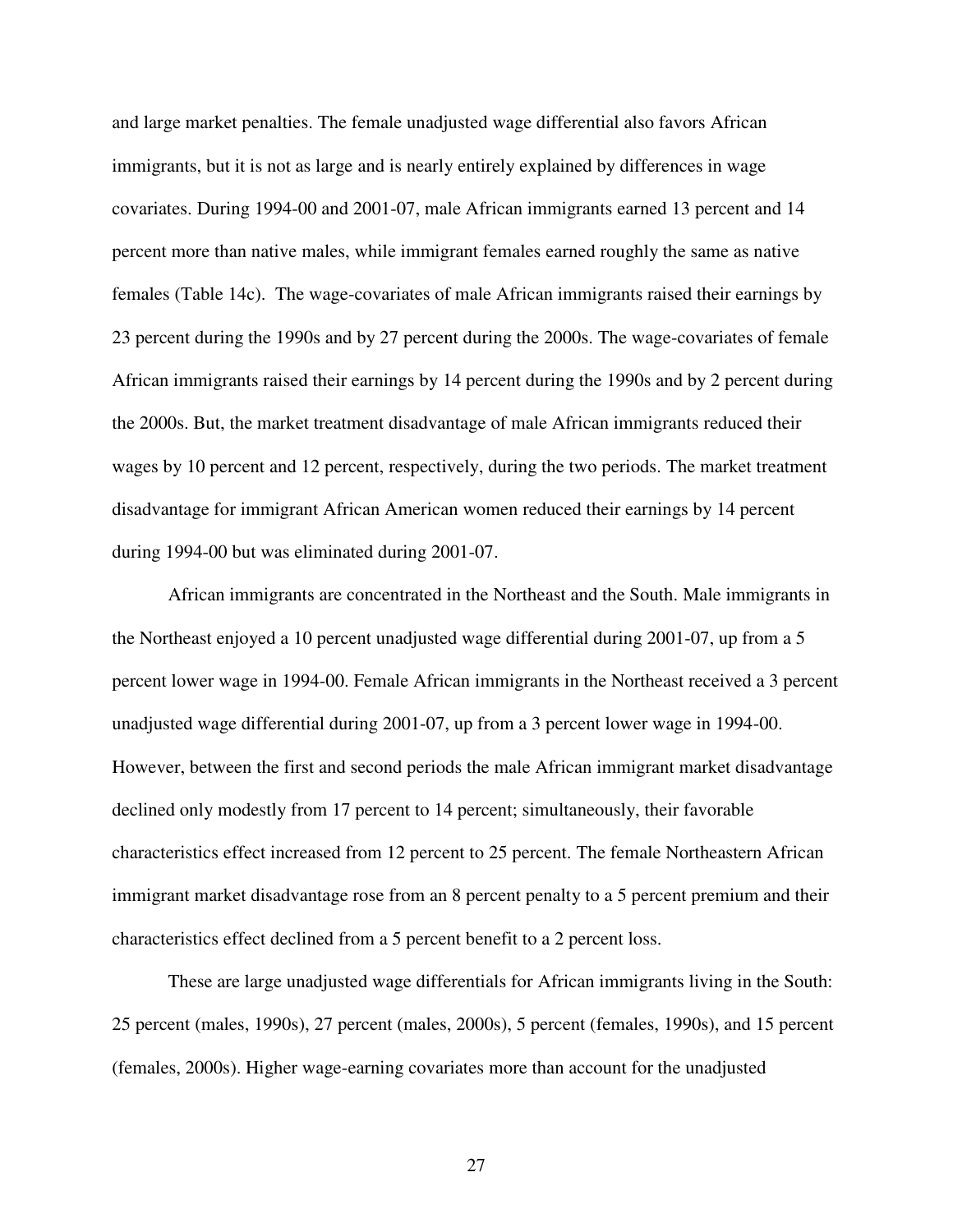differential: 30 percent (males, 1990s), 36 percent (males, 2000s), 22 percent (females, 1990s), and 15 percent (females, 2000s). But, African immigrants living in the South also receive sizable market wage penalties relative to native African American men and women: 5 percent (males, 1990s), 9 percent (males, 2000s), and 17 percent (females, 1990s). During 2001-07, all of the Southern female African immigrant unadjusted wage differential is explained by their higher wage-earning covariates.

 The unadjusted wage differentials between native African Americans and Haitian immigrants are predominantly explained by the large market penalties received by Haitian immigrants. (See Table 14d). Native African American men earned 13 percent and 3 percent more than Haitian immigrant men during 1994-00 and 2001-07, respectively, versus unadjusted differentials of 13 percent and 8 percent favoring native women. Native African American women have favorable characteristic effects of 3 percent and 2 percent, but it is the large immigrant disadvantages of 9 percent (1994-00) and 6 percent (2001-07) that is responsible for inequality between native and Haitian immigrant women. More dramatically, it is Haitian immigrant males who have favorable characteristic effects of 4 percent and 9 percent, combined with large immigrant disadvantages of 17 percent (1994-00) and 12 percent (2001-07) that is responsible for inequality between native and Haitian immigrant men.

 The wage decompositions of the Northeast closely resemble the national patterns, except there is virtually no inequality among women during the most recent period. Haitian immigrant disadvantages are particularly pronounced in the South. Haitian males have moderately higher wage-earning covariates, but they have market wage disadvantages of 23 percent (1994-00) and 18 percent (2001-07) thereby lowering their unadjusted wages by 20 percent and 15 percent, respectively, relative to native males. Haitian women have wages that are 24 percent (1994-00)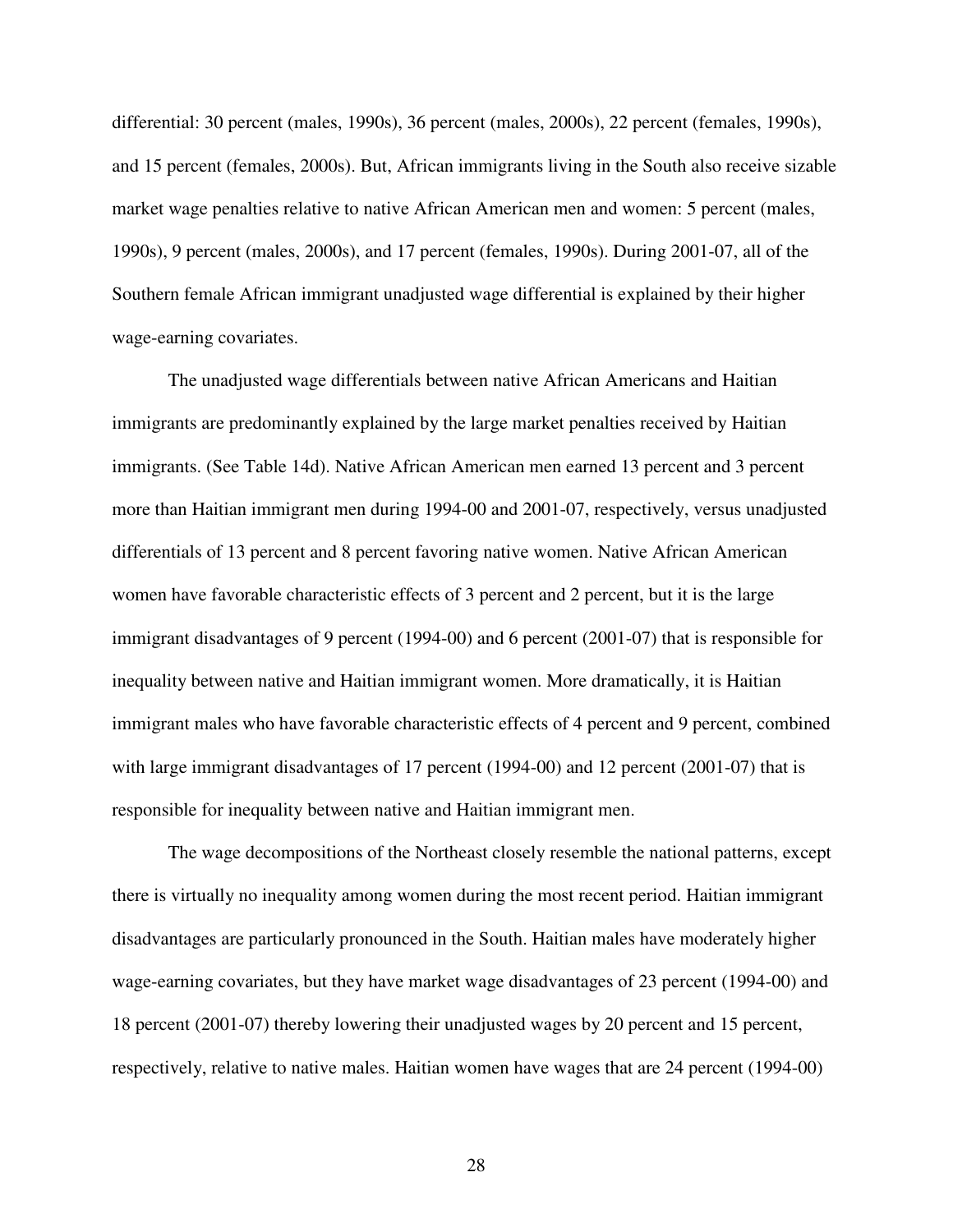and 21 percent (2001-07) lower than those of native African American women. Both characteristics effects (16 percent and 10 percent) and market disadvantages (9 percent and 11 percent) contribute to the lower wages of Haitian women living in the South.

#### **V. Discussion and Summary**

 Our analysis is consistent with the diversity model of racial inequality. Specifically, racial wage disparity consists of the following outcomes: 1) persistent racial wage and employment effects between both native and immigrant African Americans and whites, 2) limited ethnicity effects among African Americans, 3) diverse employment and wage effects among native and immigrant African Americans, 4) wage penalties (or premiums) for immigrant (or native) African Americans, and 5) evidence of relatively higher unobserved productivity-linked attributes among Caribbean-English immigrants. There is regional variation in these inequalities. Also, our ethnicity results are quite similar to Cotton (1993) who found very similar market treatment for Non-Hispanic and Hispanic black males.

Native African American men and women receive weekly wages that are 19 percent lower and 10 percent lower, respectively, than the weekly wage received by otherwise identical native Non-Hispanic white males and females. The adjusted wage differentials for the three largest groups of immigrant African American males are 21 percent (Caribbean-English), 34 percent (Haiti), and 35 percent (African). Among women immigrants, these differentials are 8 percent (Caribbean-English), 19 percent (Haiti), and 12 percent (African).

Native African American males have a slightly lower (1.1 percent) labor force participation probability than white males, while all African American women have a labor force participation probability that is statistically identical to white women. Native African American men and women have probabilities of employment that are 5 percent lower and 3 percent lower,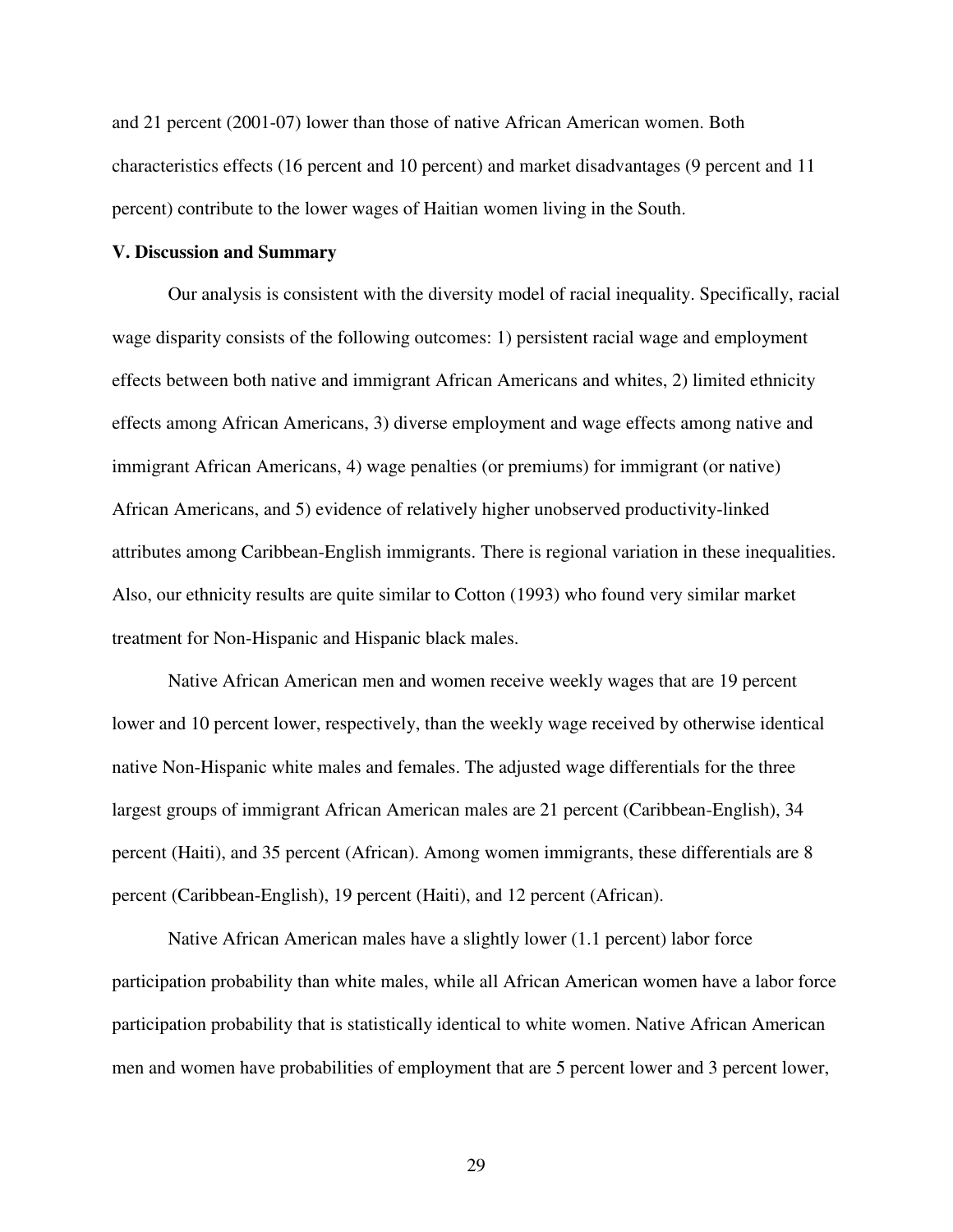respectively, than the probabilities of employment of otherwise identical white males and females. Immigrant African American males have a participation probability that is statistically indistinguishable from white males and among the three largest immigrant groups only Haitian males have a lower employment probability (3 percent).

Collectively considered, the empirical results imply a lower demand for all African American men though the demand is lower for immigrant males than it is for native males. The participation and employment results combined with the wage results also suggest marginal lower supply native African American relative to white males, but greater labor supply for immigrant African American males relative to white males. The evidence suggests similar labor supply curves for African American and white women, while labor demand is lower for African American women relative to white women. Finally, the results indicate a lower demand for all African American women relative to white women though the demand is lower for immigrant African American women than it is for native African American women.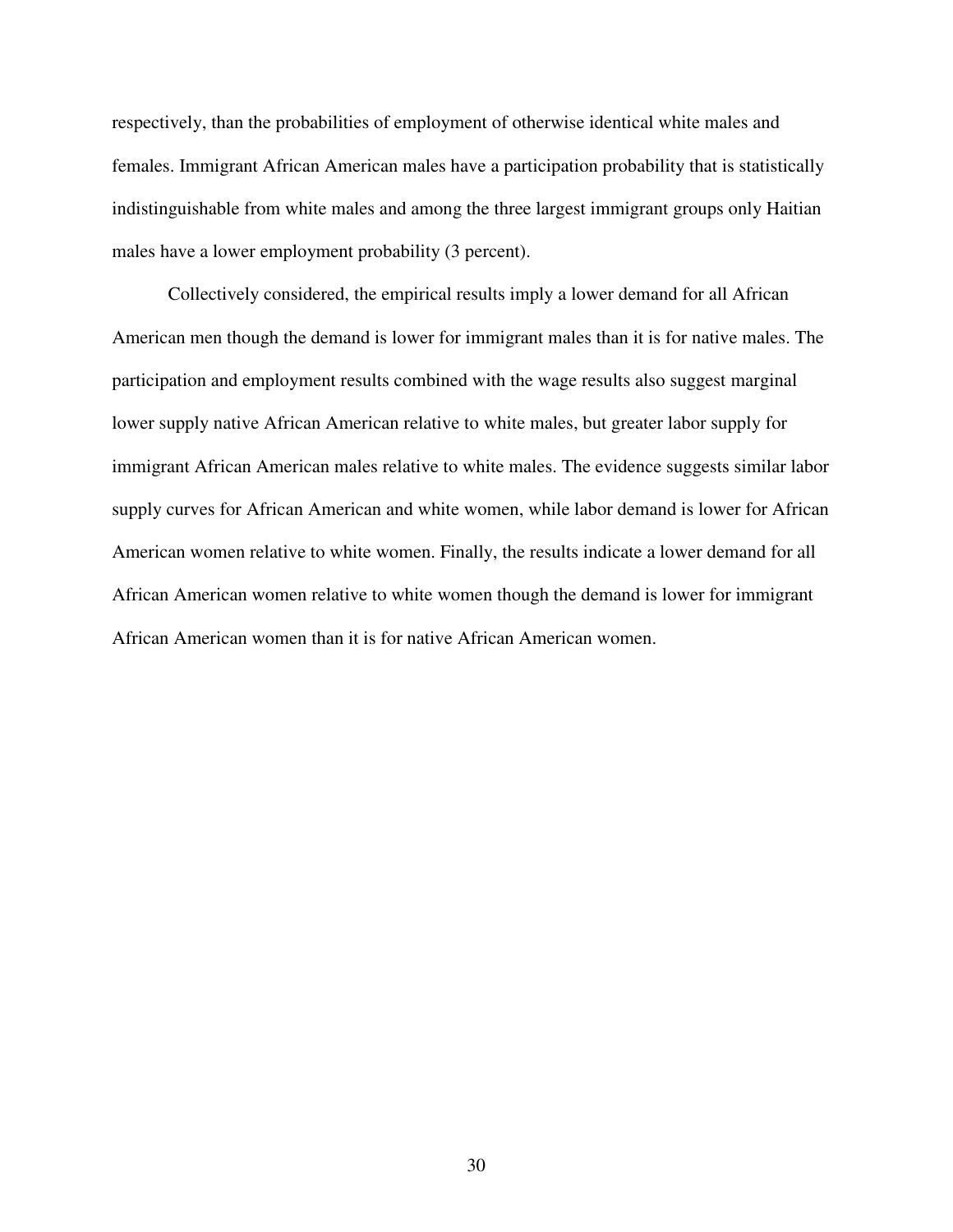#### **Notes**

 $<sup>1</sup>$  First, he computes the unexplained wage differential using the coefficients of the earnings</sup> process for native white males. Next, Woodbury computes black-white unexplained wage differentials using the coefficients of the earnings process for native African American males with West Indian ancestry. Using the West Indian coefficients as weights, Woodbury finds that Afro-Americans, West Indians, Europeans, Africans, and American Indians earn 17 percent, 15 percent, 14 percent, 14 percent, and 13 percent less, respectively, than otherwise identical white males.

 $2$  White and black African immigrants have different occupational distributions, despite nearly identical years of schooling. Half of white African immigrants are managers and professionals versus 37 percent of black African immigrants. Eighteen percent of black African immigrants are fabricators and operators versus 8 percent of white African immigrants. Supposing that all of that the occupational differences of white and black immigrants are due solely to taste and not to discrimination, it's still the case that white African immigrants obtain a 19 percent wage premium relative to black African immigrants.

 $3$  Canadian immigrants are included among the European-plus immigrants and they are specifically identified by their own binary variable. The Canadian immigrant coefficient was a statistically insignificant 11 percent during 1991-00 but a significant 79 percent wage penalty during 2001-2007 (though there were only 25 immigrants in this group during this period).  $4$  To economize on space, the hypothesis tests and associated p-values for Tables 5, 7, 9, 10, 12,

and 13 are included in the appendix.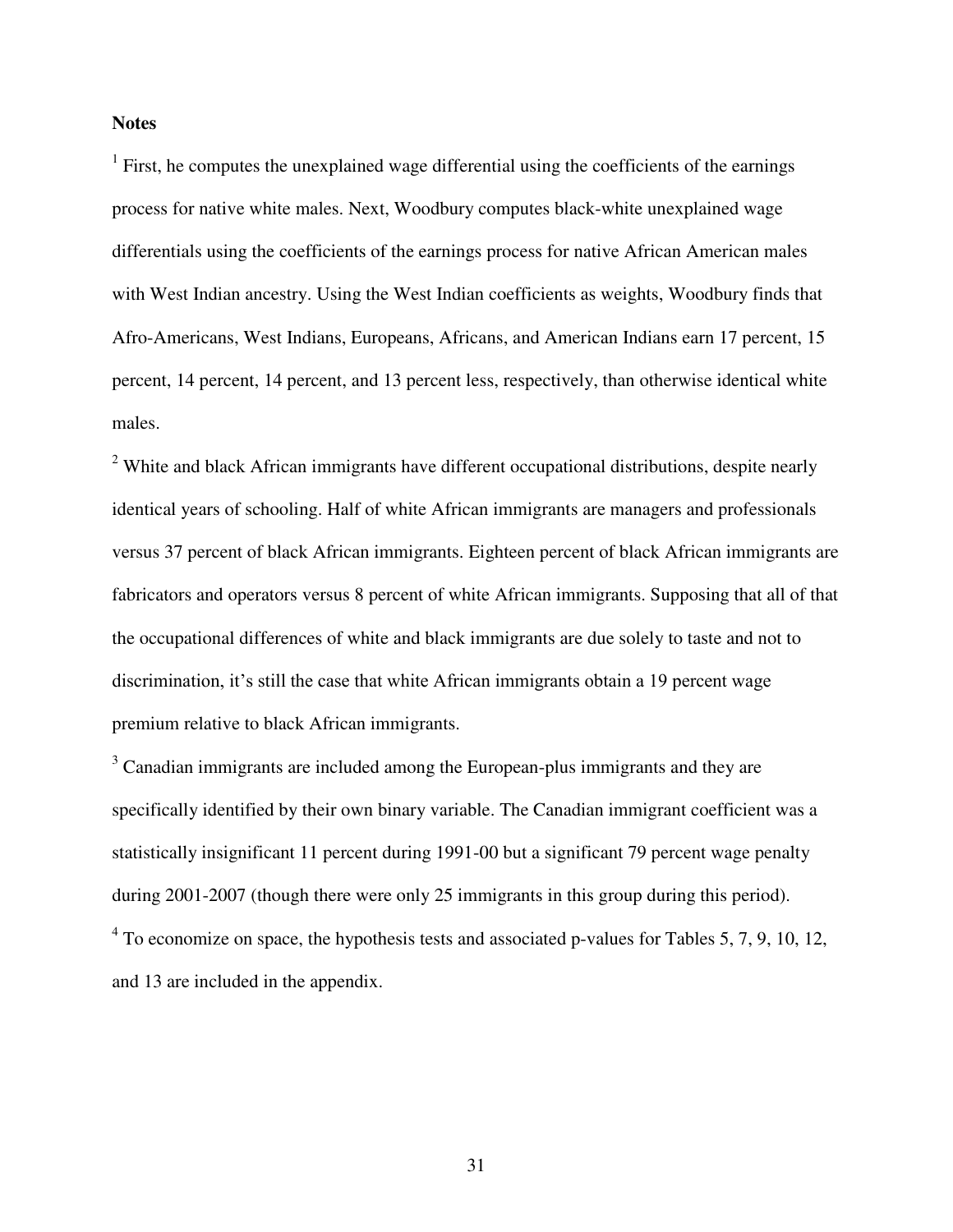# **Bibliography**

Butcher, Kristin F.. (1994). "Black Immigrants in the United States: A Comparison with Native Blacks and Other Immigrants," Industrial and Labor Relations Review, 47(2) (January):165-284.

Cotton, Jeremiah. (1993). "Color or Culture?: Wage Differences Among Non-Hispanic Black Males, Hispanic Black Males and Hispanic White Males" The Review of Black Political Economy, 21(4) (Spring): 53-68.

Darity, William, Jr.. (1989). "What's Left of the Economic Theory of Discrimination?" in S. Shulman and W. Darity Jr. The Question of Discrimination, Middletown: Wesleyan University Press, 1989, pp. 335-74.

Darity, William, Jr., David Guilkey, and William Winfrey "Explaining Differences in Economic Performance Among Racial and Ethnic Groups in the USA: The Data Examined" American Journal of Economics and Sociology vol. 55:4, October 1996 pp. 411-426.

Dodoo, F. Nii-Amoo and Baffour K. Takyi. (2002). "Africans in the diaspora: black-white earnings differences among America's Africans," Ethnic and Racial Studies, 25(6) (November):913-941.

Dodoo, F. Nii-Amoo. (1997). "Assimilation differences among Africans in America," Social Forces, 76(2) (December):527-46.

Farley, Reynolds and Walter Allen. (1989). "Race, ancestry, and socioeconomic status: are West Indian blacks more successful?" in The color line and the quality of life in America. New York: Oxford Press, pages 362-407.

Foner, Nancy. (1979). "West Indians in New York City and London: A Comparative Analysis," International Migration Review, 13(2) (Special Issue: International Migration in Latin America, Summer):284-297

Mason, P. L. (2004). "Annual Income, Hourly Wages, and Identity Formation Among Mexican Americans and other Latinos." Industrial Relations. 43:4 (October):817-834.

Mason, P., (1997). "Race, Culture, and Skill: Interracial Wage Differences Among African Americans, Latinos, and Whites." Review of Black Political Economy 25(3) (Winter):5-40.

Model, Suzanne. "Caribbean Immigrants: A Black Success Story?" *International Migration Review* 25 (Summer 1991): 248-276.

Tyson, Karolyn, William Darity, Jr., and Domini R. Castellino. (2005). "It's Not "A Black Thing": Understanding the Burden of Acting White and Other Dilemmas of High Achievement," American Sociological Review, 70(4) (August): 582-605.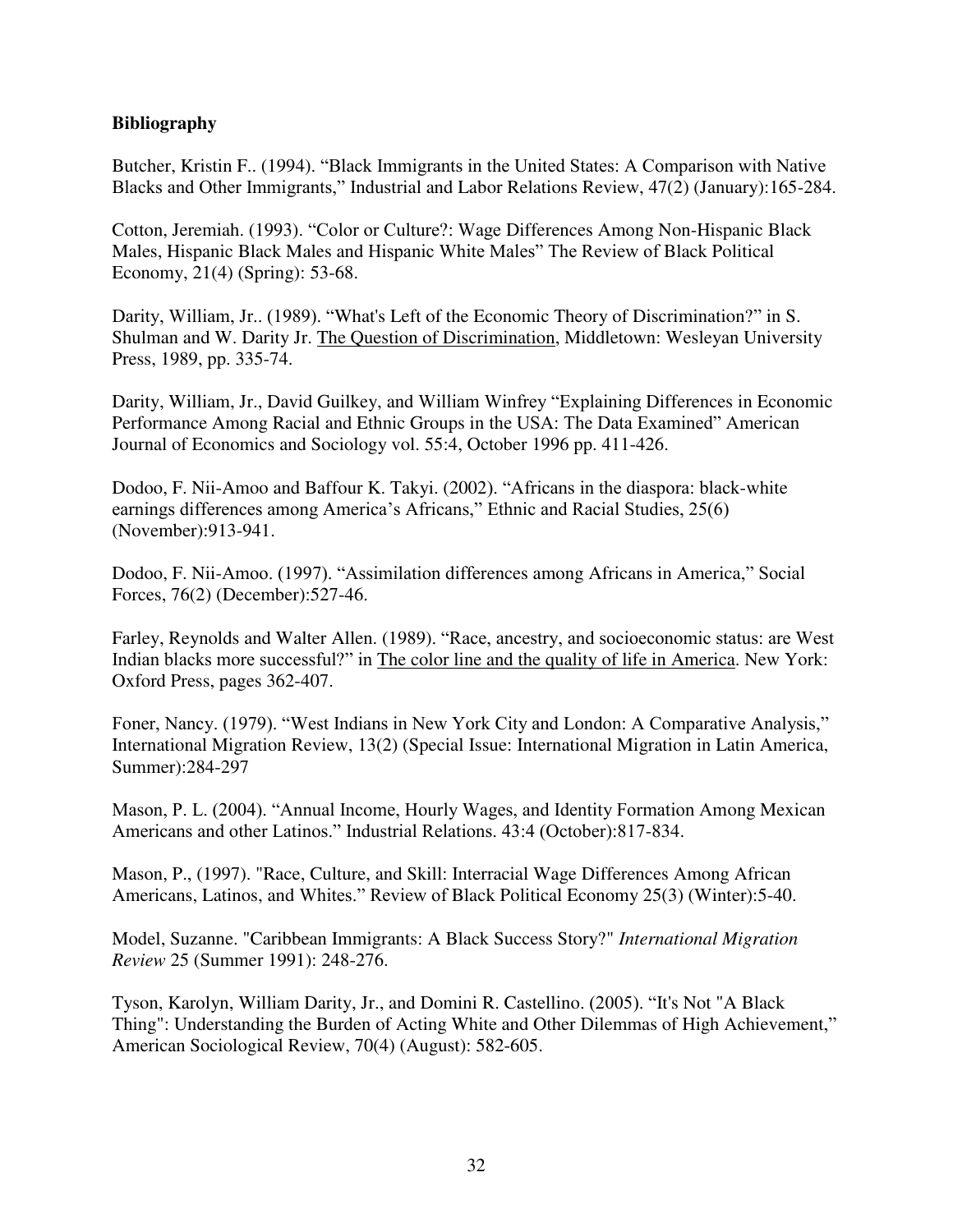|                   | 1994-2000 | 2001-2007 |
|-------------------|-----------|-----------|
| <b>Native</b>     | 0.9135    | 0.8792    |
| Native Hispanic   | 0.0097    | 0.0161    |
| Canada            | 0.0004    | 0.0004    |
| Mexico            | 0.0015    | 0.0050    |
| Caribbean-English | 0.0336    | 0.0399    |
| Caribbean-Spanish | 0.0090    | 0.0069    |
| Haiti             | 0.0155    | 0.0199    |
| South America     | 0.0013    | 0.0033    |
| Africa            | 0.0114    | 0.0250    |
| Oceania           | 0.0000    | 0.0000    |
| Asia              | 0.0019    | 0.0035    |
| Europe            | 0.0047    | 0.0045    |
| Elsewhere         | 0.0072    | 0.0081    |
| N                 | 43,254    | 71,650    |

**Table 1. Ethnicity, nationality, and social identity of African Americans: 1994 – 2007** 

| 1994-2000         | Northcentral | Northeast | South  | West   |
|-------------------|--------------|-----------|--------|--------|
| <b>Native</b>     | 0.9741       | 0.7420    | 0.9468 | 0.9153 |
| Native Hispanic   | 0.0044       | 0.0314    | 0.0042 | 0.0125 |
| Canada            | 0.0005       | 0.0006    | 0.0003 | 0.0007 |
| Mexico            | 0.0018       | 0.0011    | 0.0010 | 0.0054 |
| Caribbean-English | 0.0045       | 0.1235    | 0.0178 | 0.0158 |
| Caribbean-Spanish | 0.0012       | 0.0336    | 0.0040 | 0.0081 |
| Haiti             | 0.0021       | 0.0416    | 0.0136 | 0.0030 |
| South America     | 0.0001       | 0.0049    | 0.0005 | 0.0016 |
| Africa            | 0.0070       | 0.0222    | 0.0078 | 0.0227 |
| Oceania           | 0.0001       | 0.0001    | 0.0000 | 0.0000 |
| Asia              | 0.0017       | 0.0015    | 0.0014 | 0.0066 |
| Europe            | 0.0021       | 0.0092    | 0.0033 | 0.0107 |
| Elsewhere         | 0.0048       | 0.0197    | 0.0036 | 0.0101 |
| N                 | 7,803        | 8,695     | 23,217 | 3,539  |
|                   |              |           |        |        |
| 2001-2007         | Northcentral | Northeast | South  | West   |
| Native            | 0.9499       | 0.6907    | 0.9189 | 0.8719 |
| Native Hispanic   | 0.0079       | 0.0449    | 0.0074 | 0.0285 |
| Canada            | 0.0005       | 0.0005    | 0.0002 | 0.0013 |
| Mexico            | 0.0031       | 0.0059    | 0.0038 | 0.0147 |
| Caribbean-English | 0.0053       | 0.1387    | 0.0217 | 0.0247 |
| Caribbean-Spanish | 0.0022       | 0.0351    | 0.0057 | 0.0134 |
| Haiti             | 0.0034       | 0.0492    | 0.0182 | 0.0035 |
| South America     | 0.0004       | 0.0118    | 0.0015 | 0.0032 |
| Africa            | 0.0240       | 0.0390    | 0.0185 | 0.0392 |
| Oceania           | 0.0000       | 0.0001    | 0.0000 | 0.0000 |
| Asia              | 0.0023       | 0.0055    | 0.0023 | 0.0090 |
| Europe            | 0.0030       | 0.0080    | 0.0035 | 0.0061 |
| Elsewhere         | 0.0060       | 0.0156    | 0.0055 | 0.0132 |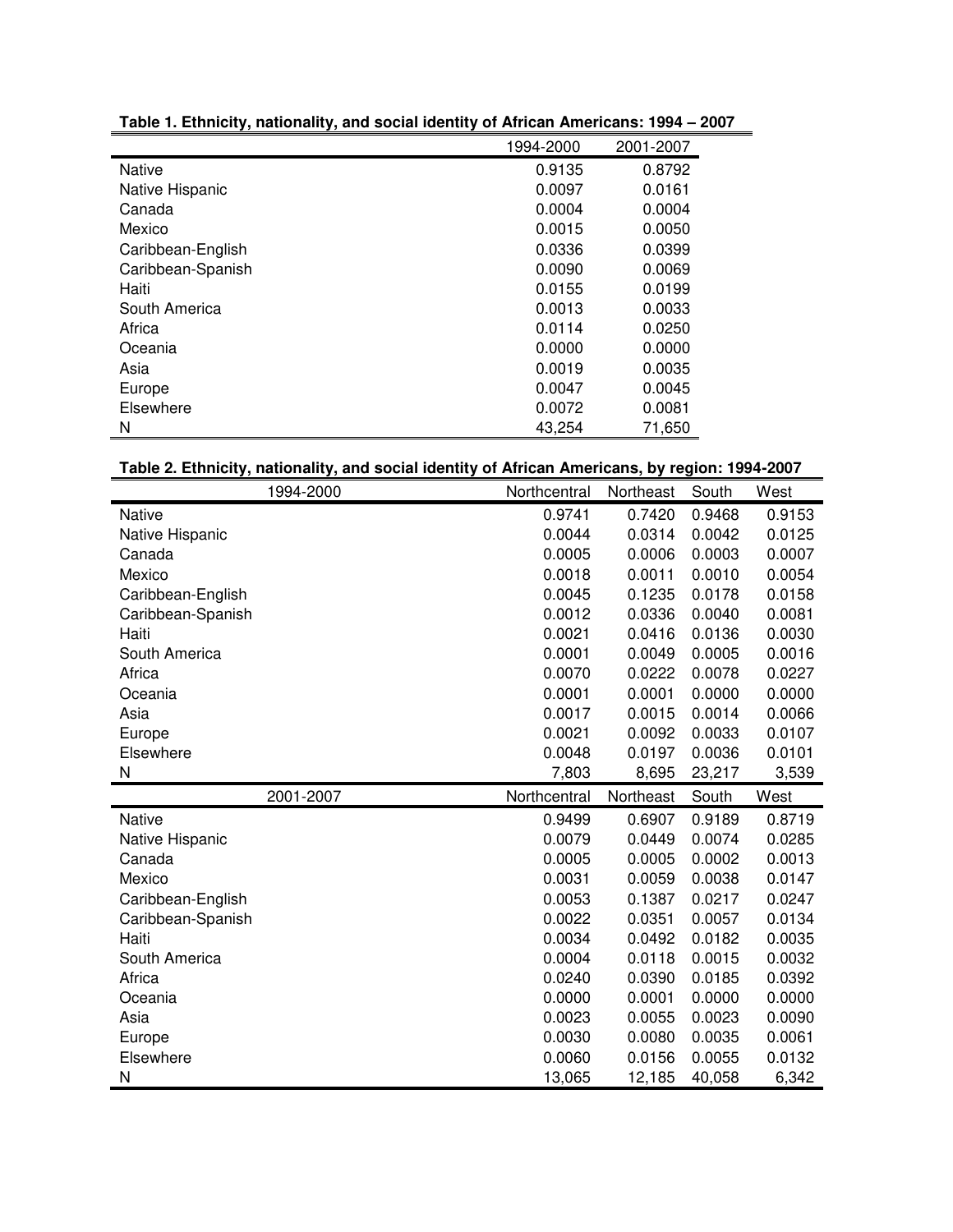|                             |         | <b>Native</b> |         | Native Hispanic |         | Canada  | Mexico  |         |
|-----------------------------|---------|---------------|---------|-----------------|---------|---------|---------|---------|
|                             | 1994-00 | 2001-07       | 1994-00 | 2001-07         | 1994-00 | 2001-07 | 1994-00 | 2001-07 |
| Weekly wage                 | \$587   | \$656         | \$555   | \$648           | \$398   | \$717   | \$410   | \$466   |
| Northeast                   | 0.1366  | 0.1343        | 0.5636  | 0.4993          | 0.2491  | 0.2350  | 0.1274  | 0.2112  |
| Northcentral                | 0.1940  | 0.1923        | 0.0820  | 0.0862          | 0.2272  | 0.2144  | 0.2116  | 0.1073  |
| West                        | 0.0845  | 0.0874        | 0.1094  | 0.1583          | 0.1443  | 0.3020  | 0.3049  | 0.2613  |
| South                       | 0.5848  | 0.5860        | 0.2449  | 0.2562          | 0.3794  | 0.2486  | 0.3561  | 0.4202  |
| Metropolitan area,          |         |               |         |                 |         |         |         |         |
| 5,000,000 or more           | 0.2541  | 0.2510        | 0.5349  | 0.5319          | 0.1863  | 0.5658  | 0.4482  | 0.4262  |
| Metropolitan area,          |         |               |         |                 |         |         |         |         |
| 100,000 or less             | 0.1376  | 0.1418        | 0.0415  | 0.0316          | 0.0392  | 0.0000  | 0.0640  | 0.0709  |
| Married                     | 0.3677  | 0.3628        | 0.3599  | 0.3604          | 0.1844  | 0.3645  | 0.3874  | 0.5270  |
| Divorced                    | 0.1194  | 0.1230        | 0.0852  | 0.0708          | 0.0434  | 0.1375  | 0.0502  | 0.0616  |
| Widowed                     | 0.0204  | 0.0208        | 0.0089  | 0.0121          | 0.0000  | 0.0000  | 0.0000  | 0.0018  |
| Seperated                   | 0.0614  | 0.0487        | 0.0578  | 0.0555          | 0.0000  | 0.0000  | 0.0599  | 0.0410  |
| Never married               | 0.4311  | 0.4448        | 0.4882  | 0.5011          | 0.7722  | 0.4980  | 0.5025  | 0.3686  |
| Years of education          | 12.71   | 12.99         | 12.38   | 12.79           | 12.48   | 14.08   | 9.00    | 9.53    |
| Age                         | 36.23   | 37.72         | 31.72   | 32.79           | 27.63   | 32.47   | 30.33   | 32.95   |
| Fulltime employee           | 0.7933  | 0.8143        | 0.7734  | 0.8079          | 0.4097  | 0.7571  | 0.8720  | 0.8887  |
| Limitation on amount or     |         |               |         |                 |         |         |         |         |
| type of work                | 0.0408  | 0.0353        | 0.0323  | 0.0260          | 0.0000  | 0.0104  | 0.0365  | 0.0035  |
| Veteran                     | 0.1052  | 0.0891        | 0.0600  | 0.0593          | 0.0164  | 0.0081  | 0.0072  | 0.0108  |
| Job covered by union        | 0.1604  | 0.1455        | 0.0634  | 0.1043          | 0.2617  | 0.1801  | 0.0665  | 0.0915  |
| Firm size, $10 - 24$        | 0.0661  | 0.0707        | 0.0800  | 0.0992          | 0.1626  | 0.0913  | 0.1536  | 0.1421  |
| Firm size, 25 - 99          | 0.1092  | 0.1094        | 0.1257  | 0.1391          | 0.0000  | 0.1937  | 0.1953  | 0.2125  |
| Firm size, 100 - 499        | 0.1347  | 0.1312        | 0.1289  | 0.1327          | 0.1629  | 0.1841  | 0.2140  | 0.1229  |
| Firm size, 500 - 999        | 0.0625  | 0.0611        | 0.0762  | 0.0604          | 0.0999  | 0.1269  | 0.0338  | 0.0579  |
| Firm size, 1000 or more     | 0.4823  | 0.4859        | 0.4436  | 0.4306          | 0.4529  | 0.2344  | 0.2286  | 0.2064  |
| Non-labor income (\$1,000s) | 2.5150  | 2.4520        | 1.6548  | 1.9429          | 0.8214  | 0.2702  | 1.0025  | 0.4628  |
| Self-employed               | 0.0359  | 0.0406        | 0.0267  | 0.0405          | 0.0164  | 0.0081  | 0.0248  | 0.0330  |
| N                           | 36,073  | 58,243        | 708     | 1,300           | 20      | 27      | 83      | 379     |
| N (wage)                    | 38,197  | 61,692        | 670     | 1,242           | 17      | 25      | 78      | 360     |

**Table 3. Characteristics of alternative African American ethnic groups: 1994-2007**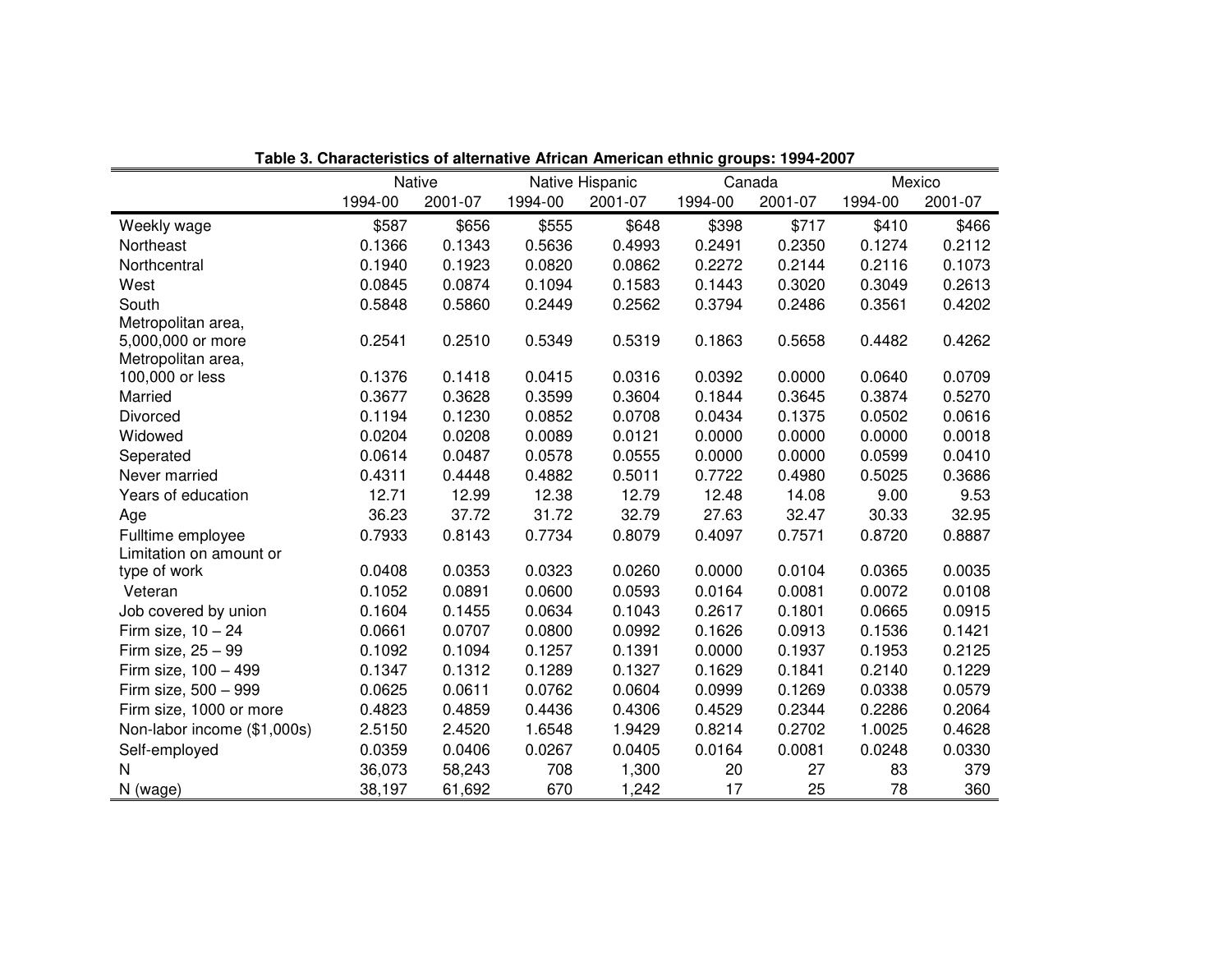|                             |         | Caribbean-English |         | Caribbean-Spanish |         | Haiti   | South America |         |
|-----------------------------|---------|-------------------|---------|-------------------|---------|---------|---------------|---------|
|                             | 1994-00 | 2001-07           | 1994-00 | 2001-07           | 1994-00 | 2001-07 | 1994-00       | 2001-07 |
| Weekly wage                 | \$670   | \$761             | \$591   | \$575             | \$517   | \$617   | \$506         | \$565   |
| Northeast                   | 0.6389  | 0.6208            | 0.6482  | 0.5691            | 0.4679  | 0.4448  | 0.6598        | 0.6393  |
| Northcentral                | 0.0245  | 0.0233            | 0.0237  | 0.0346            | 0.0242  | 0.0300  | 0.0101        | 0.0188  |
| West                        | 0.0399  | 0.0551            | 0.0765  | 0.1083            | 0.0162  | 0.0156  | 0.1031        | 0.0862  |
| South                       | 0.2968  | 0.3008            | 0.2516  | 0.2881            | 0.4918  | 0.5096  | 0.2270        | 0.2557  |
| Metropolitan area,          |         |                   |         |                   |         |         |               |         |
| 5,000,000 or more           | 0.5952  | 0.6793            | 0.6936  | 0.6600            | 0.4238  | 0.5047  | 0.7479        | 0.6118  |
| Metropolitan area,          |         |                   |         |                   |         |         |               |         |
| 100,000 or less             | 0.0155  | 0.0107            | 0.0068  | 0.0198            | 0.0055  | 0.0158  | 0.0052        | 0.0027  |
| Married                     | 0.4491  | 0.4721            | 0.4847  | 0.5084            | 0.5545  | 0.5473  | 0.5072        | 0.5185  |
| Divorced                    | 0.1152  | 0.1223            | 0.1087  | 0.1078            | 0.0954  | 0.0650  | 0.0874        | 0.0485  |
| Widowed                     | 0.0219  | 0.0169            | 0.0175  | 0.0151            | 0.0231  | 0.0186  | 0.0000        | 0.0177  |
| Seperated                   | 0.0667  | 0.0527            | 0.0656  | 0.0461            | 0.0459  | 0.0482  | 0.0535        | 0.0952  |
| Never married               | 0.3471  | 0.3360            | 0.3236  | 0.3225            | 0.2812  | 0.3208  | 0.3519        | 0.3201  |
| Years of education          | 12.74   | 13.00             | 11.60   | 11.71             | 11.62   | 12.32   | 12.73         | 12.46   |
| Age                         | 38.79   | 41.09             | 38.21   | 38.23             | 39.33   | 40.34   | 36.52         | 37.57   |
| Fulltime employee           | 0.8358  | 0.8606            | 0.8368  | 0.8486            | 0.8106  | 0.8198  | 0.7387        | 0.8319  |
| Limitation on amount or     |         |                   |         |                   |         |         |               |         |
| type of work                | 0.0243  | 0.0213            | 0.0242  | 0.0281            | 0.0331  | 0.0226  | 0.0252        | 0.0223  |
| Veteran                     | 0.0438  | 0.0283            | 0.0321  | 0.0321            | 0.0100  | 0.0089  | 0.0104        | 0.0154  |
| Job covered by union        | 0.1323  | 0.1370            | 0.1003  | 0.0677            | 0.1603  | 0.1619  | 0.2093        | 0.1157  |
| Firm size, $10 - 24$        | 0.0824  | 0.0739            | 0.0948  | 0.1006            | 0.0951  | 0.0986  | 0.1454        | 0.1238  |
| Firm size, 25 - 99          | 0.1107  | 0.1087            | 0.1633  | 0.1510            | 0.1469  | 0.1421  | 0.1237        | 0.1060  |
| Firm size, 100 - 499        | 0.1297  | 0.1381            | 0.1393  | 0.1320            | 0.2044  | 0.1899  | 0.0735        | 0.1599  |
| Firm size, 500 - 999        | 0.0701  | 0.0628            | 0.0483  | 0.0541            | 0.0634  | 0.0625  | 0.0894        | 0.0288  |
| Firm size, 1000 or more     | 0.4054  | 0.4150            | 0.3514  | 0.3328            | 0.3096  | 0.3650  | 0.2772        | 0.2304  |
| Non-labor income (\$1,000s) | 2.6439  | 2.4085            | 3.1206  | 1.3868            | 1.2445  | 1.7036  | 0.6614        | 2.1360  |
| Self-employed               | 0.0726  | 0.0657            | 0.0341  | 0.0700            | 0.0488  | 0.0314  | 0.0271        | 0.0906  |
| N                           | 1,618   | 2,744             | 661     | 877               | 714     | 1,275   | 88            | 263     |
| N (wage)                    | 1,503   | 2,569             | 620     | 813               | 668     | 1,214   | 82            | 244     |

**Table 3 (continued). Characteristics of alternative African American ethnic groups: 1994-2007**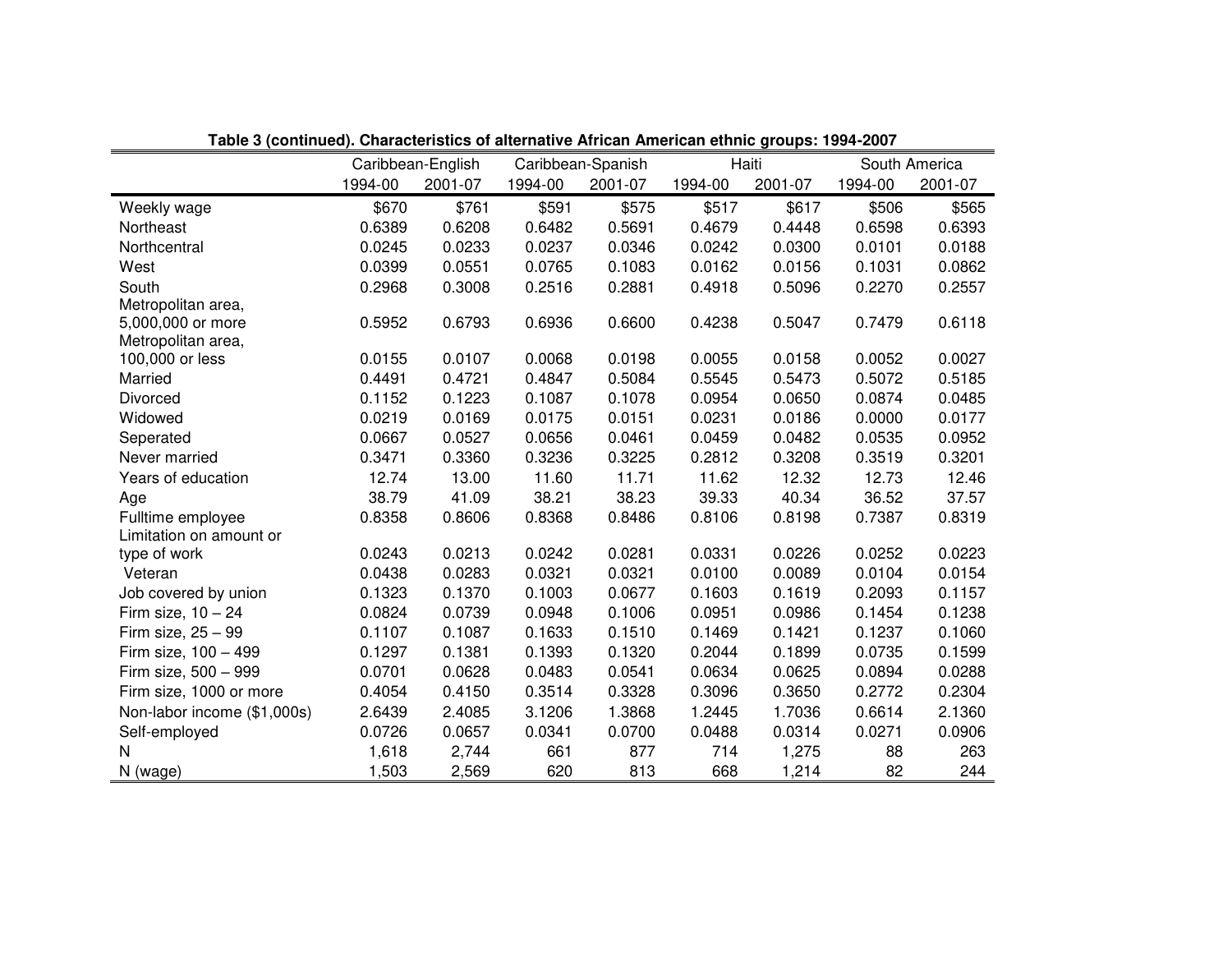|                         |         | rabic o (commucu). Onaracterístico or alternative Alfican Alfichcan cumile groupo. 1994-2007<br>African |                | Oceania |         | Asian   |         | European | Elsewhere |         |
|-------------------------|---------|---------------------------------------------------------------------------------------------------------|----------------|---------|---------|---------|---------|----------|-----------|---------|
|                         | 1994-00 | 2001-07                                                                                                 | 1994-00        | 2001-07 | 1994-00 | 2001-07 | 1994-00 | 2001-07  | 1994-00   | 2001-07 |
| Weekly wage             | \$708   | \$759                                                                                                   | \$631          |         | \$625   | \$733   | \$607   | \$799    | \$614     | \$657   |
| Northeast               | 0.3383  | 0.2800                                                                                                  | 0.6350         | 1.0000  | 0.1332  | 0.2818  | 0.3370  | 0.3205   | 0.4775    | 0.3449  |
| Northcentral            | 0.1111  | 0.1694                                                                                                  | 0.3650         | 0.0000  | 0.1658  | 0.1172  | 0.0785  | 0.1191   | 0.1219    | 0.1307  |
| West                    | 0.1681  | 0.1402                                                                                                  | 0.0000         | 0.0000  | 0.2951  | 0.2305  | 0.1911  | 0.1221   | 0.1188    | 0.1452  |
| South                   | 0.3825  | 0.4105                                                                                                  | 0.0000         | 0.0000  | 0.4059  | 0.3706  | 0.3934  | 0.4384   | 0.2818    | 0.3792  |
| Metropolitan area,      |         |                                                                                                         |                |         |         |         |         |          |           |         |
| 5,000,000 or more       | 0.5743  | 0.4009                                                                                                  | 0.6350         | 1.0000  | 0.3754  | 0.3903  | 0.4069  | 0.3593   | 0.4145    | 0.4127  |
| Metropolitan area,      |         |                                                                                                         |                |         |         |         |         |          |           |         |
| 100,000 or less         | 0.0129  | 0.0321                                                                                                  | 0.0000         | 0.0000  | 0.0448  | 0.0345  | 0.0711  | 0.0703   | 0.0157    | 0.0167  |
| Married                 | 0.5290  | 0.5573                                                                                                  | 0.6350         | 1.0000  | 0.3114  | 0.5401  | 0.3209  | 0.3788   | 0.4626    | 0.5044  |
| Divorced                | 0.0512  | 0.0829                                                                                                  | 0.0000         | 0.0000  | 0.2148  | 0.0550  | 0.0806  | 0.1121   | 0.0886    | 0.0745  |
| Widowed                 | 0.0135  | 0.0078                                                                                                  | 0.0000         | 0.0000  | 0.0000  | 0.0089  | 0.0166  | 0.0164   | 0.0073    | 0.0052  |
| Seperated               | 0.0518  | 0.0542                                                                                                  | 0.0000         | 0.0000  | 0.0710  | 0.0212  | 0.0368  | 0.0462   | 0.0530    | 0.0374  |
| Never married           | 0.3545  | 0.2979                                                                                                  | 0.3650         | 0.0000  | 0.4027  | 0.3748  | 0.5451  | 0.4466   | 0.3885    | 0.3785  |
| Years of education      | 14.12   | 13.86                                                                                                   | 14.10          | 13.00   | 13.70   | 13.54   | 13.38   | 13.51    | 13.46     | 13.17   |
| Age                     | 36.12   | 37.33                                                                                                   | 32.08          | 47.00   | 33.48   | 36.80   | 32.23   | 33.93    | 36.77     | 36.82   |
| Fulltime employee       | 0.7995  | 0.8375                                                                                                  | 1.0000         | 1.0000  | 0.8863  | 0.9756  | 0.7634  | 0.7792   | 0.8603    | 0.8254  |
| Limitation on amount or |         |                                                                                                         |                |         |         |         |         |          |           |         |
| type of work            | 0.0137  | 0.0237                                                                                                  | 0.0000         | 0.0000  | 0.0404  | 0.0160  | 0.0531  | 0.0172   | 0.0375    | 0.0152  |
| Veteran                 | 0.0052  | 0.0109                                                                                                  | 0.0000         | 0.0000  | 0.0309  | 0.0413  | 0.0777  | 0.0588   | 0.0222    | 0.0218  |
| Job covered by union    | 0.2312  | 0.1157                                                                                                  | 0.0000         | 0.0000  | 0.2795  | 0.1385  | 0.1763  | 0.1475   | 0.1067    | 0.1468  |
| Firm size, $10 - 24$    | 0.0832  | 0.0628                                                                                                  | 0.0000         | 0.0000  | 0.1060  | 0.0554  | 0.0999  | 0.1130   | 0.0717    | 0.0608  |
| Firm size, 25 - 99      | 0.1209  | 0.1136                                                                                                  | 0.0000         | 0.0000  | 0.0797  | 0.1275  | 0.1116  | 0.0914   | 0.1257    | 0.1058  |
| Firm size, 100 - 499    | 0.1387  | 0.1475                                                                                                  | 0.3650         | 0.0000  | 0.1861  | 0.1245  | 0.0870  | 0.1160   | 0.1489    | 0.1324  |
| Firm size, 500 - 999    | 0.0605  | 0.0781                                                                                                  | 0.0000         | 0.0000  | 0.0515  | 0.0590  | 0.0837  | 0.0551   | 0.0861    | 0.0843  |
| Firm size, 1000 or more | 0.4467  | 0.4486                                                                                                  | 0.6350         | 0.0000  | 0.3892  | 0.4194  | 0.5077  | 0.4975   | 0.3882    | 0.4849  |
| Non-labor income        |         |                                                                                                         |                |         |         |         |         |          |           |         |
| (\$1,000s)              | 3.0325  | 2.2309                                                                                                  | 0.1065         | 0.0000  | 4.1341  | 1.5366  | 3.3466  | 3.2663   | 2.3936    | 1.2131  |
| Self-employed           | 0.0804  | 0.0554                                                                                                  | 0.0000         | 1.0000  | 0.0747  | 0.0803  | 0.0247  | 0.0334   | 0.0537    | 0.0411  |
| N                       | 494     | 1,870                                                                                                   | 2              |         | 77      | 246     | 209     | 325      | 383       | 651     |
| N (wage)                | 459     | 1,769                                                                                                   | $\overline{c}$ | 0       | 71      | 229     | 204     | 313      | 363       | 628     |

**Table 3 (continued). Characteristics of alternative African American ethnic groups: 1994-2007**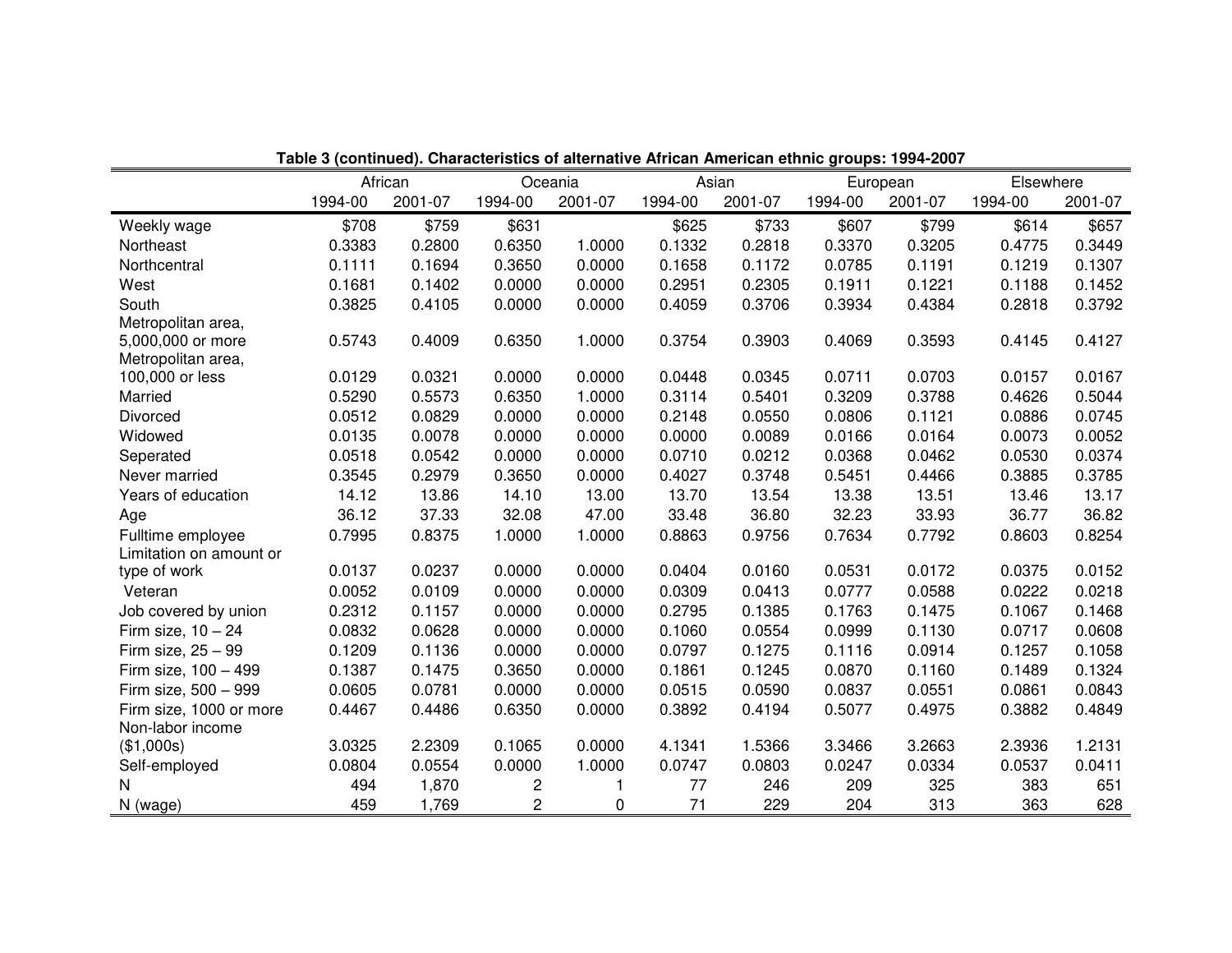| All Rail American men, $177 + 2007$                                                    |             |         |             |         |
|----------------------------------------------------------------------------------------|-------------|---------|-------------|---------|
|                                                                                        | 1994-2000   |         | 2001-2007   |         |
| N                                                                                      | 180,994     |         | 250,176     |         |
| <b>F-statistic</b>                                                                     | 4,865       |         | 6,360       |         |
| p-value                                                                                | 0.0000      |         | 0.0000      |         |
| $R^2$                                                                                  | 0.5118      |         | 0.4979      |         |
| $\overline{R}^2$                                                                       | 0.5117      |         | 0.4978      |         |
|                                                                                        | coefficient | p-value | Coefficient | p-value |
| Native African American                                                                | $-0.1955$   | 0.0000  | $-0.1909$   | 0.0000  |
| Native Hispanic                                                                        | 0.0446      | 0.2980  | 0.0112      | 0.6860  |
| Canada                                                                                 | 0.1146      | 0.6060  | $-0.7943$   | 0.0000  |
| Mexico                                                                                 | $-0.1520$   | 0.0720  | $-0.2163$   | 0.0000  |
| Caribbean-English                                                                      | $-0.1418$   | 0.0000  | $-0.2070$   | 0.0000  |
| Caribbean-Spanish                                                                      | $-0.2488$   | 0.0000  | $-0.2995$   | 0.0000  |
| Haiti                                                                                  | $-0.4281$   | 0.0000  | $-0.3384$   | 0.0000  |
| South America                                                                          | $-0.2290$   | 0.0460  | $-0.3245$   | 0.0000  |
| Africa                                                                                 | $-0.3061$   | 0.0000  | $-0.3471$   | 0.0000  |
| Asia                                                                                   | $-0.3103$   | 0.0000  | $-0.1859$   | 0.0010  |
| European-plus                                                                          | $-0.1083$   | 0.0630  | $-0.1719$   | 0.0010  |
| Elsewhere                                                                              | $-0.2421$   | 0.0000  | $-0.3010$   | 0.0000  |
| Hypothesis tests                                                                       |             | p-value |             | p-value |
| Irrelevance of immigration status                                                      |             |         |             |         |
| $H_0$ : $\alpha_1 = \alpha_2 = \ldots = \alpha_N = 0$                                  |             | 0.0000  |             | 0.0000  |
| Irrelevance of diversity                                                               |             |         |             |         |
| H <sub>0</sub> : $\alpha_0 = \alpha_1 = \alpha_2 = \ldots = \alpha_N$ and $\gamma = 0$ |             | 0.000   |             | 0.000   |
| Irrelevance of race                                                                    |             |         |             |         |
| H <sub>0</sub> : $\gamma = \alpha_0 = \alpha_1 = \alpha_2 = \ldots = \alpha_N = 0$     |             | 0.0000  |             | 0.0000  |

**Table 4. Weekly wage differentials by nativity, ethnicity, and social identity: African American men, 1994-2007**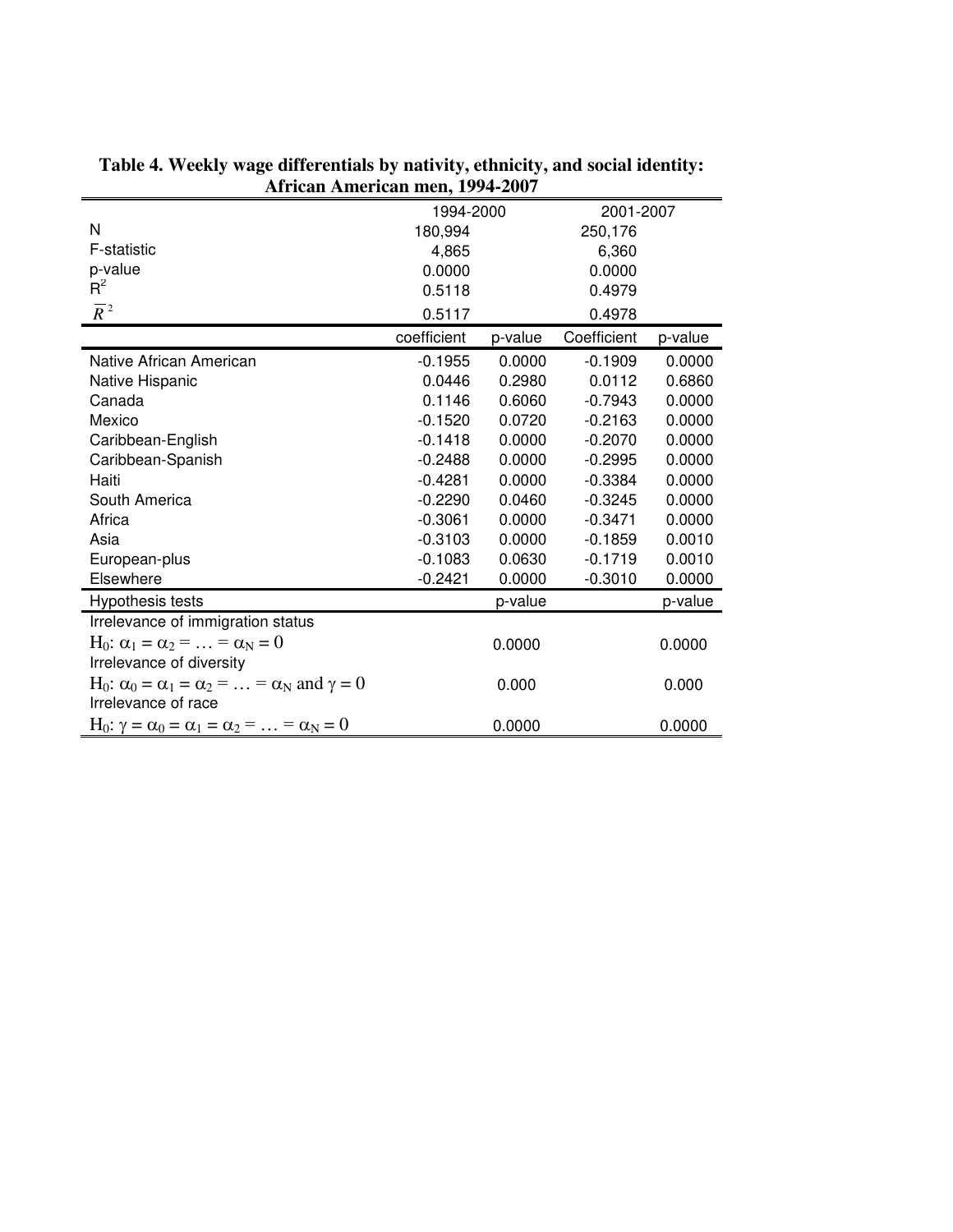|                            |                     | Northcentral     |                        |                  |                        | Northeast        |                        |                  |
|----------------------------|---------------------|------------------|------------------------|------------------|------------------------|------------------|------------------------|------------------|
|                            | 1994-2000           |                  | 2001-2007              |                  | 1994-2000              |                  | 2001-2007              |                  |
| N                          | 48,584              |                  | 70,298                 |                  | 40,392                 |                  | 54,820                 |                  |
| F-statistic                | 1,579               |                  | 2,194                  |                  | 1,259                  |                  | 1,569                  |                  |
| p-value                    | 0.0000              |                  | 0.0000                 |                  | 0.0000                 |                  | 0.0000                 |                  |
| $R^2$                      | 0.5324              |                  | 0.5221                 |                  | 0.5291                 |                  | 0.5076                 |                  |
| $\overline{R}^2$           | 0.5320              |                  | 0.5219                 |                  | 0.5287                 |                  | 0.5072                 |                  |
|                            | Coef.               | p-value          | Coef.                  | p-value          | Coef.                  | p-value          | Coef.                  | p-value          |
| Native                     |                     |                  |                        |                  |                        |                  |                        |                  |
| African American<br>Native | $-0.1800$           | 0.0000           | $-0.2120$              | 0.0000           | $-0.2001$              | 0.0000           | $-0.1663$              | 0.0000           |
| Hispanic                   | 0.0942              | 0.5850           | 0.0859                 | 0.3070           | 0.0520                 | 0.3410           | $-0.0024$              | 0.9520           |
| Canada                     | 0.1955              | 0.7490           | n.a.                   |                  | 0.2047                 | 0.6960           | 0.0937                 | 0.8120           |
| Mexico                     | $-0.4983$           | 0.0020           | $-0.0273$              | 0.8020           | $-0.0533$              | 0.7990           | $-0.3381$              | 0.0000           |
| Caribbean-English          | 0.0594              | 0.6730           | $-0.2432$              | 0.0230           | $-0.1807$              | 0.0000           | $-0.2424$              | 0.0000           |
| Caribbean-Spanish          | 0.0170              | 0.9640           | $-0.4128$              | 0.0140           | $-0.2463$              | 0.0000           | $-0.3143$              | 0.0000           |
| Haiti                      | $-0.4118$           | 0.0400           | $-0.2156$              | 0.0870           | $-0.3964$              | 0.0000           | $-0.2810$              | 0.0000           |
| South America              | n.a.                |                  | $-0.3479$              | 0.3230           | $-0.2515$              | 0.0520           | $-0.3699$              | 0.0000           |
| Africa                     | $-0.3007$           | 0.0020           | $-0.2642$              | 0.0000           | $-0.3863$              | 0.0000           | $-0.3865$              | 0.0000           |
| Asia                       | $-0.5830$           | 0.0070           | $-0.1378$              | 0.3280           | $-0.6358$              | 0.0060           | $-0.2446$              | 0.0150           |
| European-plus              | 0.1494              | 0.4670           | $-0.2529$              | 0.1640           | $-0.2364$              | 0.0110           | $-0.0317$              | 0.7160           |
| Elsewhere                  | $-0.3804$           | 0.0020           | $-0.0450$              | 0.6600           | $-0.1776$              | 0.0040           | $-0.4191$              | 0.0000           |
|                            |                     | South            |                        |                  |                        | West             |                        |                  |
|                            | 1994-2000           |                  | 2001-2007              |                  | 1994-2000              |                  | 2001-2007              |                  |
| N                          | 55,301              |                  | 73,841                 |                  | 36,717                 |                  | 51,217                 |                  |
| F-statistic                | 1,491               |                  | 1,924                  |                  | 1,011                  |                  | 1,290                  |                  |
| p-value                    | 0.0000              |                  | 0.0000                 |                  | 0.0000                 |                  | 0.0000                 |                  |
| $R^2$                      | 0.4926              |                  | 0.4842                 |                  | 0.4979                 |                  | 0.4756                 |                  |
| $\overline{R}^2$           | 0.4923              |                  | 0.4839                 |                  | 0.4974                 |                  | 0.4753                 |                  |
|                            | Coef.               | p-value          | Coef.                  | p-value          | Coef.                  | p-value          | Coef.                  | p-value          |
| Native<br>African American | $-0.1970$           | 0.0000           | $-0.1834$              | 0.0000           | $-0.2051$              | 0.0000           | $-0.2094$              | 0.0000           |
| Native<br>Hispanic         | 0.0793              | 0.3810           | $-0.0400$              | 0.4730           | 0.0039                 | 0.9750           | 0.0380                 | 0.5860           |
| Canada                     | $-0.0030$           | 0.9920           | $-2.0825$              | 0.0000           | $-0.2846$              | 0.7100           | 0.0203                 | 0.9500           |
| Mexico                     | $-0.0847$           | 0.5690           | $-0.2477$              | 0.0000           | $-0.0388$              | 0.8210           | $-0.0855$              | 0.2640           |
| Caribbean-English          | $-0.0396$           | 0.4130           | $-0.1385$              | 0.0000           | $-0.2214$              | 0.0720           | $-0.2714$              | 0.0000           |
| Caribbean-Spanish          | $-0.2607$           | 0.0040           | $-0.2404$              | 0.0000           | $-0.2470$              | 0.1250           | $-0.3969$              | 0.0000           |
|                            | $-0.4655$           | 0.0000           | $-0.4050$              | 0.0000           | $-0.1670$              | 0.5440           | 0.0450                 | 0.7970           |
|                            |                     |                  |                        |                  |                        |                  |                        |                  |
| Haiti                      |                     |                  |                        |                  |                        |                  |                        |                  |
| South America              | $-0.2163$           | 0.3860           | $-0.2124$              | 0.0690           | 0.0821                 | 0.8630           | $-0.4041$              | 0.0340           |
| Africa                     | $-0.2991$           | 0.0000           | $-0.3144$              | 0.0000           | $-0.1846$              | 0.0240           | $-0.5062$              | 0.0000           |
| Asia<br>European-plus      | 0.1201<br>$-0.0627$ | 0.5000<br>0.5250 | $-0.1821$<br>$-0.2598$ | 0.0480<br>0.0020 | $-0.3870$<br>$-0.0426$ | 0.0020<br>0.7520 | $-0.1874$<br>$-0.1987$ | 0.1140<br>0.1390 |

**Table 5. African American male weekly wage differentials by Nativity, ethnicity, and region, 1994-2007**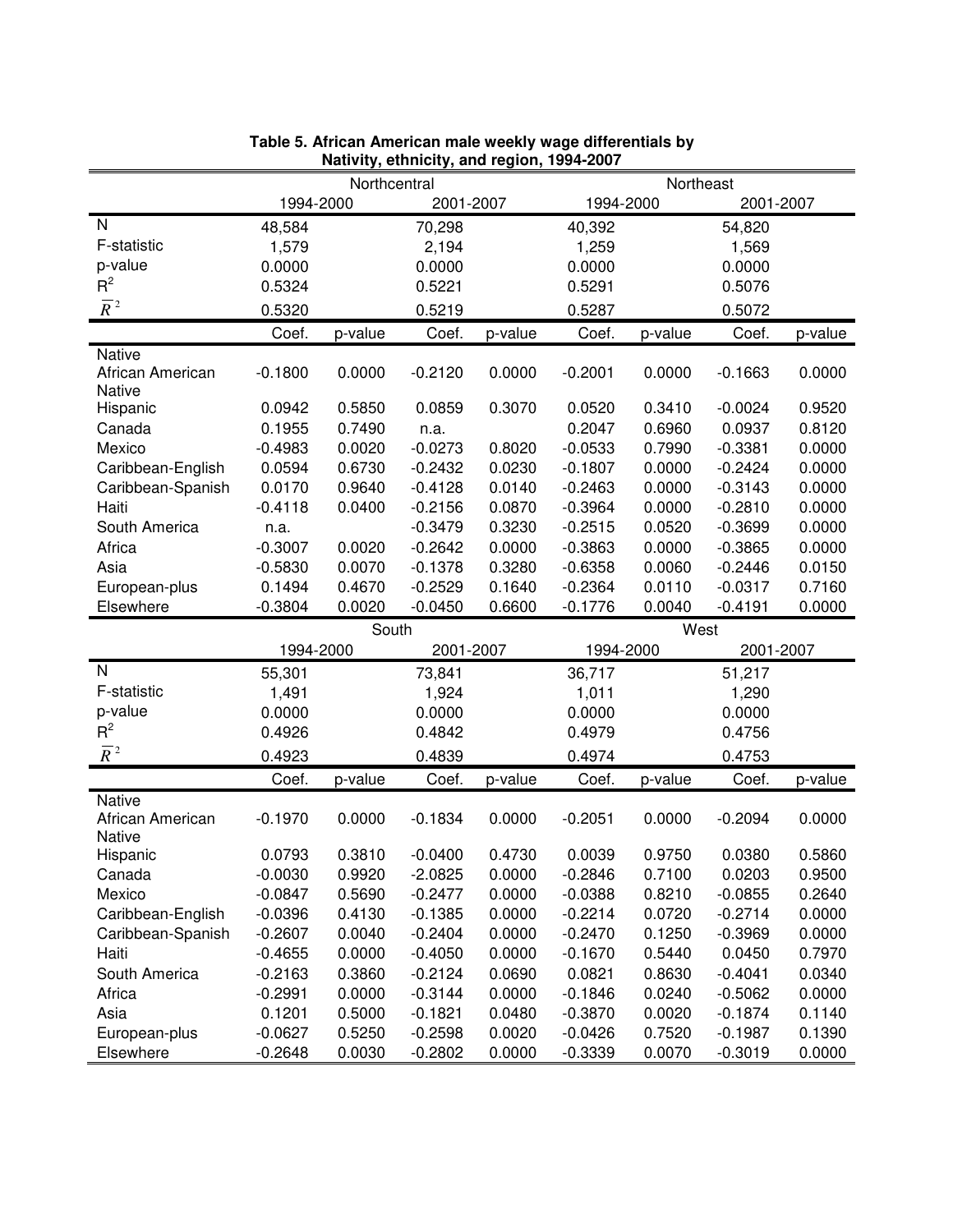|                                                                                                               | 1994-2000   |         | 2001-2007   |         |
|---------------------------------------------------------------------------------------------------------------|-------------|---------|-------------|---------|
| N                                                                                                             | 177,073     |         | 249,506     |         |
| <b>F-statistic</b>                                                                                            | 4,034       |         | 5,469       |         |
| p-value                                                                                                       | 0.0000      |         | 0.0000      |         |
| $R^2$                                                                                                         | 0.4705      |         | 0.4609      |         |
| $\overline{R}^2$                                                                                              | 0.4704      |         | 0.4608      |         |
|                                                                                                               | Coefficient | p-value | coefficient | p-value |
| Native African American                                                                                       | $-0.1017$   | 0.0000  | $-0.1014$   | 0.0000  |
| Native Hispanic                                                                                               | 0.0354      | 0.3950  | 0.0464      | 0.0500  |
| Canada                                                                                                        | $-0.0041$   | 0.9840  | 0.2975      | 0.0560  |
| Mexico                                                                                                        | 0.0565      | 0.7270  | 0.1363      | 0.0160  |
| Caribbean-English                                                                                             | $-0.0814$   | 0.0000  | $-0.0833$   | 0.0000  |
| Caribbean-Spanish                                                                                             | $-0.1920$   | 0.0000  | $-0.1628$   | 0.0000  |
| Haiti                                                                                                         | $-0.1868$   | 0.0000  | $-0.1856$   | 0.0000  |
| South America                                                                                                 | $-0.3237$   | 0.0050  | $-0.1747$   | 0.0030  |
| Africa                                                                                                        | $-0.2152$   | 0.0000  | $-0.1009$   | 0.0000  |
| Asia                                                                                                          | $-0.0652$   | 0.5490  | $-0.1190$   | 0.0470  |
| European-plus                                                                                                 | $-0.0414$   | 0.4860  | $-0.0463$   | 0.3210  |
| Elsewhere                                                                                                     | $-0.3174$   | 0.0000  | $-0.1146$   | 0.0040  |
| Hypothesis tests                                                                                              |             | p-value |             | p-value |
| Irrelevance of immigration status                                                                             |             |         |             |         |
| H <sub>0</sub> : $\alpha_1 = \alpha_2 = \ldots = \alpha_N = 0$<br>Irrelevance of diversity                    |             | 0.0000  |             | 0.0000  |
| H <sub>0</sub> : $\alpha_0 = \alpha_1 = \alpha_2 = \ldots = \alpha_N$ and $\gamma = 0$<br>Irrelevance of race |             | 0.0001  |             | 0.0000  |
| H <sub>0</sub> : $\gamma = \alpha_0 = \alpha_1 = \alpha_2 = \ldots = \alpha_N = 0$                            |             | 0.0000  |             | 0.0000  |

**Table 6. Weekly wage differentials by nativity, ethnicity, and social identity: African American women, 1994-2007**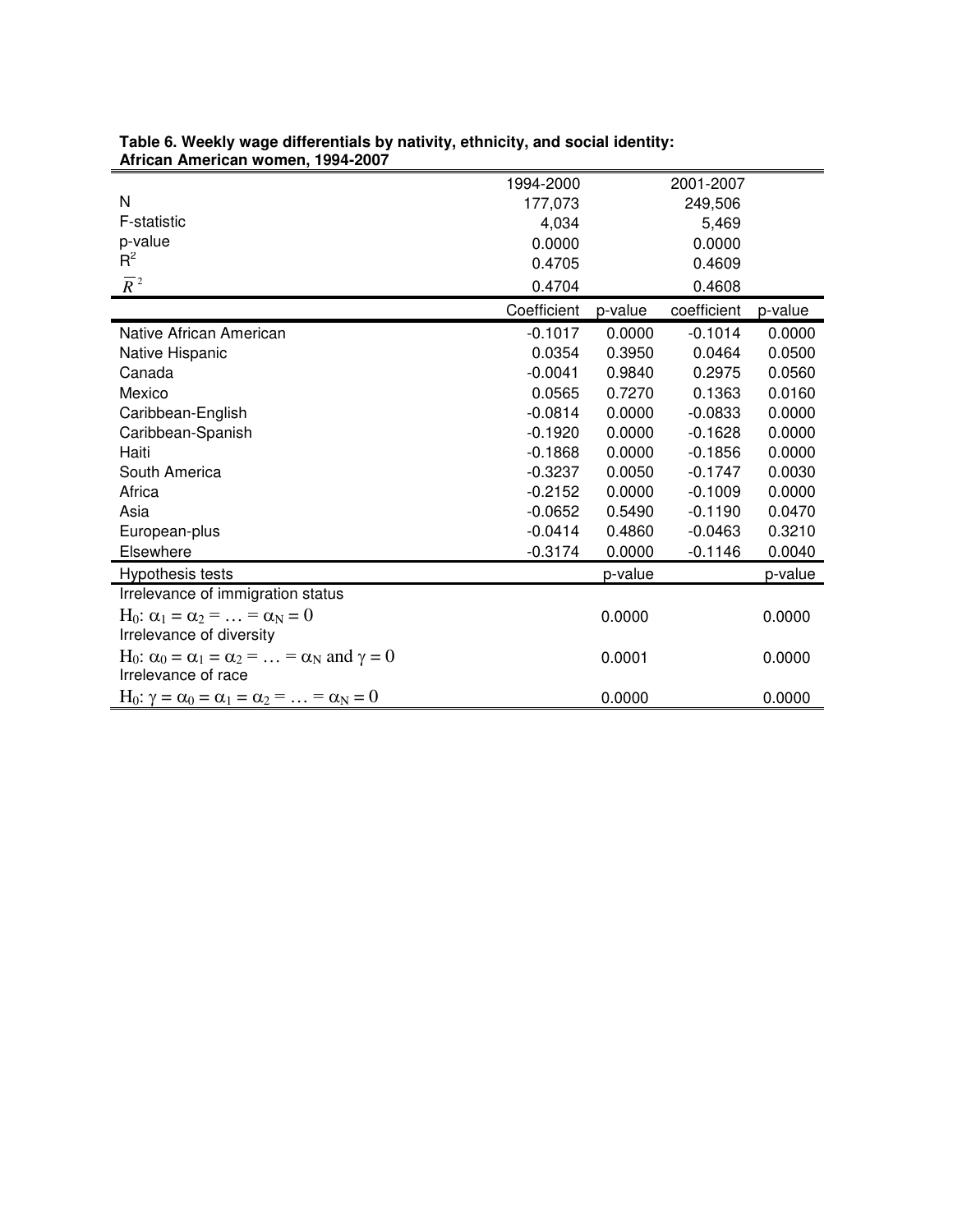|                            |                        |                  | Northcentral           |                  |                     | Northeast        |                     |                  |
|----------------------------|------------------------|------------------|------------------------|------------------|---------------------|------------------|---------------------|------------------|
|                            |                        | 1994-2000        | 2001-2007              |                  | 1994-2000           |                  | 2001-2007           |                  |
| Ν                          | 47,686                 |                  | 70,096                 |                  | 39,855              |                  | 55,166              |                  |
| F-statistic                | 1,266                  |                  | 1,755                  |                  | 1,060               |                  | 1,364               |                  |
| p-value                    | 0.0000                 |                  | 0.0000                 |                  | 0.0000              |                  | 0.0000              |                  |
| $R^2$                      | 0.4890                 |                  | 0.4742                 |                  | 0.4894              |                  | 0.4711              |                  |
|                            |                        |                  |                        |                  |                     |                  |                     |                  |
| $\overline{R}^2$           | 0.4886                 |                  | 0.4739                 |                  | 0.4889              |                  | 0.4707              |                  |
|                            | coef.                  | p-value          | coef.                  | p-value          | Coef.               | p-value          | coef.               | p-value          |
| Native                     |                        |                  |                        |                  |                     |                  |                     |                  |
| African American           | $-0.1007$              | 0.0000           | $-0.0873$              | 0.0000           | $-0.0950$           | 0.0000           | $-0.0973$           | 0.0000           |
| <b>Native</b>              |                        |                  |                        |                  |                     |                  |                     |                  |
| Hispanic                   | $-0.0192$              | 0.8770           | 0.0479                 | 0.5020           | 0.0418              | 0.4400           | 0.0524              | 0.1250           |
| Canada                     | 0.0616                 | 0.8770           | 0.7979                 | 0.0020           | 0.1443              | 0.7030           | $-0.4131$           | 0.1490           |
| Mexico                     | $-0.4205$              | 0.3990           | 0.1926                 | 0.1700           | 0.5963              | 0.4590           | 0.0235              | 0.8570           |
| Caribbean-English          | $-0.1687$              | 0.2780           | 0.1411                 | 0.2080           | $-0.1064$           | 0.0000           | $-0.1262$           | 0.0000           |
| Caribbean-Spanish          | $-0.0754$              | 0.7370           | $-0.0909$              | 0.5310           | $-0.2321$           | 0.0000           | $-0.1918$           | 0.0000           |
| Haiti                      | $-0.3751$              | 0.1330           | $-0.2760$              | 0.0800           | $-0.2336$           | 0.0000           | $-0.1590$           | 0.0000           |
| South America              | 0.1648                 | 0.8330           | $-0.0257$              | 0.9600           | $-0.2999$           | 0.0320           | $-0.1271$           | 0.0950           |
| Africa                     | $-0.2138$              | 0.1490           | $-0.0850$              | 0.1750           | $-0.1873$           | 0.0090           | $-0.0666$           | 0.1280           |
| Asia                       | $-0.2388$              | 0.4550           | $-0.1714$              | 0.3220           | $-0.0912$           | 0.7340           | $-0.1029$           | 0.3410           |
| European-plus              | 0.1154                 | 0.5660           | $-0.2192$              | 0.0770           | $-0.0115$           | 0.9090           | $-0.1652$           | 0.0470           |
| Elsewhere                  | $-0.2294$              | 0.1440           | $-0.0675$              | 0.5060           | $-0.3468$           | 0.0000           | $-0.1516$           | 0.0190           |
|                            |                        |                  | South                  |                  |                     | West             |                     |                  |
|                            | 1994-2000              |                  |                        |                  |                     |                  |                     |                  |
|                            |                        |                  | 2001-2007              |                  | 1994-2000           |                  | 2001-2007           |                  |
| N                          | 55,476                 |                  | 76,507                 |                  | 34,056              |                  | 47,737              |                  |
| F-statistic                | 1,251                  |                  | 1,734                  |                  | 802                 |                  | 1,089               |                  |
|                            | 0.0000                 |                  | 0.0000                 |                  | 0.0000              |                  | 0.0000              |                  |
| p-value<br>$R^2$           | 0.4483                 |                  | 0.4494                 |                  | 0.4591              |                  | 0.4511              |                  |
| $\overline{R}^2$           | 0.4479                 |                  | 0.4491                 |                  |                     |                  | 0.4507              |                  |
|                            |                        |                  |                        |                  | 0.4585              |                  |                     |                  |
|                            | coef.                  | p-value          | coef.                  | p-value          | coef.               | p-value          | coef.               | p-value          |
| <b>Native</b>              |                        |                  |                        | 0.0000           |                     |                  |                     |                  |
| African American<br>Native | $-0.1044$              | 0.0000           | $-0.1027$              |                  | $-0.0747$           | 0.0000           | $-0.0967$           | 0.0000           |
| Hispanic                   | 0.0496                 | 0.5660           | 0.0517                 | 0.3060           | $-0.0277$           | 0.8280           | $-0.0092$           | 0.8670           |
| Canada                     | $-0.3011$              | 0.5170           | 0.2168                 | 0.6030           | $-0.0550$           | 0.9080           | 0.5257              | 0.1530           |
| Mexico                     | 0.1734                 | 0.5750           | 0.2778                 |                  | $-0.0087$           | 0.9680           | 0.0967              | 0.2930           |
|                            |                        |                  |                        | 0.0130           |                     |                  |                     |                  |
| Caribbean-English          | $-0.0229$              | 0.5710           | $-0.0288$              | 0.3780           | $-0.1464$           | 0.1640           | $-0.1144$           | 0.1220           |
| Caribbean-Spanish          | $-0.2053$              | 0.0260           | $-0.1208$              | 0.0540           | 0.0554              | 0.7050           | $-0.2444$           | 0.0120           |
| Haiti                      | $-0.1596$              | 0.0040           | $-0.2265$              | 0.0000           | 0.1323              | 0.5910           | 0.1171              | 0.5430           |
| South America              | $-0.3840$              | 0.1510           | $-0.2535$              | 0.0180           | $-0.4491$           | 0.1100           | $-0.3219$           | 0.1450           |
| Africa                     | $-0.2908$              | 0.0010           | $-0.0883$              | 0.0290           | $-0.1532$           | 0.1560           | $-0.2377$           | 0.0000           |
| Asia<br>European-plus      | $-0.0893$<br>$-0.0300$ | 0.5190<br>0.7580 | $-0.1057$<br>$-0.0002$ | 0.3220<br>0.9970 | 0.4649<br>$-0.1829$ | 0.2660<br>0.1700 | $-0.1757$<br>0.2405 | 0.1380<br>0.0870 |

#### **Table 7. Weekly wage differentials by nativity, ethnicity, and region: African American women, 1994-2007**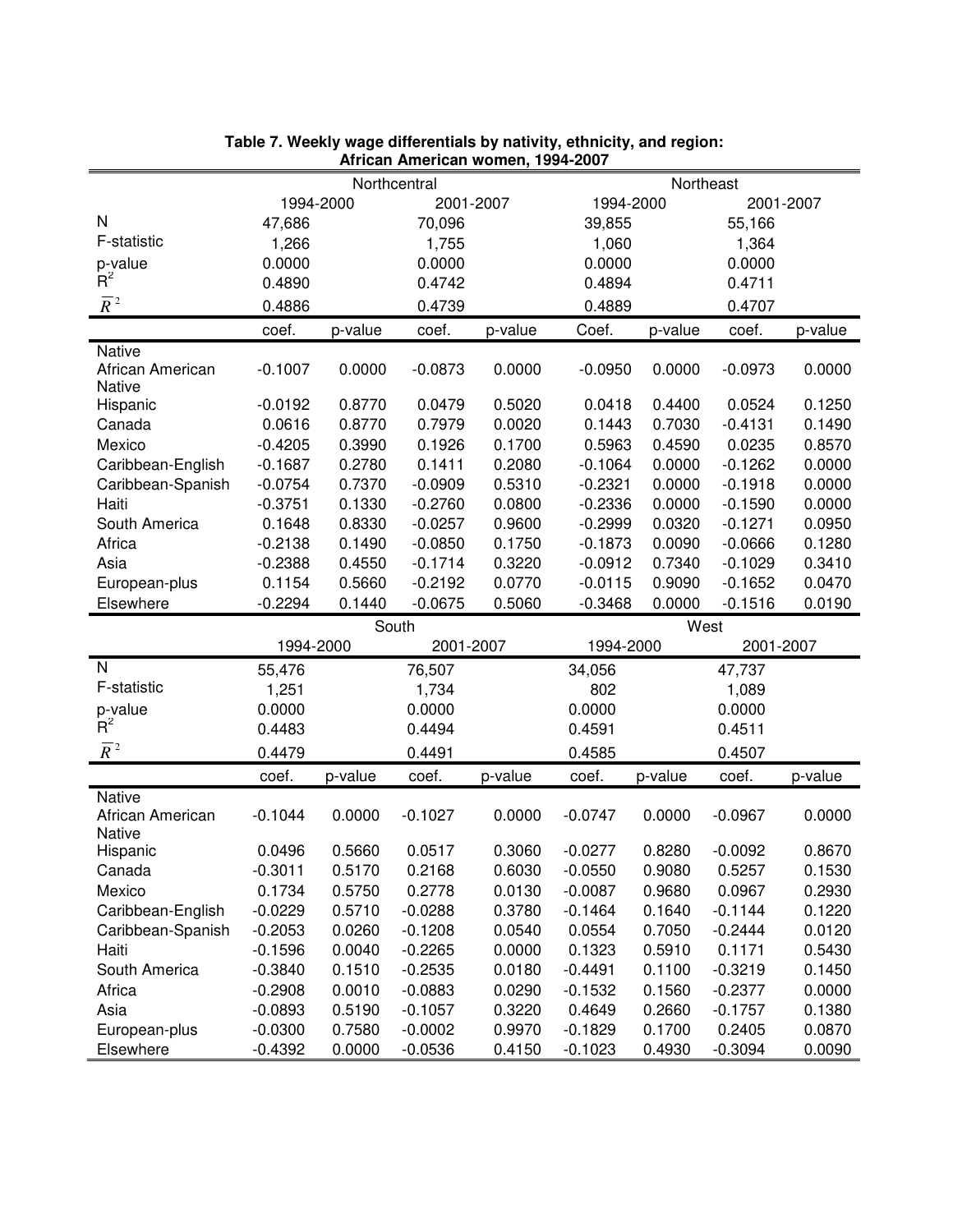| rable of male laboriouse participation and employment probabilities, 1994              |               |         |             | – zuu i               |
|----------------------------------------------------------------------------------------|---------------|---------|-------------|-----------------------|
| Participation                                                                          | 1994-2000     |         | 2001-2007   |                       |
| N                                                                                      | 224,599       |         | 233,215     |                       |
| Wald chi2                                                                              | 30,008        |         | 12,317      |                       |
| p-value                                                                                | 0.0000        |         | 0.0000      |                       |
| Pseudo R2                                                                              | 0.3314        |         | 0.1864      |                       |
|                                                                                        | Coefficient   | p-value | Coefficient | p-value               |
| Native African American                                                                | $-0.0628$     | 0.0000  | $-0.0110$   | 0.0000                |
| Native Hispanic                                                                        | 0.0031        | 0.8100  | 0.0060      | 0.2100                |
| Canada                                                                                 | $-0.0555$     | 0.6360  |             |                       |
| Mexico                                                                                 | $-0.0103$     | 0.8000  | 0.0250      | 0.0000                |
| Caribbean-English                                                                      | $-0.0435$     | 0.0010  | 0.0028      | 0.5710                |
| Caribbean-Hispanic                                                                     | $-0.0625$     | 0.0080  | 0.0071      | 0.3280                |
| Haiti                                                                                  | $-0.0255$     | 0.1610  | $-0.0074$   | 0.4060                |
| South America                                                                          | $-0.0054$     | 0.9030  | $-0.0004$   | 0.9770                |
| Africa                                                                                 | $-0.0925$     | 0.0010  | 0.0035      | 0.6480                |
| Asia                                                                                   | $-0.1326$     | 0.0600  | 0.0093      | 0.4530                |
| Europe                                                                                 | $-0.0274$     | 0.4790  | 0.0113      | 0.2350                |
| Elsewhere                                                                              | $-0.0340$     | 0.2970  | $-0.0047$   | 0.6930                |
| Trend                                                                                  | $-0.0017$     | 0.0000  | 0.0004      | 0.1250                |
| <b>Employment</b>                                                                      |               |         |             |                       |
| N                                                                                      | 224,599       |         | 233,215     |                       |
| Wald chi2                                                                              | 32,791        |         | 14,377      |                       |
| p-value                                                                                | 0.0000        |         | 0.0000      |                       |
| Pseudo R2                                                                              | 0.2834        |         | 0.1341      |                       |
|                                                                                        | Coefficient   | p-value | Coefficient | p-value               |
| Native African American                                                                | $-0.1119$     | 0.0000  | $-0.0494$   | 0.0000                |
| Native Hispanic                                                                        | 0.0124        | 0.4460  | 0.0234      | 0.0010                |
| Canada                                                                                 | $-0.0206$     | 0.8650  |             |                       |
| Mexico                                                                                 | $-0.0002$     | 0.9970  | 0.0380      | 0.0010                |
| Caribbean-English                                                                      | $-0.0707$     | 0.0000  | $-0.0158$   | 0.1080                |
| Caribbean-Hispanic                                                                     | $-0.1029$     | 0.0000  | $-0.0142$   | 0.3810                |
| Haiti                                                                                  | $-0.0647$     | 0.0070  | $-0.0270$   | 0.0680                |
| South America                                                                          | 0.0043        | 0.9360  | $-0.0525$   | 0.1860                |
| Africa                                                                                 | $-0.0890$     | 0.0040  | $-0.0070$   | 0.6050                |
| Asia                                                                                   | $-0.1388$     | 0.0660  | 0.0127      | 0.5970                |
| Europe                                                                                 | $-0.0500$     | 0.2780  | $-0.0005$   | 0.9840                |
| Elsewhere                                                                              | $-0.0731$     | 0.0660  | 0.0046      | 0.7890                |
| Trend                                                                                  | 0.0021        | 0.0000  | 0.0003      | 0.4350                |
|                                                                                        | Participation |         |             |                       |
| Hypothesis tests                                                                       | 1994-00       | 2001-07 | 1994-00     | Employment<br>2001-07 |
| Irrelevance of immigration status                                                      |               |         |             |                       |
| H <sub>0</sub> : $\alpha_1 = \alpha_2 =  = \alpha_N = 0$                               |               |         |             |                       |
| Irrelevance of diversity                                                               | 0.0000        | 0.3948  | 0.0000      | 0.0539                |
|                                                                                        |               |         |             |                       |
| H <sub>0</sub> : $\alpha_0 = \alpha_1 = \alpha_2 = \ldots = \alpha_N$ and $\gamma = 0$ | 0.2985        | 0.0059  | 0.0161      | 0.0000                |
| Irrelevance of race                                                                    |               |         |             |                       |
| H <sub>0</sub> : $\gamma = \alpha_0 = \alpha_1 = \alpha_2 = \ldots = \alpha_N = 0$     | 0.0000        | 0.0000  | 0.0000      | 0.0000                |

**Table 8. Male laborforce participation and employment probabilities, 1994 – 2007**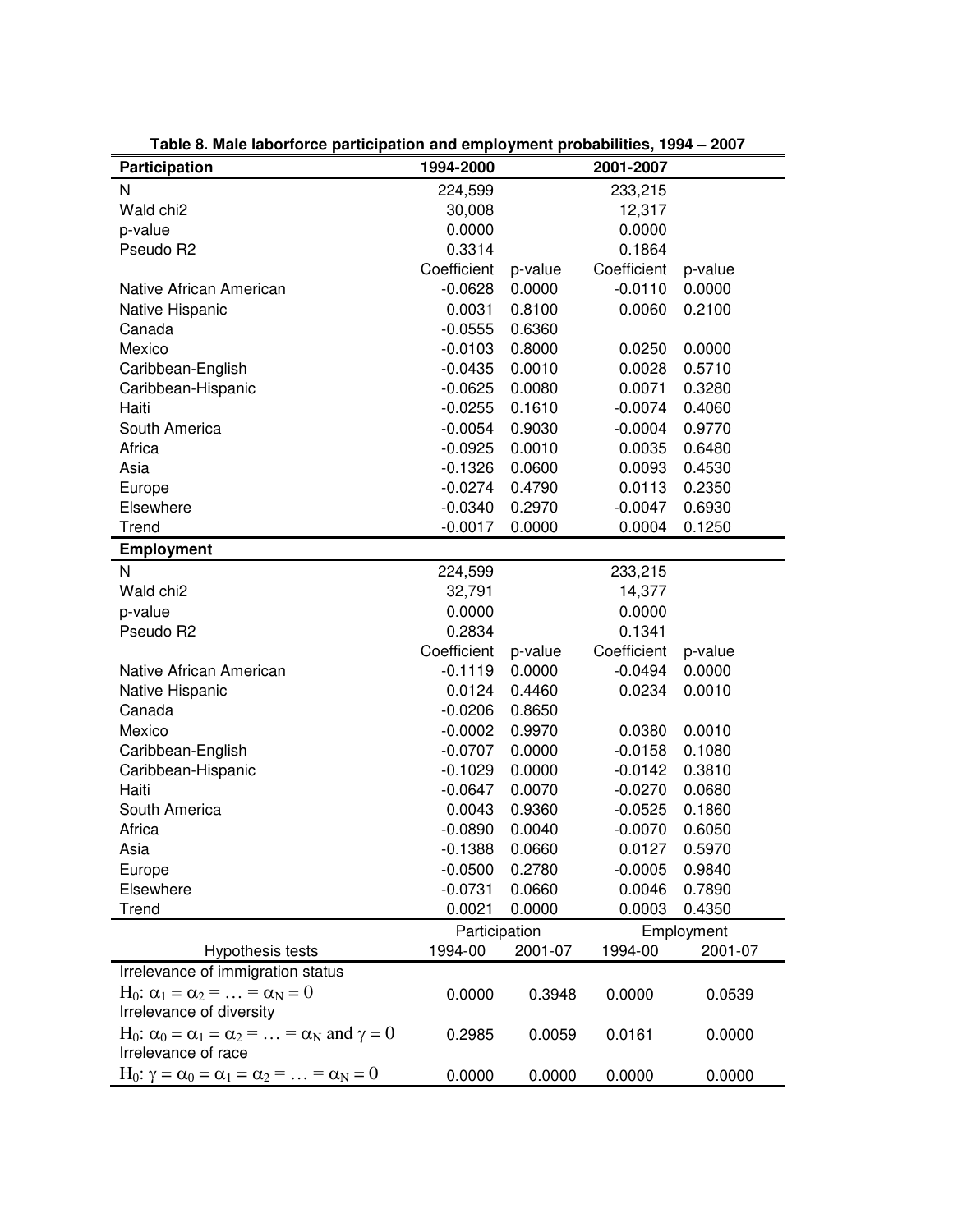| <b>Participation</b>            |           | <b>Northeast</b> | Northcentral |              | <b>South</b> |         | rabic J. Laborroroc participation and chipioginent probabilities by region, ment 1994-2000<br>West |         |
|---------------------------------|-----------|------------------|--------------|--------------|--------------|---------|----------------------------------------------------------------------------------------------------|---------|
| N                               | 50,119    |                  | 58,495       |              | 70,437       |         | 45,533                                                                                             |         |
| Wald chi2                       | 7,553     |                  | 7,088        |              | 11,005       |         | 4,998                                                                                              |         |
|                                 | 0.0000    |                  | 0.0000       |              | 0.0000       |         | 0.0000                                                                                             |         |
| p-value<br>Pseudo R2            | 0.3334    |                  | 0.3212       |              | 0.3547       |         | 0.3009                                                                                             |         |
|                                 |           |                  |              |              |              |         |                                                                                                    |         |
| Native African                  | Coef.     | p-value          | Coef.        | p-value      | Coef.        | p-value | Coef.                                                                                              | p-value |
| American                        | $-0.0813$ | 0.0000           | $-0.0657$    | 0.0000       | $-0.0533$    | 0.0000  | $-0.0819$                                                                                          | 0.0000  |
| Native Hispanic                 | 0.0168    | 0.2770           | $-0.0302$    | 0.5600       | 0.0215       | 0.4320  | $-0.0461$                                                                                          | 0.3490  |
| Canada                          | $-0.6097$ | 0.1970           |              |              | 0.0496       | 0.5000  |                                                                                                    |         |
| Mexico                          | 0.0344    | 0.5900           | $-0.0467$    | 0.5390       | $-0.0677$    | 0.4010  | 0.0399                                                                                             | 0.4380  |
| Caribbean-English               | $-0.0392$ | 0.0190           | $-0.1053$    | 0.3430       | $-0.0635$    | 0.0510  | 0.0179                                                                                             | 0.6850  |
| Caribbean-                      |           |                  |              |              |              |         |                                                                                                    |         |
| Hispanic                        | $-0.1005$ | 0.0030           | 0.0191       | 0.7070       | 0.0241       | 0.4240  | $-0.1344$                                                                                          | 0.0630  |
| Haiti                           | $-0.0770$ | 0.0160           |              |              | $-0.0021$    | 0.9340  | $-0.0043$                                                                                          | 0.9480  |
| South America                   | $-0.0029$ | 0.9600           |              |              | $-0.0204$    | 0.8170  |                                                                                                    |         |
| Africa                          | $-0.1522$ | 0.0010           | $-0.1391$    | 0.1220       | $-0.0145$    | 0.7390  | $-0.0802$                                                                                          | 0.1950  |
| Asia                            | 0.0680    | 0.0060           | $-0.1938$    | 0.0760       | $-0.1062$    | 0.1430  | $-0.1993$                                                                                          | 0.1160  |
| Europe                          | 0.0059    | 0.8970           | $-0.1161$    | 0.4500       | $-0.0664$    | 0.4450  | $-0.0039$                                                                                          | 0.9560  |
| Elsewhere                       | $-0.0162$ | 0.6710           | $-0.2491$    | 0.0400       | 0.0005       | 0.9940  | $-0.0291$                                                                                          | 0.6910  |
| Trend                           | $-0.0008$ | 0.2980           | $-0.0020$    | 0.0020       | $-0.0016$    | 0.0130  | $-0.0022$                                                                                          | 0.0100  |
|                                 |           |                  |              |              |              |         |                                                                                                    |         |
|                                 |           |                  |              |              |              |         |                                                                                                    |         |
| <b>Employment</b>               |           | <b>Northeast</b> |              | Northcentral | <b>South</b> |         |                                                                                                    | West    |
| N                               | 50,119    |                  | 58,503       |              | 70,437       |         | 45,533                                                                                             |         |
| Wald chi <sub>2</sub>           | 7,908     |                  | 7,769        |              | 12,049       |         | 5,488                                                                                              |         |
| p-value                         | 0.0000    |                  | 0.0000       |              | 0.0000       |         | 0.0000                                                                                             |         |
| Pseudo R2                       | 0.2744    |                  | 0.2680       |              | 0.3174       |         | 0.2533                                                                                             |         |
|                                 | Coef.     | p-value          | Coef.        | p-value      | Coef.        | p-value | Coef.                                                                                              | p-value |
| Native African<br>American      | $-0.1493$ | 0.0000           | $-0.1245$    | 0.0000       | $-0.0927$    | 0.0000  | $-0.1367$                                                                                          | 0.0000  |
|                                 | 0.0136    | 0.5590           | $-0.0235$    | 0.6890       | 0.0579       | 0.0400  | 0.0265                                                                                             | 0.5360  |
| Native Hispanic<br>Canada       | $-0.5212$ | 0.1850           |              |              | 0.0932       | 0.2340  |                                                                                                    |         |
| Mexico                          | 0.1253    | 0.0050           | $-0.0294$    | 0.7280       | $-0.0335$    | 0.6840  | $-0.0010$                                                                                          |         |
|                                 | $-0.0745$ | 0.0000           | $-0.0471$    | 0.6200       | $-0.0928$    | 0.0190  | 0.0273                                                                                             | 0.6340  |
| Caribbean-English<br>Caribbean- |           |                  |              |              |              |         |                                                                                                    |         |
| Hispanic                        | $-0.1209$ | 0.0010           | 0.0077       | 0.9300       | $-0.0941$    | 0.1630  | $-0.1585$                                                                                          | 0.0750  |
| Haiti                           | $-0.1504$ | 0.0000           | 0.0395       | 0.6380       | $-0.0187$    | 0.5580  | $-0.1076$                                                                                          | 0.4950  |
| South America                   | $-0.0065$ | 0.9290           |              |              | 0.0188       | 0.8390  |                                                                                                    |         |
| Africa                          | $-0.1158$ | 0.0240           | $-0.1771$    | 0.0690       | $-0.0206$    | 0.6780  | $-0.0917$                                                                                          | 0.2330  |
| Asia                            | $-0.0436$ | 0.8090           | $-0.3974$    | 0.0080       | $-0.0616$    | 0.4010  | $-0.1511$                                                                                          | 0.2000  |
| Europe                          | $-0.0229$ | 0.6950           | $-0.1390$    | 0.3200       | $-0.0946$    | 0.2850  | 0.0103                                                                                             | 0.9220  |
| Elsewhere                       | $-0.0740$ | 0.1270           | $-0.2460$    | 0.0370       | $-0.0021$    | 0.9810  | $-0.0810$                                                                                          | 0.5010  |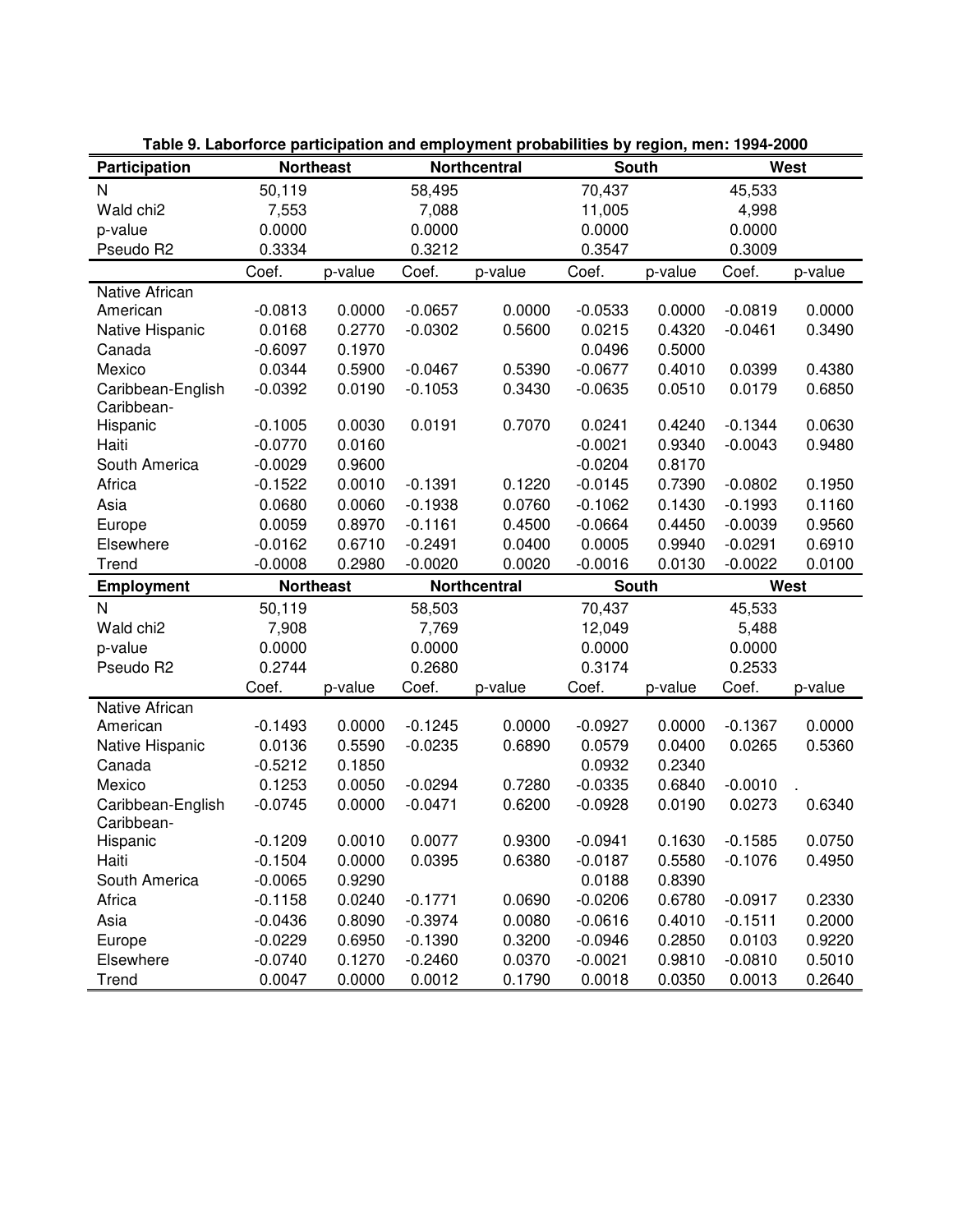|                   |                  |         |                     |         |           | Table 10. Laborforce participation and employment probabilities by region, men: 2001-2007 |             |         |
|-------------------|------------------|---------|---------------------|---------|-----------|-------------------------------------------------------------------------------------------|-------------|---------|
| Participation     | <b>Northeast</b> |         | <b>Northcentral</b> |         |           | <b>South</b>                                                                              | West        |         |
| N                 | 51,242           |         | 65,750              |         | 68,056    |                                                                                           | 47,986      |         |
| Wald chi2         | 3130.36          |         | 3590.78             |         | 3876.42   |                                                                                           | 2101.72     |         |
| p-value           | 0.0000           |         | 0.0000              |         | 0.0000    |                                                                                           | 0.0000      |         |
| Pseudo R2         | 0.2108           |         | 0.1848              |         | 0.1865    |                                                                                           | 0.1694      |         |
|                   | Coef.            | p-value | Coef.               | p-value | Coef.     | p-value                                                                                   | Coef.       | p-value |
| Native African    |                  |         |                     |         |           |                                                                                           |             |         |
| American          | $-0.0115$        | 0.0040  | $-0.0170$           | 0.0000  | $-0.0077$ | 0.0000                                                                                    | $-0.0137$   | 0.0100  |
| Native Hispanic   | 0.0054           | 0.4620  | 0.0076              | 0.5810  | 0.0029    | 0.7730                                                                                    | 0.0197      | 0.0090  |
| Canada            |                  |         |                     |         |           |                                                                                           |             |         |
| Mexico            | 0.0154           | 0.4620  | 0.0298              | 0.0000  |           |                                                                                           | 0.0168      | 0.1390  |
| Caribbean-English | 0.0018           | 0.7870  | $-0.0202$           | 0.5700  | 0.0069    | 0.4180                                                                                    | $-0.0135$   | 0.6350  |
| Caribbean-Spanish | 0.0060           | 0.5740  | $-0.0215$           | 0.6150  | 0.0136    | 0.2410                                                                                    | 0.0065      | 0.7680  |
| Haiti             | $-0.0043$        | 0.7250  |                     |         | $-0.0135$ | 0.3340                                                                                    | $-0.0044$   | 0.8940  |
| South America     | $-0.0049$        | 0.8080  | $-0.0210$           | 0.6310  | $-0.0013$ | 0.9720                                                                                    |             |         |
| Africa            | $-0.0042$        | 0.7890  | 0.0090              | 0.3660  | 0.0064    | 0.6290                                                                                    | 0.0021      | 0.9320  |
| Asia              | 0.0063           | 0.8350  | $-0.0066$           | 0.8280  |           |                                                                                           | $-0.0053$   | 0.8910  |
| Europe-plus       | 0.0262           | 0.0030  |                     |         | $-0.0080$ | 0.7260                                                                                    | 0.0145      | 0.3780  |
| Elsewhere         | 0.0021           | 0.9080  | $-0.0895$           | 0.2020  | 0.0139    | 0.2890                                                                                    | $-0.0092$   | 0.7740  |
| Trend             | 0.0007           | 0.1820  | $-0.0002$           | 0.6340  | 0.0004    | 0.3490                                                                                    | 0.0009      | 0.1060  |
| <b>Employment</b> | <b>Northeast</b> |         | Northcentral        |         |           | <b>South</b>                                                                              | <b>West</b> |         |
|                   |                  |         |                     |         |           |                                                                                           |             |         |
| N                 | 51,242           |         | 65,770              |         | 68,191    |                                                                                           | 48,001      |         |
| Wald chi2         | 3,318            |         | 4,121               |         | 4,636     |                                                                                           | 2,581       |         |
| p-value           | 0.0000           |         | 0.0000              |         | 0.0000    |                                                                                           | 0.0000      |         |
| Pseudo R2         | 0.1376           |         | 0.1268              |         | 0.1464    |                                                                                           | 0.1268      |         |
|                   | Coef.            | p-value | Coef.               | p-value | Coef.     | p-value                                                                                   | Coef.       | p-value |
| Native African    |                  |         |                     |         |           |                                                                                           |             |         |
| American          | $-0.0556$        | 0.0000  | $-0.0580$           | 0.0000  | $-0.0396$ | 0.0000                                                                                    | $-0.0572$   | 0.0000  |
| Native Hispanic   | 0.0261           | 0.0270  | 0.0134              | 0.5480  | 0.0198    | 0.1430                                                                                    | 0.0388      | 0.0110  |
| Canada            |                  |         |                     |         |           |                                                                                           |             |         |
| Mexico            | 0.0704           | 0.0010  | 0.0456              | 0.0730  | 0.0529    | 0.0000                                                                                    | $-0.0260$   | 0.4930  |
| Caribbean-English | $-0.0119$        | 0.3420  | $-0.1035$           | 0.1880  | $-0.0157$ | 0.4140                                                                                    | $-0.0685$   | 0.2140  |
| Caribbean-Spanish | $-0.0519$        | 0.0730  | $-0.0517$           | 0.5420  | 0.0350    | 0.0250                                                                                    | 0.0330      | 0.2700  |
| Haiti             | $-0.0335$        | 0.1530  | $-0.0405$           | 0.6520  | $-0.0270$ | 0.1840                                                                                    | 0.0393      | 0.2710  |
| South America     | $-0.0313$        | 0.3960  | 0.0403              | 0.3170  | 0.0306    | 0.4500                                                                                    | $-0.4364$   | 0.0350  |
| Africa            | 0.0051           | 0.8330  | 0.0248              | 0.2230  | $-0.0269$ | 0.2630                                                                                    | $-0.0235$   | 0.5550  |
| Asia              | 0.0386           | 0.3300  | $-0.0272$           | 0.6330  | 0.0005    | 0.9920                                                                                    | 0.0426      | 0.2630  |
| Europe-plus       | 0.0115           | 0.8300  |                     |         | $-0.0231$ | 0.5240                                                                                    | $-0.0240$   | 0.7570  |
| Elsewhere         | 0.0012           | 0.9700  | $-0.1598$           | 0.0430  | 0.0314    | 0.1440                                                                                    | 0.0358      | 0.2620  |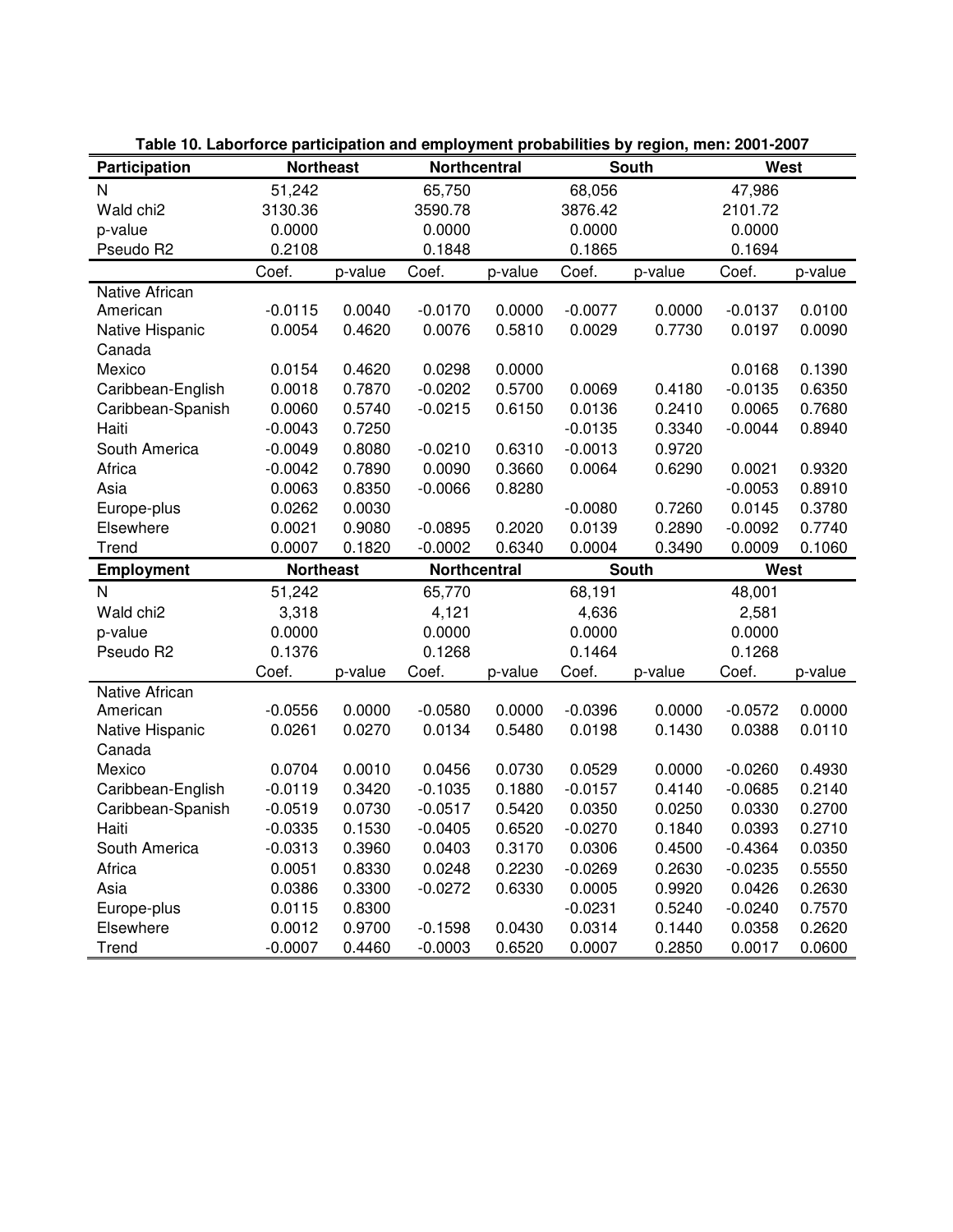| The conditional model of participation and conprojective probabilities, 100<br><b>Participation</b> | 1994-00       |         |           | 2001-07    |
|-----------------------------------------------------------------------------------------------------|---------------|---------|-----------|------------|
| N                                                                                                   | 242,886       |         | 226,104   |            |
| Wald chi <sub>2</sub>                                                                               | 26,210        |         | 9,195     |            |
| p-value                                                                                             | 0.0000        |         | 0.0000    |            |
| Pseudo R2                                                                                           | 0.1635        |         | 0.1007    |            |
|                                                                                                     | Coef.         | p-value | Coef.     | p-value    |
| Native African American                                                                             | $-0.0136$     | 0.0000  | $-0.0017$ | 0.3200     |
| Native Hispanic                                                                                     | $-0.0838$     | 0.0000  | $-0.0010$ |            |
| Canada                                                                                              | 0.0254        | 0.8300  | 0.0234    | 0.4310     |
| Mexico                                                                                              | 0.0086        | 0.9120  | $-0.0091$ | 0.6700     |
| Caribbean-English                                                                                   | 0.0503        | 0.0000  | 0.0083    | 0.2160     |
| Caribbean-Hispanic                                                                                  | $-0.0425$     | 0.0750  | $-0.0223$ | 0.1840     |
| Haiti                                                                                               | 0.0559        | 0.0050  | 0.0104    | 0.3280     |
| South America                                                                                       | $-0.0977$     | 0.2060  | 0.0140    | 0.4920     |
| Africa                                                                                              | $-0.0999$     | 0.0080  | $-0.0062$ | 0.6210     |
| Asia                                                                                                | $-0.2374$     | 0.0050  | $-0.0187$ | 0.5120     |
| Europe                                                                                              | 0.0503        | 0.2210  | $-0.0077$ | 0.6630     |
| Elsewhere                                                                                           | $-0.0041$     | 0.9100  | 0.0175    | 0.1590     |
| Trend                                                                                               | 0.0013        | 0.0130  | $-0.0001$ | 0.8180     |
| <b>Employment</b>                                                                                   |               |         |           |            |
| N                                                                                                   | 242,886       |         | 226,104   |            |
| Wald chi <sub>2</sub>                                                                               | 26,632        |         | 10,223    |            |
| p-value                                                                                             | 0.0000        |         | 0.0000    |            |
| Pseudo R2                                                                                           | 0.1572        |         | 0.0892    |            |
|                                                                                                     | Coef.         | p-value | Coef.     | p-value    |
| Native African American                                                                             | $-0.0458$     | 0.0000  | $-0.0301$ | 0.0000     |
| Native Hispanic                                                                                     | $-0.0782$     | 0.0000  | 0.0102    | 0.3020     |
| Canada                                                                                              | $-0.0612$     | 0.7000  | $-0.0097$ | 0.8970     |
| Mexico                                                                                              | $-0.0269$     | 0.7660  | $-0.0104$ | 0.6870     |
| Caribbean-English                                                                                   | 0.0227        | 0.1300  | $-0.0037$ | 0.6880     |
| Caribbean-Hispanic                                                                                  | $-0.0733$     | 0.0050  | $-0.0566$ | 0.0080     |
| Haiti                                                                                               | $-0.0135$     | 0.5710  | 0.0024    | 0.8610     |
| South America                                                                                       | $-0.1132$     | 0.1470  | 0.0184    | 0.5000     |
| Africa                                                                                              | $-0.1505$     | 0.0000  | $-0.0309$ | 0.0620     |
| Asia                                                                                                | $-0.2255$     | 0.0060  | $-0.0135$ | 0.6790     |
| Europe                                                                                              | 0.0235        | 0.6060  | $-0.0352$ | 0.1930     |
| Elsewhere                                                                                           | $-0.0590$     | 0.1340  | 0.0312    | 0.0430     |
| Trend                                                                                               | 0.0035        | 0.0000  | $-0.0004$ | 0.3320     |
|                                                                                                     | Participation |         |           | Employment |
| Hypothesis tests                                                                                    | 1994-00       | 2001-07 | 1994-00   | 2001-07    |
| Irrelevance of immigration status                                                                   |               |         |           |            |
| H <sub>0</sub> : $\alpha_1 = \alpha_2 =  = \alpha_N = 0$                                            | 0.0000        | 0.6123  | 0.0000    | 0.0271     |
| Irrelevance of diversity                                                                            |               |         |           |            |
| H <sub>0</sub> : $\alpha_0 = \alpha_1 = \alpha_2 = \ldots = \alpha_N$ and $\gamma = 0$              | 0.0000        | 0.6584  | 0.0000    | 0.0091     |
| Irrelevance of race                                                                                 |               |         |           |            |
| H <sub>0</sub> : $\gamma = \alpha_0 = \alpha_1 = \alpha_2 = \ldots = \alpha_N = 0$                  | 0.0000        | 0.6603  | 0.0000    | 0.0000     |

**Table 11. Female laborforce participation and employment probabilities, 1994 – 2007**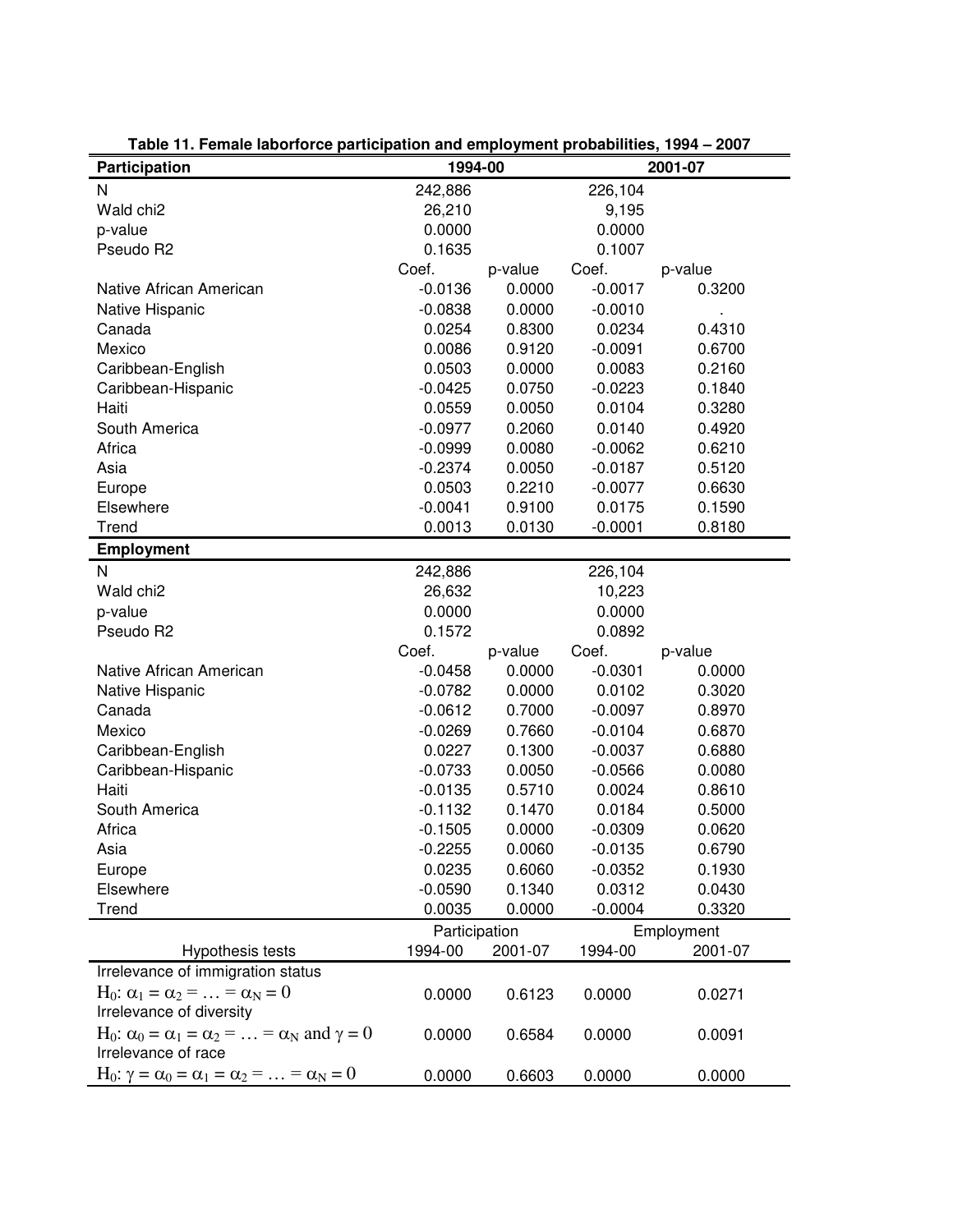| <b>Participation</b> | <b>Northeast</b> |         | ,,,,,,,,<br>Northcentral |         | <b>South</b> |         |             | West    |
|----------------------|------------------|---------|--------------------------|---------|--------------|---------|-------------|---------|
| N                    | 54,830           |         | 62,507                   |         | 78,582       |         | 46,958      |         |
| Wald chi2            | 6,260            |         | 6,248                    |         | 9,707        |         | 4,243       |         |
| p-value              | 0.0000           |         | 0.0000                   |         | 0.0000       |         | 0.0000      |         |
| Pseudo R2            | 0.1610           |         | 0.1562                   |         | 0.1777       |         | 0.1527      |         |
|                      | Coef.            | p-value | Coef.                    | p-value | Coef.        | p-value | Coef.       | p-value |
| Native African       |                  |         |                          |         |              |         |             |         |
| American             | $-0.0510$        | 0.0000  | $-0.0477$                | 0.0000  | 0.0198       | 0.0000  | $-0.0297$   | 0.0110  |
| Native Hispanic      | $-0.1008$        | 0.0000  | 0.0658                   | 0.1520  | 0.0168       | 0.7360  | $-0.0571$   | 0.4400  |
| Canada               |                  |         |                          |         | $-0.5034$    | 0.0180  | 0.0343      | 0.8800  |
| Mexico               | $-0.0082$        | 0.9730  | $-0.1073$                | 0.6030  | $-0.1116$    | 0.5290  | 0.1422      | 0.0330  |
| Caribbean-English    | 0.0380           | 0.0210  | 0.1114                   | 0.0730  | 0.0696       | 0.0200  | 0.0503      | 0.3270  |
| Caribbean-Hispanic   | $-0.0845$        | 0.0030  | 0.1835                   | 0.0000  | 0.0464       | 0.4550  | $-0.0767$   | 0.5100  |
| Haiti                | 0.0268           | 0.3600  | $-0.0812$                | 0.7450  | 0.0886       | 0.0030  | 0.2032      | 0.0000  |
| South America        | 0.0360           | 0.6860  |                          |         | $-0.3774$    | 0.0060  | $-0.1606$   | 0.4490  |
| Africa               | $-0.0763$        | 0.1550  | $-0.1907$                | 0.1280  | $-0.1572$    | 0.0330  | $-0.0273$   | 0.7310  |
| Asia                 | 0.1234           | 0.2710  | $-0.4705$                | 0.0030  | $-0.2541$    | 0.0310  | $-0.1616$   | 0.3650  |
| Europe               | 0.0612           | 0.3640  | 0.0703                   | 0.5600  | 0.1604       | 0.0010  | $-0.1355$   | 0.2050  |
| Elsewhere            | $-0.0129$        | 0.7810  | 0.0178                   | 0.8250  | $-0.0389$    | 0.6910  | 0.0847      | 0.3920  |
| Trend                | 0.0049           | 0.0000  | 0.0003                   | 0.7430  | 0.0035       | 0.0000  | $-0.0057$   | 0.0000  |
| <b>Employment</b>    | <b>Northeast</b> |         | Northcentral             |         | <b>South</b> |         | <b>West</b> |         |
| N                    | 54,830           |         | 62,507                   |         | 78,582       |         | 46,956      |         |
| Wald chi2            | 6,332            |         | 6,526                    |         | 9,713        |         | 4,264       |         |
| p-value              | 0.0000           |         | 0.0000                   |         | 0.0000       |         | 0.0000      |         |
| Pseudo R2            | 0.1542           |         | 0.1547                   |         | 0.1682       |         | 0.1444      |         |
|                      | Coef.            | p-value | Coef.                    | p-value | Coef.        | p-value | Coef.       | p-value |
| Native African       |                  |         |                          |         |              |         |             |         |
| American             | $-0.0792$        | 0.0000  | $-0.0814$                | 0.0000  | $-0.0135$    | 0.0090  | $-0.0643$   | 0.0000  |
| Native Hispanic      | $-0.0998$        | 0.0000  | 0.0949                   | 0.0360  | $-0.0121$    | 0.8260  | $-0.0489$   | 0.5090  |
| Canada               |                  |         |                          |         | $-0.4499$    | 0.0330  |             |         |
| Mexico               | 0.0345           | 0.8860  | $-0.2457$                | 0.2070  | $-0.1535$    | 0.4400  | 0.1202      | 0.1960  |
| Caribbean-English    | 0.0049           | 0.7910  | 0.0895                   | 0.2810  | 0.0531       | 0.0990  | 0.0095      | 0.8910  |
| Caribbean-Hispanic   | $-0.1265$        | 0.0000  | 0.2134                   | 0.0000  | 0.0169       | 0.8120  | $-0.0340$   | 0.7680  |
| Haiti                | $-0.0608$        | 0.0750  | $-0.0451$                | 0.8540  | 0.0313       | 0.3820  | 0.0715      | 0.6350  |
| South America        | 0.0442           | 0.6300  |                          |         | $-0.4055$    | 0.0010  | $-0.2597$   | 0.1980  |
| Africa               | $-0.1309$        | 0.0180  | $-0.2445$                | 0.0450  | $-0.2118$    | 0.0040  | $-0.0525$   | 0.5300  |
| Asia                 | 0.1609           | 0.1450  | $-0.4311$                | 0.0070  | $-0.2143$    | 0.0720  | $-0.2383$   | 0.1800  |
| Europe               | 0.1062           | 0.1050  | 0.1020                   | 0.4210  | 0.0980       | 0.1520  | $-0.2111$   | 0.0610  |
| Elsewhere            | $-0.0280$        | 0.5460  | $-0.0397$                | 0.6860  | $-0.1044$    | 0.2780  | $-0.1334$   | 0.3070  |
| Trend                | 0.0072           | 0.0000  | 0.0021                   | 0.0580  | 0.0056       | 0.0000  | $-0.0033$   | 0.0190  |

**Table 12. Laborforce participation and employment probabilities by region, women: 1994-2000**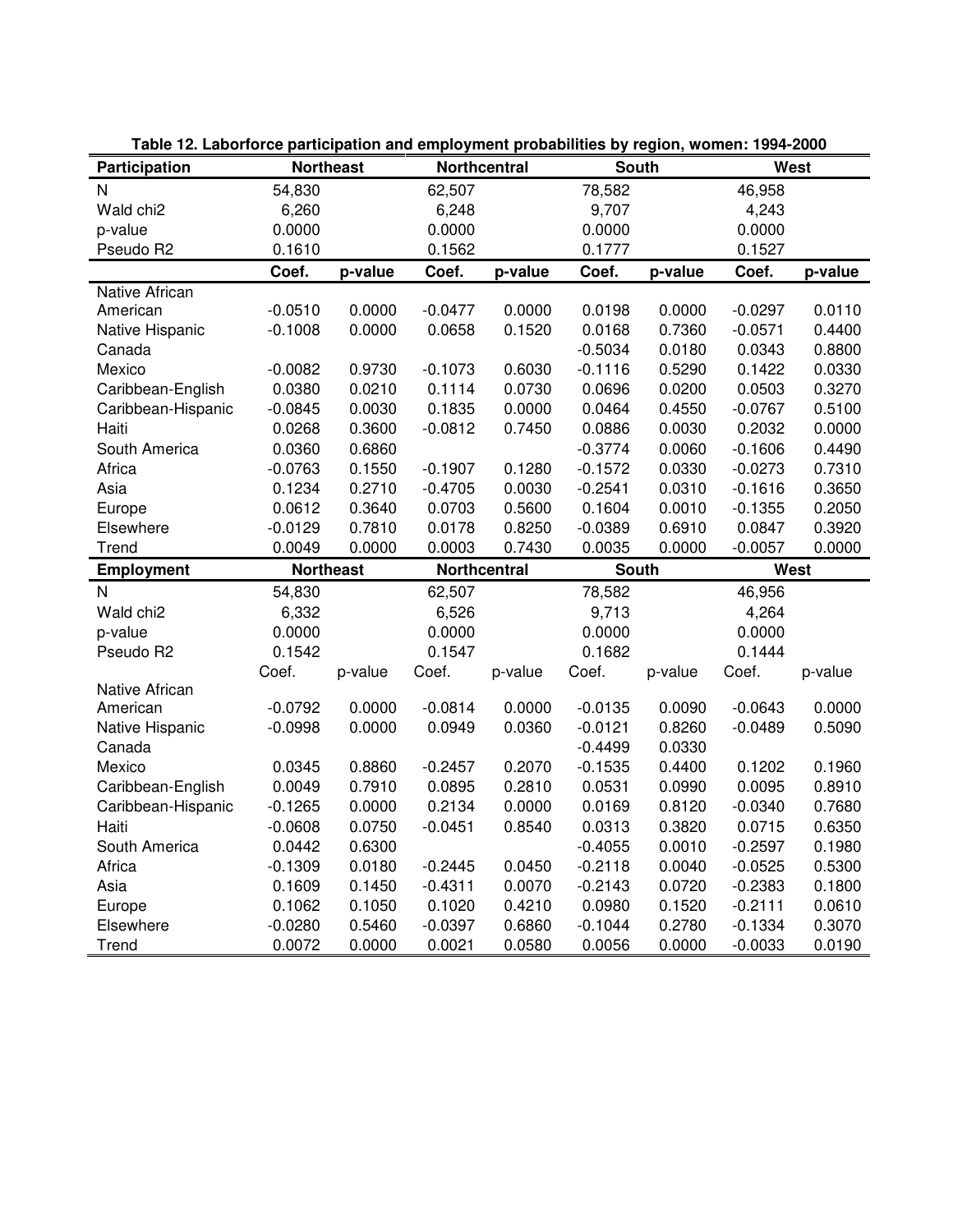| Participation         | <b>Northeast</b>    |                  | Northcentral        |                  |                     | <b>South</b>     | West      |         |
|-----------------------|---------------------|------------------|---------------------|------------------|---------------------|------------------|-----------|---------|
| N                     | 49,868              |                  | 63,677              |                  | 68,420              |                  | 44,063    |         |
| Wald chi2             | 2343.01             |                  | 2607.23             |                  | 2930.39             |                  | 1632.47   |         |
| p-value               | 0.0000              |                  | 0.0000              |                  | 0.0000              |                  | 0.0000    |         |
| Pseudo R2             | 0.1166              |                  | 0.1005              |                  | 0.0993              |                  | 0.0977    |         |
|                       | Coef.               | p-value          | Coef.               | p-value          | Coef.               | p-value          | Coef.     | p-value |
| Native African        |                     |                  |                     |                  |                     |                  |           |         |
| American              | $-0.0084$           | 0.0560           | $-0.0112$           | 0.0020           | 0.0050              | 0.0340           | $-0.0047$ | 0.4610  |
| Native Hispanic       | 0.0020              | 0.8800           | $-0.0083$           | 0.7220           | $-0.0031$           | 0.8860           | 0.0078    | 0.7100  |
| Canada                |                     |                  |                     |                  |                     |                  | $-0.2642$ | 0.3290  |
| Mexico                | 0.0322              | 0.2530           | $-0.0755$           | 0.2630           | 0.0019              | 0.9570           | $-0.0089$ | 0.8220  |
| Caribbean-English     | 0.0033              | 0.7000           |                     |                  | 0.0134              | 0.3150           | 0.0013    | 0.9620  |
| Caribbean-Spanish     | $-0.0246$           | 0.2120           | $-0.0745$           | 0.4910           | 0.0083              | 0.6890           | $-0.1166$ | 0.3190  |
| Haiti                 | 0.0274              | 0.0120           | $-0.0318$           | 0.5910           | $-0.0021$           | 0.9070           | $-0.0160$ | 0.8810  |
| South America         | 0.0148              | 0.5530           |                     |                  | 0.0163              | 0.6800           | $-0.0375$ | 0.6910  |
| Africa                | $-0.0165$           | 0.4510           | 0.0018              | 0.9420           | $-0.0212$           | 0.3830           | 0.0370    | 0.1320  |
| Asia                  | $-0.0281$           | 0.5490           |                     |                  | $-0.0151$           | 0.7530           | $-0.0457$ | 0.5120  |
| Europe-plus           | $-0.0219$           | 0.5680           | 0.0258              | 0.3940           | $-0.0133$           | 0.6200           | 0.0140    | 0.7730  |
| Elsewhere             | 0.0008              | 0.9710           | 0.0368              | 0.0230           | 0.0122              | 0.6160           |           |         |
| Trend                 | $-0.0004$           | 0.6350           | 0.0010              | 0.1010           | $-0.0004$           | 0.5640           | $-0.0006$ | 0.4890  |
|                       |                     |                  |                     |                  |                     |                  |           |         |
| <b>Employment</b>     | <b>Northeast</b>    |                  | <b>Northcentral</b> |                  |                     | <b>South</b>     | West      |         |
| N                     | 49,868              |                  | 63,677              |                  | 68,424              |                  | 44,063    |         |
| Wald chi2             | 2,386               |                  | 3,050               |                  | 3,342               |                  | 1,669     |         |
| p-value               | 0.0000              |                  | 0.0000              |                  | 0.0000              |                  | 0.0000    |         |
| Pseudo R2             | 0.0956              |                  | 0.0941              |                  | 0.0914              |                  | 0.0800    |         |
|                       | Coef.               | p-value          | Coef.               | p-value          | Coef.               | p-value          | Coef.     | p-value |
| <b>Native African</b> |                     |                  |                     |                  |                     |                  |           |         |
| American              | $-0.0417$           | 0.0000           | $-0.0448$           | 0.0000           | $-0.0202$           | 0.0000           | $-0.0282$ | 0.0010  |
| Native Hispanic       | 0.0171              | 0.2090           | $-0.0073$           | 0.7970           | 0.0149              | 0.4890           | 0.0041    | 0.8700  |
| Canada                |                     |                  |                     |                  | $-0.4130$           | 0.2450           | $-0.2480$ | 0.3310  |
| Mexico                | 0.0196              | 0.6670           | $-0.0481$           | 0.4830           | 0.0212              | 0.5920           | $-0.0337$ | 0.5100  |
| Caribbean-English     | $-0.0075$           | 0.5080           |                     |                  | $-0.0007$           | 0.9720           | $-0.0215$ | 0.6300  |
| Caribbean-Spanish     | $-0.0607$           | 0.0240           | $-0.1522$           | 0.1920           | $-0.0309$           | 0.3120           | $-0.1035$ | 0.3580  |
| Haiti                 | 0.0426              | 0.0020           | $-0.0847$           | 0.3930           | $-0.0301$           | 0.1950           | 0.0197    | 0.8550  |
| South America         | 0.0191              | 0.5640           |                     |                  | 0.0109              | 0.8480           | $-0.0142$ | 0.9000  |
| Africa                | $-0.0358$           | 0.2040           | 0.0016              | 0.9580           | $-0.0722$           | 0.0290           | 0.0367    | 0.2500  |
| Asia                  | 0.0006              | 0.9910           |                     |                  | 0.0085              | 0.8690           | $-0.0932$ | 0.2470  |
| Europe-plus           | $-0.0796$           | 0.1630           | 0.0030              | 0.9630           | $-0.0261$           | 0.4930           | 0.0124    | 0.8420  |
| Elsewhere<br>Trend    | 0.0175<br>$-0.0015$ | 0.4710<br>0.1220 | 0.0528<br>0.0002    | 0.0240<br>0.7660 | 0.0168<br>$-0.0004$ | 0.5880<br>0.6060 | 0.0000    | 0.9770  |

**Table 13. Laborforce participation and employment probabilities by region, women: 2001-2007**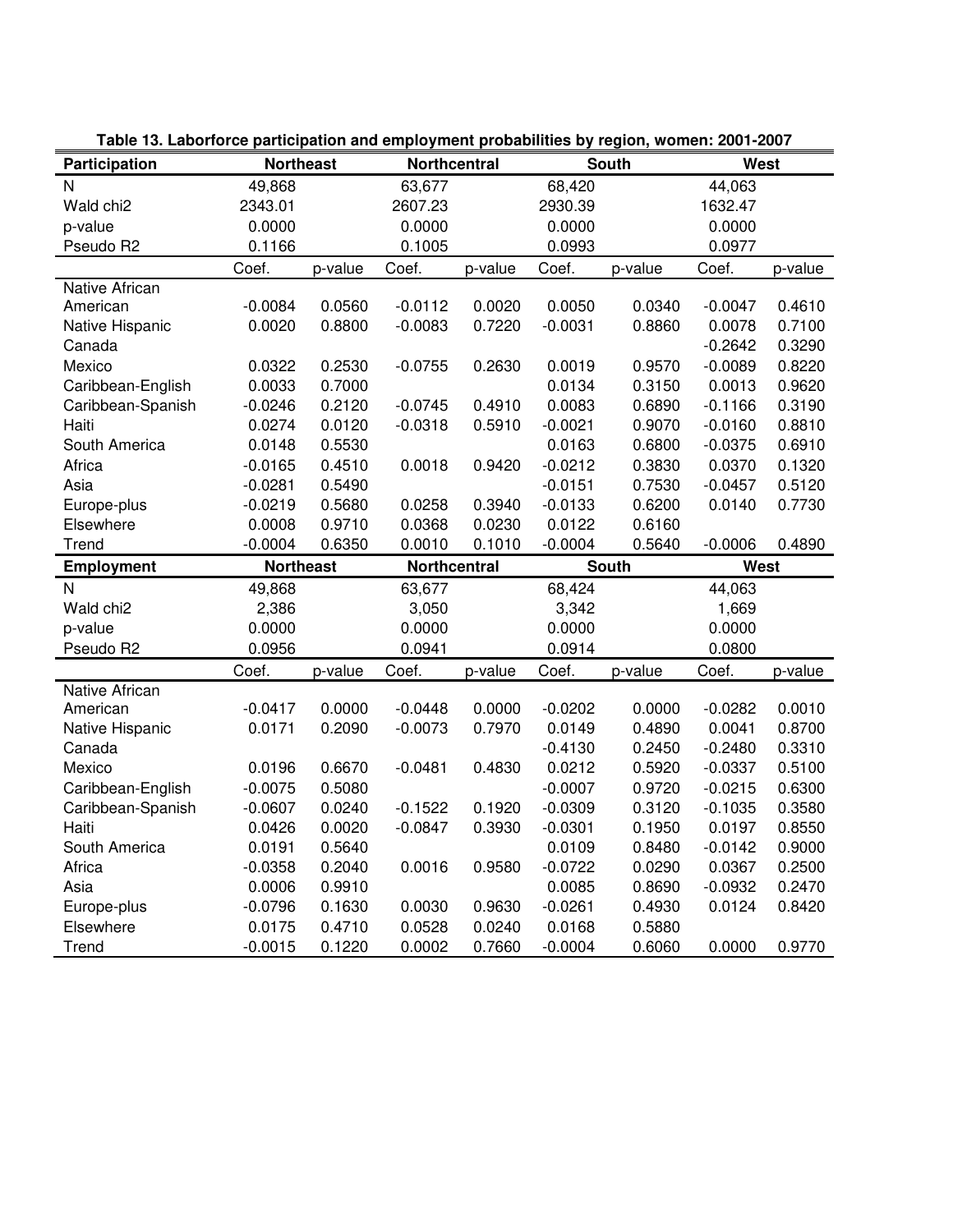|                                 | 1994-00   | 2001-07   | 1994-00   | 2001-07   |
|---------------------------------|-----------|-----------|-----------|-----------|
| National                        |           | Men       | Women     |           |
| Native African Americans (N)    | 15870     | 26049     | 20873     | 35075     |
| Immigrant African Americans (N) | 2049      | 4293      | 2018      | 4173      |
| Characteristics                 | $-0.0740$ | $-0.1118$ | $-0.0872$ | $-0.0376$ |
| Native advantage                | 0.0036    | 0.0098    | 0.0041    | 0.0008    |
| Immigrant disadvantage          | 0.0297    | 0.0594    | 0.0438    | 0.0027    |
| Unadjusted differential         | $-0.0407$ | $-0.0426$ | $-0.0393$ | $-0.0342$ |
| Northeast                       | Men       |           | Women     |           |
| Native African Americans (N)    | 2475      | 3343      | 3402      | 4830      |
| Immigrant African Americans (N) | 1088      | 1787      | 1171      | 1970      |
| Characteristics                 | $-0.0217$ | $-0.0833$ | 0.0108    | $-0.0153$ |
| Native advantage                | 0.0033    | 0.0276    | 0.0151    | 0.0029    |
| Immigrant disadvantage          | 0.0071    | 0.0527    | 0.0468    | 0.0028    |
| Unadjusted differential         | $-0.0113$ | $-0.0030$ | 0.0727    | $-0.0095$ |
| Northcentral                    | Men       |           | Women     |           |
| Native African Americans (N)    | 3055      | 5113      | 4127      | 6844      |
| Immigrant African Americans (N) | 132       | 456       | 88        | 334       |
| Characteristics                 | $-0.1037$ | $-0.0787$ | $-0.1589$ | 0.1218    |
| Native advantage                | 0.0038    | 0.0005    | 0.0017    | $-0.0004$ |
| Immigrant disadvantage          | 0.0873    | $-0.0070$ | 0.0434    | $-0.0090$ |
| Unadjusted differential         | $-0.0126$ | $-0.0852$ | $-0.1137$ | 0.1123    |
| South                           | Men       |           | Women     |           |
| Native African Americans (N)    | 8900      | 14907     | 11786     | 20447     |
| Immigrant African Americans (N) | 669       | 1599      | 618       | 1501      |
| Characteristics                 | $-0.1325$ | $-0.1272$ | $-0.0813$ | $-0.0535$ |
| Native advantage                | 0.0028    | 0.0085    | 0.0018    | 0.0006    |
| Immigrant disadvantage          | 0.0481    | 0.0665    | 0.0404    | $-0.0006$ |
| Unadjusted differential         | $-0.0817$ | $-0.0522$ | $-0.0390$ | $-0.0535$ |
| West                            | Men       |           | Women     |           |
| Native African Americans (N)    | 1440      | 2686      | 1558      | 2954      |
| Immigrant African Americans (N) | 160       | 451       | 141       | 368       |
| Characteristics                 | 0.1419    | 0.0152    | $-0.0076$ | 0.0648    |
| Native advantage                | 0.0027    | 0.0153    | 0.0043    | 0.0012    |
| Immigrant disadvantage          | 0.0387    | 0.0810    | 0.0622    | 0.0214    |
| Unadjusted differential         | 0.1833    | 0.1114    | 0.0589    | 0.0874    |

**Table 14a. Oaxaca-Ransom wage decomposition: native African-Americans v. immigrant African Americans**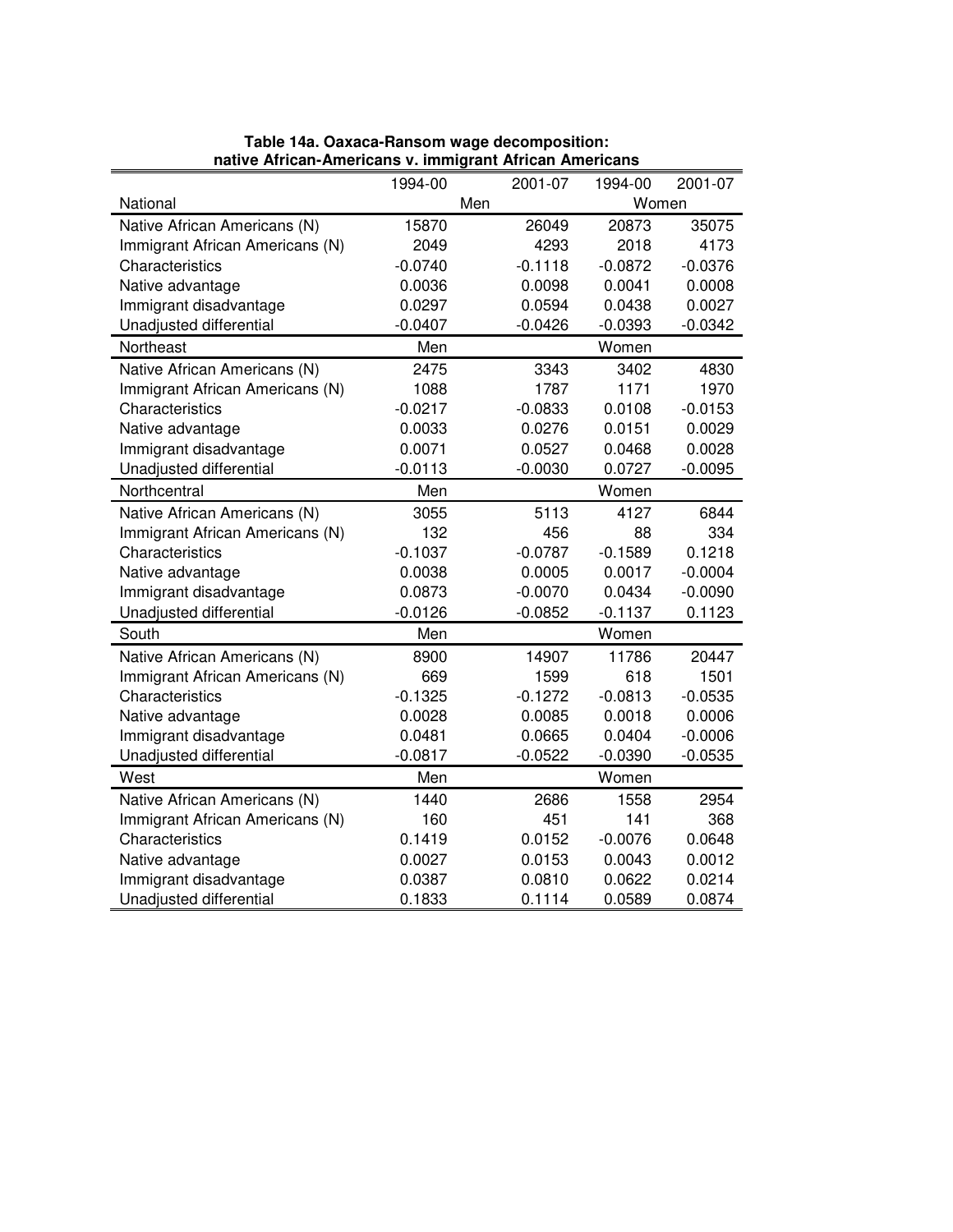|                                  | 1994-00   | 2001-07   | 1994-00   | 2001-07   |
|----------------------------------|-----------|-----------|-----------|-----------|
| National                         | Men       |           | Women     |           |
| Native African Americans (N)     | 15870     | 26049     | 20873     | 35075     |
| Caribbean-English Immigrants (N) | 654       | 1129      | 849       | 1473      |
| Characteristics                  | $-0.1145$ | $-0.1819$ | $-0.1425$ | $-0.1457$ |
| Native advantage                 | $-0.0025$ | $-0.0001$ | $-0.0006$ | $-0.0010$ |
| Immigrant disadvantage           | $-0.0710$ | $-0.0037$ | $-0.0191$ | $-0.0303$ |
| Unadjusted differential          | $-0.1880$ | $-0.1858$ | $-0.1622$ | $-0.1769$ |
| Northeast                        | Men       |           | Women     |           |
| Native African Americans (N)     | 2475      | 3343      | 3402      | 4830      |
| Caribbean-English Immigrants (N) | 432       | 653       | 551       | 918       |
| Characteristics                  | $-0.0375$ | $-0.1465$ | $-0.0387$ | $-0.0869$ |
| Native advantage                 | $-0.0082$ | 0.0073    | 0.0013    | $-0.0018$ |
| Immigrant disadvantage           | $-0.0470$ | 0.0390    | 0.0082    | $-0.0123$ |
| Unadjusted differential          | $-0.0927$ | $-0.1002$ | $-0.0293$ | $-0.1010$ |
| Northcentral                     | Men       |           | Women     |           |
| Native African Americans (N)     | 3055      | 5113      | 4127      | 6844      |
| Caribbean-English Immigrants (N) | 20        | 40        | 16        | 37        |
| Characteristics                  | 0.0015    | $-0.3254$ | $-0.0410$ | $-0.0328$ |
| Native advantage                 | $-0.0009$ | 0.0000    | 0.0003    | $-0.0011$ |
| Immigrant disadvantage           | $-0.0545$ | $-0.0527$ | $-0.0326$ | $-0.1534$ |
| Unadjusted differential          | $-0.0539$ | $-0.3781$ | $-0.0733$ | $-0.1872$ |
| South                            | Men       |           | Women     |           |
| Native African Americans (N)     | 8900      | 14907     | 11786     | 20447     |
| Caribbean-English Immigrants (N) | 175       | 368       | 244       | 436       |
| Characteristics                  | $-0.2187$ | $-0.1601$ | $-0.1680$ | $-0.1626$ |
| Native advantage                 | $-0.0027$ | $-0.0015$ | $-0.0013$ | $-0.0013$ |
| Immigrant disadvantage           | $-0.1117$ | $-0.0593$ | $-0.0658$ | $-0.0710$ |
| Unadjusted differential          | $-0.3331$ | $-0.2208$ | $-0.2351$ | $-0.2349$ |
| West                             | Men       |           | Women     |           |
| Native African Americans (N)     | 1440      | 2686      | 1558      | 2954      |
| Caribbean-English Immigrants (N) | 27        | 68        | 38        | 82        |
| Characteristics                  | 0.1355    | $-0.0467$ | 0.0797    | $-0.1104$ |
| Native advantage                 | $-0.0003$ | $-0.0008$ | $-0.0001$ | $-0.0002$ |
| Immigrant disadvantage           | $-0.0040$ | $-0.0593$ | 0.0465    | 0.0057    |
| Unadjusted differential          | 0.1312    | $-0.1068$ | 0.1261    | $-0.1049$ |

**Table 14b. Oaxaca-Ransom wage decomposition: native African Americans v. Caribbean-English immigrants**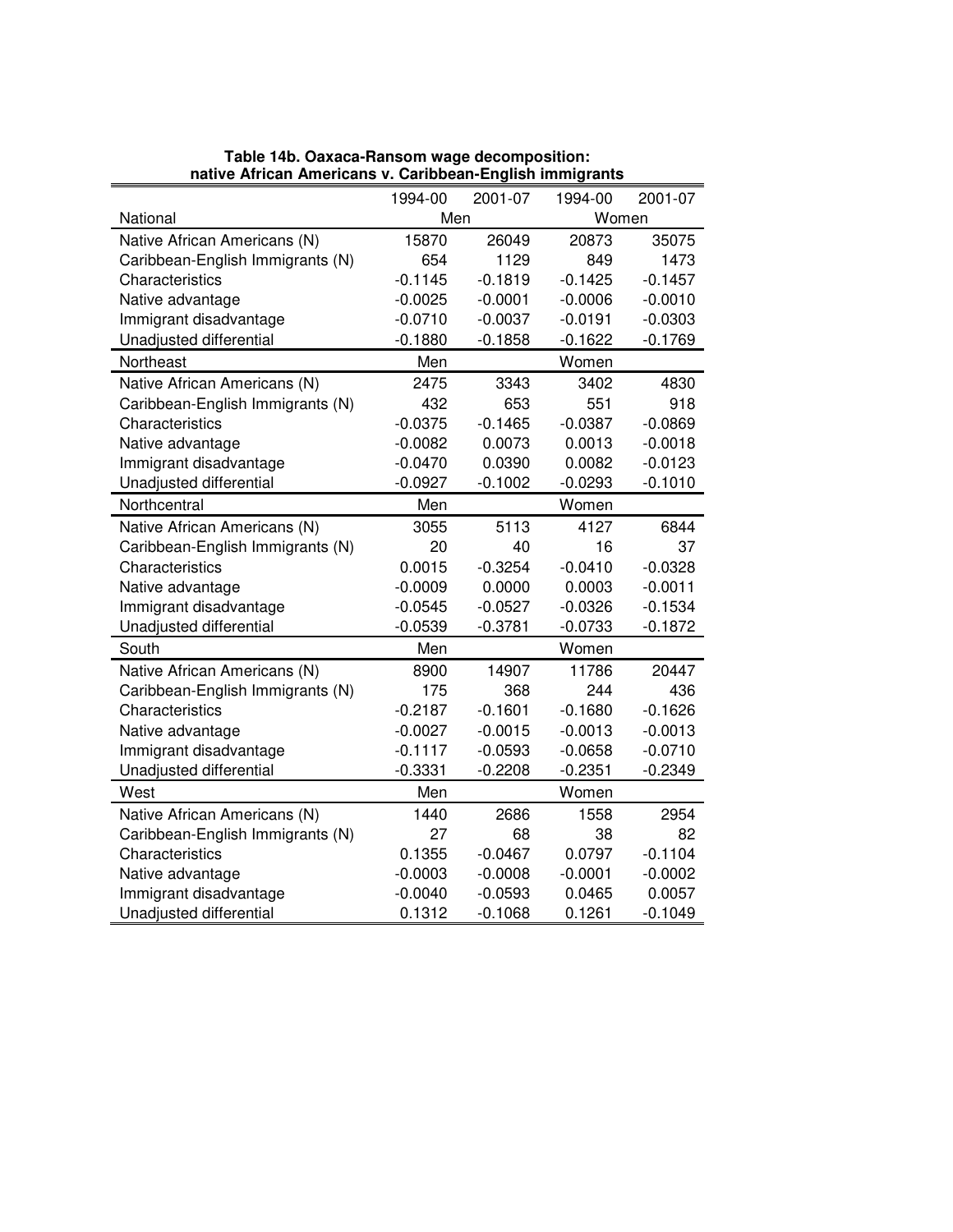|                              | 1994-00   | 2001-07   | 1994-00   | 2001-07   |
|------------------------------|-----------|-----------|-----------|-----------|
| National                     | Men       |           | Women     |           |
| Native African Americans (N) | 15870     | 26049     | 20873     | 35075     |
| African Immigrants (N)       | 290       | 1043      | 169       | 739       |
| Characteristics              | $-0.2333$ | $-0.2655$ | $-0.1400$ | $-0.0170$ |
| Native advantage             | 0.0019    | 0.0050    | 0.0011    | 0.0002    |
| Immigrant disadvantage       | 0.1040    | 0.1160    | 0.1420    | 0.0056    |
| Unadjusted differential      | $-0.1274$ | $-0.1444$ | 0.0032    | $-0.0111$ |
| Northeast                    | Men       |           | Women     |           |
| Native African Americans (N) | 2475      | 3343      | 3402      | 4830      |
| African Immigrants (N)       | 99        | 276       | 67        | 211       |
| Characteristics              | $-0.1228$ | $-0.2508$ | $-0.0514$ | 0.0187    |
| Native advantage             | 0.0066    | 0.0132    | 0.0015    | $-0.0013$ |
| Immigrant disadvantage       | 0.1679    | 0.1406    | 0.0811    | $-0.0458$ |
| Unadjusted differential      | 0.0516    | $-0.0970$ | 0.0313    | $-0.0283$ |
| Northcentral                 | Men       |           | Women     |           |
| Native African Americans (N) | 3055      | 5113      | 4127      | 6844      |
| African Immigrants (N)       | 41        | 232       | 17        | 133       |
| Characteristics              | $-0.4444$ | $-0.1253$ | $-0.1245$ | 0.2401    |
| Native advantage             | 0.0015    | 0.0022    | 0.0006    | 0.0004    |
| Immigrant disadvantage       | 0.1255    | 0.0146    | 0.1710    | 0.0134    |
| Unadjusted differential      | $-0.3174$ | $-0.1085$ | 0.0471    | 0.2539    |
| South                        | Men       |           | Women     |           |
| Native African Americans (N) | 8900      | 14907     | 11786     | 20447     |
| African Immigrants (N)       | 111       | 410       | 59        | 304       |
| Characteristics              | $-0.2958$ | $-0.3609$ | $-0.2203$ | $-0.1462$ |
| Native advantage             | 0.0011    | 0.0033    | 0.0010    | 0.0001    |
| Immigrant disadvantage       | 0.0451    | 0.0893    | 0.1669    | $-0.0039$ |
| Unadjusted differential      | $-0.2496$ | $-0.2683$ | $-0.0524$ | $-0.1500$ |
| West                         | Men       |           | Women     |           |
| Native African Americans (N) | 1440      | 2686      | 1558      | 2954      |
| African Immigrants (N)       | 39        | 125       | 26        | 91        |
| Characteristics              | $-0.0743$ | $-0.1778$ | 0.1666    | 0.1005    |
| Native advantage             | 0.0003    | 0.0136    | $-0.0008$ | 0.0034    |
| Immigrant disadvantage       | 0.0903    | 0.2297    | $-0.0269$ | 0.0868    |
| Unadjusted differential      | 0.0163    | 0.0656    | 0.1388    | 0.1907    |

**Table 14c. Oaxaca-Ransom wage decomposition: native African Americans v. African immigrants**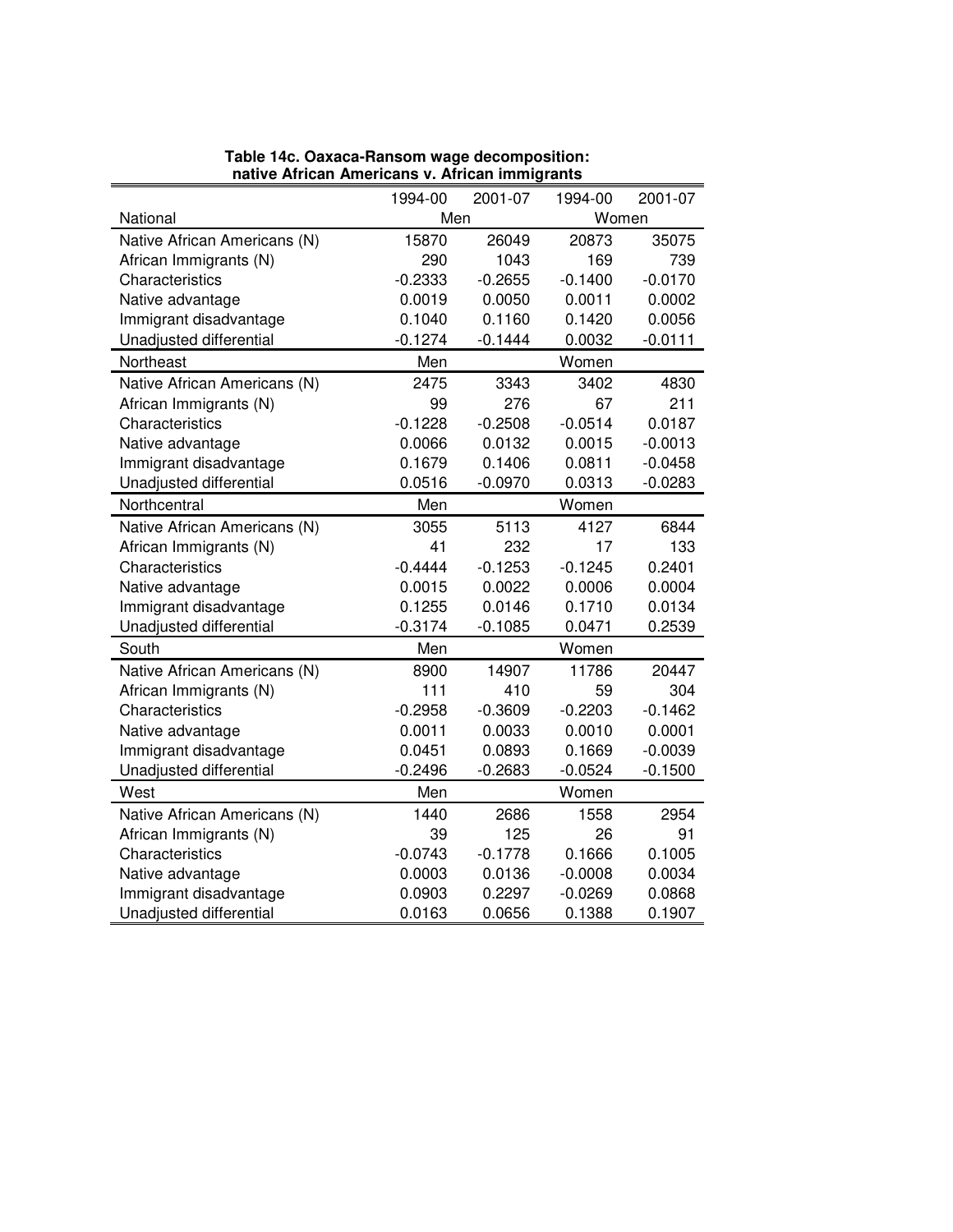| native Antean Americans v. Haitian miningrants | 1994-00   | 2001-07   | 1994-00   | 2001-07   |
|------------------------------------------------|-----------|-----------|-----------|-----------|
| National                                       | Men       |           | Women     |           |
| Native African Americans (N)                   | 15870     | 26049     | 20873     | 35075     |
| Haitian Immigrants (N)                         | 347       | 617       | 321       | 600       |
| Characteristics                                | $-0.0402$ | $-0.0879$ | 0.0324    | 0.0222    |
| Native advantage                               | 0.0037    | 0.0033    | 0.0016    | 0.0013    |
| Immigrant disadvantage                         | 0.1705    | 0.1171    | 0.0941    | 0.0569    |
| Unadjusted differential                        | 0.1341    | 0.0325    | 0.1281    | 0.0804    |
| Northeast                                      | Men       |           | Women     |           |
| Native African Americans (N)                   | 2475      | 3343      | 3402      | 4830      |
| Haitian Immigrants (N)                         | 165       | 291       | 179       | 298       |
| Characteristics                                | $-0.0423$ | $-0.0683$ | 0.0483    | $-0.0022$ |
| Native advantage                               | 0.0068    | 0.0072    | 0.0062    | 0.0009    |
| Immigrant disadvantage                         | 0.1134    | 0.0784    | 0.1079    | 0.0042    |
| Unadjusted differential                        | 0.0779    | 0.0172    | 0.1623    | 0.0029    |
| Northcentral                                   | Men       |           | Women     |           |
| Native African Americans (N)                   | 3055      | 5113      | 4127      | 6844      |
| Haitian Immigrants (N)                         | 7         | 20        | 5         | 14        |
| Characteristics                                | 0.0110    | $-0.3771$ | $-0.6372$ | $-0.2391$ |
| Native advantage                               | 0.0003    | 0.0000    | 0.0004    | 0.0005    |
| Immigrant disadvantage                         | 0.1119    | $-0.0818$ | 0.3362    | 0.1730    |
| Unadjusted differential                        | 0.1232    | $-0.4589$ | $-0.3006$ | $-0.0656$ |
| South                                          | Men       |           | Women     |           |
| Native African Americans (N)                   | 8900      | 14907     | 11786     | 20447     |
| Haitian Immigrants (N)                         | 169       | 292       | 129       | 279       |
| Characteristics                                | $-0.0335$ | $-0.0298$ | 0.1575    | 0.1004    |
| Native advantage                               | 0.0044    | 0.0049    | 0.0010    | 0.0024    |
| Immigrant disadvantage                         | 0.2268    | 0.1798    | 0.0864    | 0.1082    |
| Unadjusted differential                        | 0.1977    | 0.1549    | 0.2448    | 0.2109    |
| West                                           | Men       |           | Women     |           |
| Native African Americans (N)                   | 1440      | 2686      | 1558      | 2954      |
| Haitian Immigrants (N)                         | 6         | 14        | 8         | 9         |
| Characteristics                                | 0.0958    | $-0.3407$ | $-0.0022$ | 0.3358    |
| Native advantage                               | $-0.0004$ | $-0.0011$ | $-0.0004$ | $-0.0007$ |
| Immigrant disadvantage                         | $-0.1734$ | $-0.1842$ | $-0.0102$ | 0.1203    |
| Unadjusted differential                        | $-0.0780$ | $-0.5260$ | $-0.0127$ | 0.4555    |

**Table 14d. Oaxaca-Ransom wage decomposition: native African Americans v. Haitian immigrants**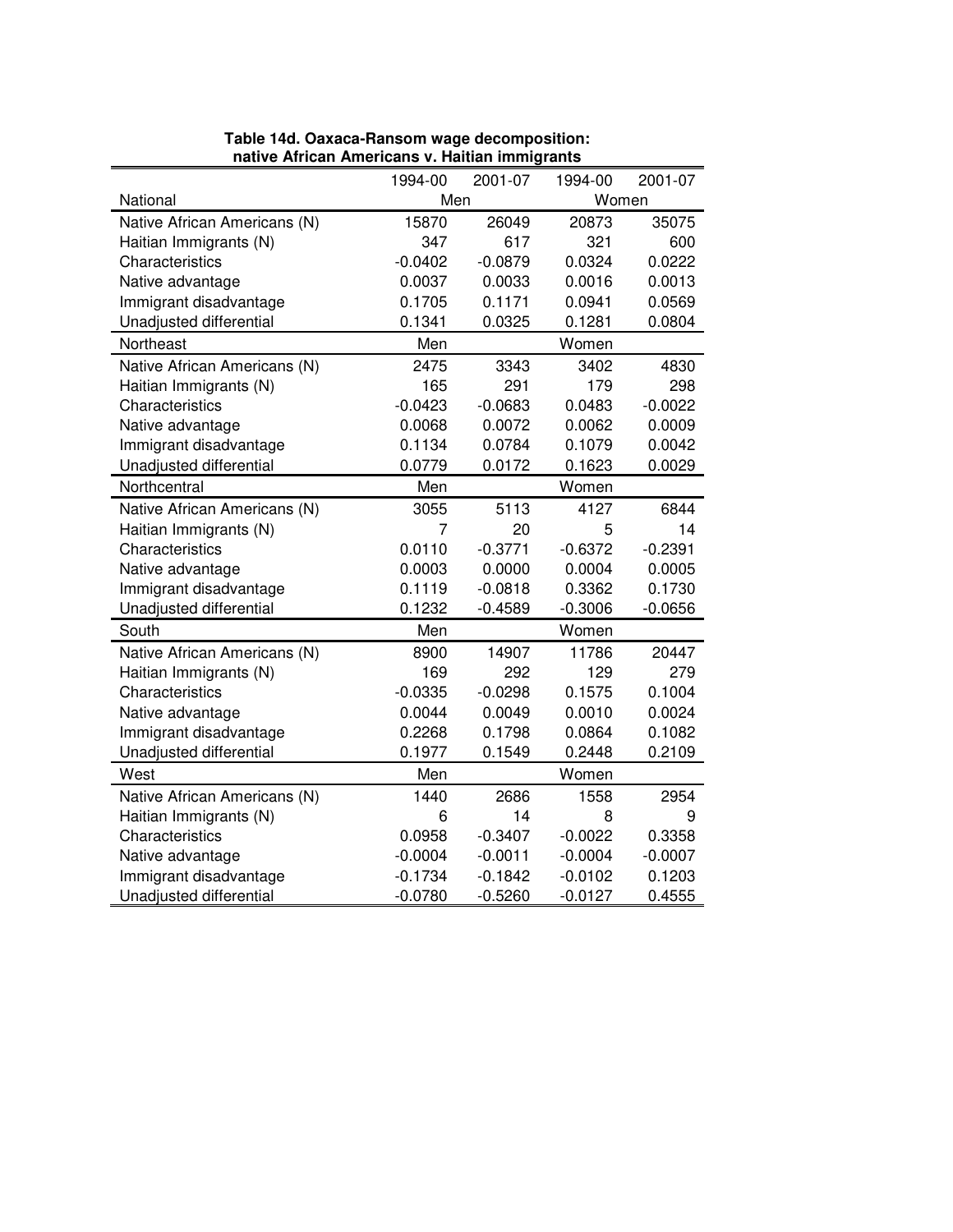# **Appendix. Tests of hypotheses: alternative model specifications**

|                  |        | ethnicity, and region: African American men, 1994-2007 |        |           |        |          |          |         |
|------------------|--------|--------------------------------------------------------|--------|-----------|--------|----------|----------|---------|
|                  |        | p-value                                                |        | p-value   |        | p-value  |          | p-value |
|                  |        | Northcentral                                           |        | Northeast |        | South    |          | West    |
|                  | 1994-  | $2001 -$                                               | 1994-  | $2001 -$  | 1994-  | $2001 -$ | $2001 -$ | 1994-   |
| Hypothesis test  | 2000   | 2007                                                   | 2000   | 2007      | 2000   | 2007     | 2007     | 2000    |
| Immigration      | 0.0000 | 0.0000                                                 | 0.0000 | 0.0000    | 0.0000 | 0.0000   | 0.0016   | 0.0000  |
| <b>Diversity</b> | 0.0000 | 0.0000                                                 | 0.0004 | 0.0000    | 0.0000 | 0.0000   | 0.8606   | 0.0000  |
| Race             | 0.0000 | 0.0000                                                 | 0.0000 | 0.0000    | 0.0000 | 0.0000   | 0.0000   | 0.0000  |

 **Table 5. Hypothesis tests: weekly wage differentials by nativity,** 

 **Table 7. Hypothesis tests: weekly wage differentials by nativity, ethnicity, and region: African American women, 1994-2007** 

|                  | p-value      |          | p-value   |          | p-value |          | p-value  |        |
|------------------|--------------|----------|-----------|----------|---------|----------|----------|--------|
|                  | Northcentral |          | Northeast |          | South   |          |          | West   |
|                  | 1994-        | $2001 -$ | 1994-     | $2001 -$ | 1994-   | $2001 -$ | $2001 -$ | 1994-  |
| Hypothesis test  | 2000         | 2007     | 2000      | 2007     | 2000    | 2007     | 2007     | 2000   |
| Immigration      | 0.4721       | 0.0322   | 0.0000    | 0.0000   | 0.0000  | 0.0000   | 0.3745   | 0.0000 |
| <b>Diversity</b> | 0.8882       | 0.0238   | 0.0008    | 0.1331   | 0.0182  | 0.0003   | 0.8168   | 0.0010 |
| Race             | 0.0000       | 0.0000   | 0.0000    | 0.0000   | 0.0000  | 0.0000   | 0.0000   | 0.0000 |

#### **Table 9. Hypothesis tests: laborforce participation and employment probabilities by region, men: 1994-2000**

| Participation    | p-value<br>Northcentral | p-value<br>Northeast | p-value<br>South | p-value<br>West |
|------------------|-------------------------|----------------------|------------------|-----------------|
| Hypothesis test  | 1994-2000               | 1994-2000            | 1994-2000        | 1994-2000       |
| Immigration      | 0.0000                  | 0.0000               | 0.2860           | 0.0545          |
| <b>Diversity</b> | 0.4261                  | 0.0276               | 0.4718           | 0.4388          |
| Race             | 0.0000                  | 0.0000               | 0.0000           | 0.0000          |
|                  |                         |                      |                  |                 |
|                  | p-value                 | p-value              | p-value          | p-value         |
| Employment       | Northcentral            | Northeast            | South            | West            |
| Hypothesis test  | 1994-2000               | 1994-2000            | 1994-2000        | 1994-2000       |
| Immigration      | 0.0008                  | 0.0000               | 0.1722           | 0.2052          |
| <b>Diversity</b> | 0.3859                  | 0.0146               | 0.2219           | 0.6442          |

#### **Table 10. Hypothesis tests: laborforce participation and employment probabilities by region, men: 2001-2007**

| Participation                           | p-value<br>Northcentral    | p-value<br>Northeast       | p-value<br>South           | p-value<br>West            |  |  |
|-----------------------------------------|----------------------------|----------------------------|----------------------------|----------------------------|--|--|
| Hypothesis test                         | 2001-2007                  | 2001-2007                  | 2001-2007                  | 2001-2007                  |  |  |
| Immigration<br><b>Diversity</b><br>Race | 0.0429<br>0.0434<br>0.0000 | 0.9661<br>0.6610<br>0.2229 | 0.8254<br>0.6810<br>0.0043 | 0.9772<br>0.6559<br>0.2786 |  |  |
|                                         |                            |                            |                            |                            |  |  |
| Employment                              | p-value<br>Northcentral    | p-value<br>Northeast       | p-value<br>South           | p-value<br>West            |  |  |
| Hypothesis test                         | 2001-2007                  | 2001-2007                  | 2001-2007                  | 2001-2007                  |  |  |
| Immigration                             | 0.0431                     | 0.2267                     | 0.1126                     | 0.0807                     |  |  |
| <b>Diversity</b>                        | 0.0514                     | 0.0194                     | 0.0039                     | 0.0372                     |  |  |